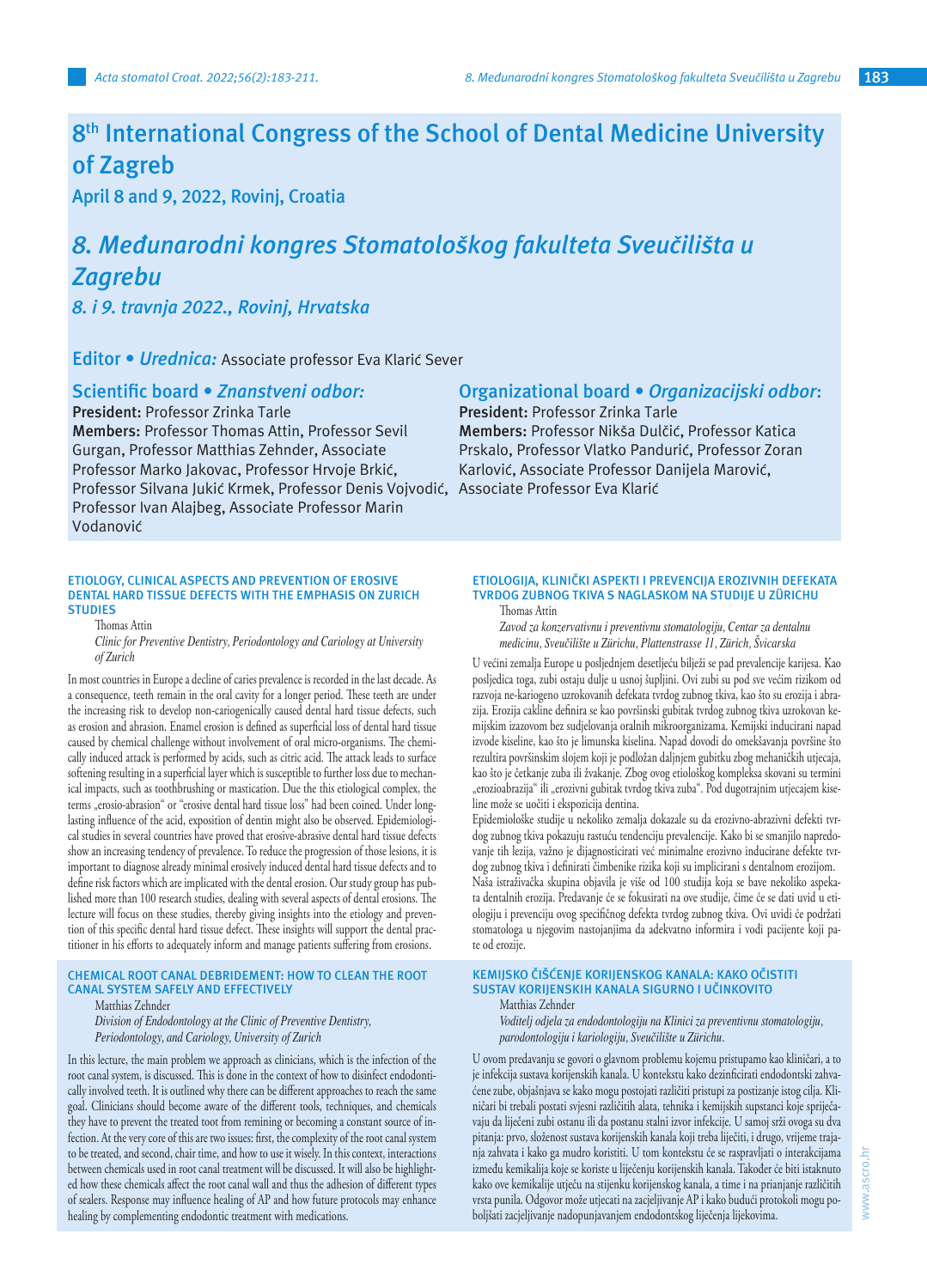#### **ART OF RHINOPLASTY & SMILE - 25 YEARS OF EXPERIENCE -**

## Siniša Glumičić

*Owner and head of the private polyclinic for aesthetic surgery "Glumičić Medical Group"*

Our nose is certainly the most prominent anatomical structure on human face and immensely connected with our facial movements, most of all with our smile. It takes approximately 25 to 40 different facial muscles to produce a smile and it will simultaneously move our nose and change it from its basic shape and form. The author will provide insight in his personal approach to one of the most challenging aesthetic procedures - RHINOPLASTY. With 25 years of experience and thousands of performed operations of the nose, he has developed his personal surgical technique and will share and explain in detail all his steps in achieving perfect shape and form of the nose and preserving natural correlation with facial movements and specifically- smile. Response may influence healing of AP and how future protocols may enhance healing by complementing endodontic treatment with medications.

# **CURRENT MATERIALS FOR DIRECT RESTORATIONS IN POSTERIOR TEETH**

#### Sevil Gurgan

# *Hacettepe University School of Dentistry, Ankara*

As dentists, one challenge that we are faced with these days is the constant barrage of marketing involving an ever-growing list of new products. It is hard to keep pace and even harder to almost blindly incorporate some of these products when one's normal routine consists of simply trying to provide good results. In searching out the best "go-to" direct restorative materials, clinicians have traditionally looked for ease of handling, placement, durability, aesthetics, and consistency in order to provide predictable restorations. That is why, for years, dental amalgam had a history of widespread use, when aesthetics was of little concern. Today, they continue to be less desirable for our patients and there appears to be a declining trend in many other countries as well. So, composite resins have been accepted for many years as a primary restorative material for posterior direct restorations. Their downside is the higher level of technique sensitivity, as compared to amalgam. However, there have been many advances in composite resin materials in recent years in terms of strength, shrinkage, polishability, durability and aesthetics. With the aim of simplifying the procedure, bulk-fill and self-adhesive materials were developed. In the past decade, researchers in academics and industry have also focused on developing materials with bioactive characteristics. Glass ionomers were initially introduced in the form of glass ionomer cements, but they have now evolved into more comprehensive restorative materials. Recently, new formulations called 'smart materials' with claimed ion release properties have been also proposed under different family names. This presentation aims to overview the current restorative materials used for the restoration of posterior teeth, their clinical applications and clinical performances.

## **GUIDED SURGERY - MINIMALLY INVASIVE OSTEOTOMY USING CBCT-BASED DRILLING TEMPLATES**

Silvio Valdec

## *Clinic Coordinator at the Clinic of Cranio-Maxillofacial and Oral Surgery, Center of Dental Medicine, University of Zurich*

Template-guided surgery is an emerging technique for minimally invasive, precise and predictable bone drilling procedures in the alveolar ridge region. First used in implantology, further indications such as the guided biopsy or the guided apicoectomy are currently finding increasing application. Biopsy is often of great importance for a reliable diagnosis of osseous lesions. Digital planning of the biopsies are performed on the basis of a CBCT Scan and an intraoral Scan with the aid of an implant-planning software. Drilling templates are then fabricated using a 3D printing process. The minimally invasive procedure can minimize the risk of complications during surgery and also increase predictability. In this lecture, the techniques are presented using case illustrations from current clinical practice. In addition, advantages and limitations are discussed based on clinical experiences and current literature.

**CLINICAL CHALLENGES OF IMMEDIATE DENTAL IMPLANT PLACEMENT**

#### Davor Brajdić

*Head of the Department of Oral Surgery at the School of Dental Medicine in Zagreb*

Immediate implantation involves the placement of an implant as part of the same surgical procedure during which the tooth was extracted. The traditional Bränemark Group protocol involved a 12-month healing period after extraction to implantation. The concept of alveolar preservation resulted in the idea of immediate implant placement. The formation as well as the preservation of the alveolar process depends on the constant presence of the tooth. Patients with long and narrow teeth have a more graceful alveolar extension and thus a greater likelihood of vestibular fenestration or root dehiscence. Serial extractions

# **UMJETNOST RINOPLASTIKE I OSMIJEHA - 25 GODINA ISKUSTVA -**

#### Siniša Glumičić *Vlasnik i voditelj privatne poliklinike za estetsku kirurgiju Glumičić Medical Group*

Naš nos je svakako najistaknutija anatomska struktura na ljudskom licu i neizmjerno je povezana s pokretima lica, a ponajviše s osmijehom. Potrebno je otprilike 25 do 40 različitih mišića lica za stvaranje osmijeha, a istovremeno će pomaknuti naš nos i promijeniti ga iz osnovnog oblika i oblika. Autor će dati uvid u svoj osobni pristup jednom od najzahtjevnijih estetskih zahvata - RINOPLASTICI. S 25 godina iskustva i tisućama izvedenih operacija nosa, razvio je svoju osobnu kiruršku tehniku te će podijeliti i detaljno objasniti sve svoje korake u postizanju savršenog oblika i oblika nosa te očuvanju prirodne korelacije s pokretima lica i konkretno- osmijeh.

# **SUVREMENI MATERIJALI ZA IZRAVNE RESTAURACIJE NA STRAŽNJIM ZUBIMA**

Sevil Gurgan

*Stomatološki fakultet Sveučilište Hacettepe u Ankari*

Kao stomatolozi, jedan od izazova s kojim smo suočeni ovih dana je stalni marketing koji uključuje sve veći popis novih proizvoda. Teško je držati korak, a još teže gotovo slijepo uključiti neke od ovih proizvoda kada se uobičajena rutina sastoji od jednostavnog pokušaja da se postignu dobri rezultati. U traženju najboljih materijala za izravnu restauraciju, liječnici su tradicionalno tražili jednostavnost rukovanja, postavljanja, trajnost, estetiku i konzistentnost kako bi osigurali predvidljive restauracije. Zbog toga je dentalni amalgam godinama bio široko rasprostranjen kada je estetika bila manje važna. Danas su i dalje manje poželjni za naše pacijente, a čini se da je trend pada i u mnogim drugim zemljama. Dakle, kompozitni materijali su već dugi niz godina prihvaćeni kao primarni restaurativni materijal za posteriorne izravne restauracije. Njihova loša strana je viša razina osjetljivosti tehnike u odnosu na amalgam. Međutim, posljednjih godina došlo je do mnogo napretka u kompozitnim materijalima u smislu čvrstoće, skupljanja, poliranja, trajnosti i estetike. S ciljem pojednostavljenja postupka razvijeni su bulk-fill i samoadhezivni materijali. U prošlom desetljeću, istraživači u akademskim krugovima i industriji također su se usredotočili na razvoj materijala s bioaktivnim karakteristikama. Stakleni ionomeri su u početku uvedeni u obliku staklenoionomernih cementa, ali su se sada razvili u sveobuhvatnije restaurativne materijale. Nedavno su također predložene nove formulacije nazvane 'pametni materijali' sa svojstvima otpuštanja iona pod različitim generičkim imenima. Ova prezentacija ima za cilj dati pregled postojećih restaurativnih materijala koji se koriste za restauraciju stražnjih zuba, njihovu kliničku primjenu i kliničke performanse.

#### **VOĐENA KIRURGIJA - MINIMALNO INVAZIVNA OSTEOTOMIJA POMOĆU ŠABLONA ZA BUŠENJE NA TEMELJU CBCT-A** Silvio Valdec

*Koordinator klinike na Klinici za kranio-maksilofacijalnu i oralnu kirurgiju, Centar za dentalnu medicinu Sveučilišta u Zürichu*

Kirurgija vođena šablonom nova je tehnika za minimalno invazivne, precizne i predvidljive postupke brušenja kosti u regiji alveolarnog grebena. Prvo korištene u implantologiji, daljnje indikacije kao što su vođena biopsija ili vođena apikoektomija trenutno nalaze sve veću primjenu. Biopsija je često od velike važnosti za pouzdanu dijagnozu koštanih lezija. Digitalno planiranje biopsija izvodi se na temelju CBCT skeniranja i intraoralnog skeniranja uz pomoć softvera za planiranje implantata. Predlošci za brušenje se zatim izrađuju postupkom 3D ispisa. Minimalno invazivni postupak može smanjiti rizik od komplikacija tijekom operacije i također povećati predvidljivost. U ovom predavanju tehnike su ilustrirane korištenjem prikaza slučajeva iz kliničke prakse. Osim toga, raspravlja se o prednostima i ograničenjima na temelju kliničkih iskustava i aktualne literature.

#### **KLINIČKI IZAZOVI IMEDIJATNG POSTAVLJANJA DENTALNIH IMPLANTATA** Davor Brajdić

*Predstojnik Zavoda za oralnu kirurgiju Stomatološkog fakulteta u Zagrebu*

Imedijatna implantacija podrazumijeva postavljanje implantata kao dio istog kirurškog postupka tijekom kojeg je izvršena ekstrakcija zuba. Tradicionalni protokol Bränemark grupe je podrazumijevao 12-mjesečni period cijeljenja nakon ekstrakcije do implantacije. Koncept prezervacije alveole rezultirao je idejom imedijatnog postavljanje implantata. Oblikovanje kao i očuvanje alveolarnog nastavka je ovisno o stalnoj prisutnosti zuba. Pacijenti s dugačkim i uskim zubima imaju gracilniji alveolarni nastavak te time i veću vjerojatnost za vestibularnom fenestracijom ili dehiscencom korijena. Serijske ekstrakcije i potom mobilno-protetska sanacija bezubosti značajno doprinose redukciji volumena al-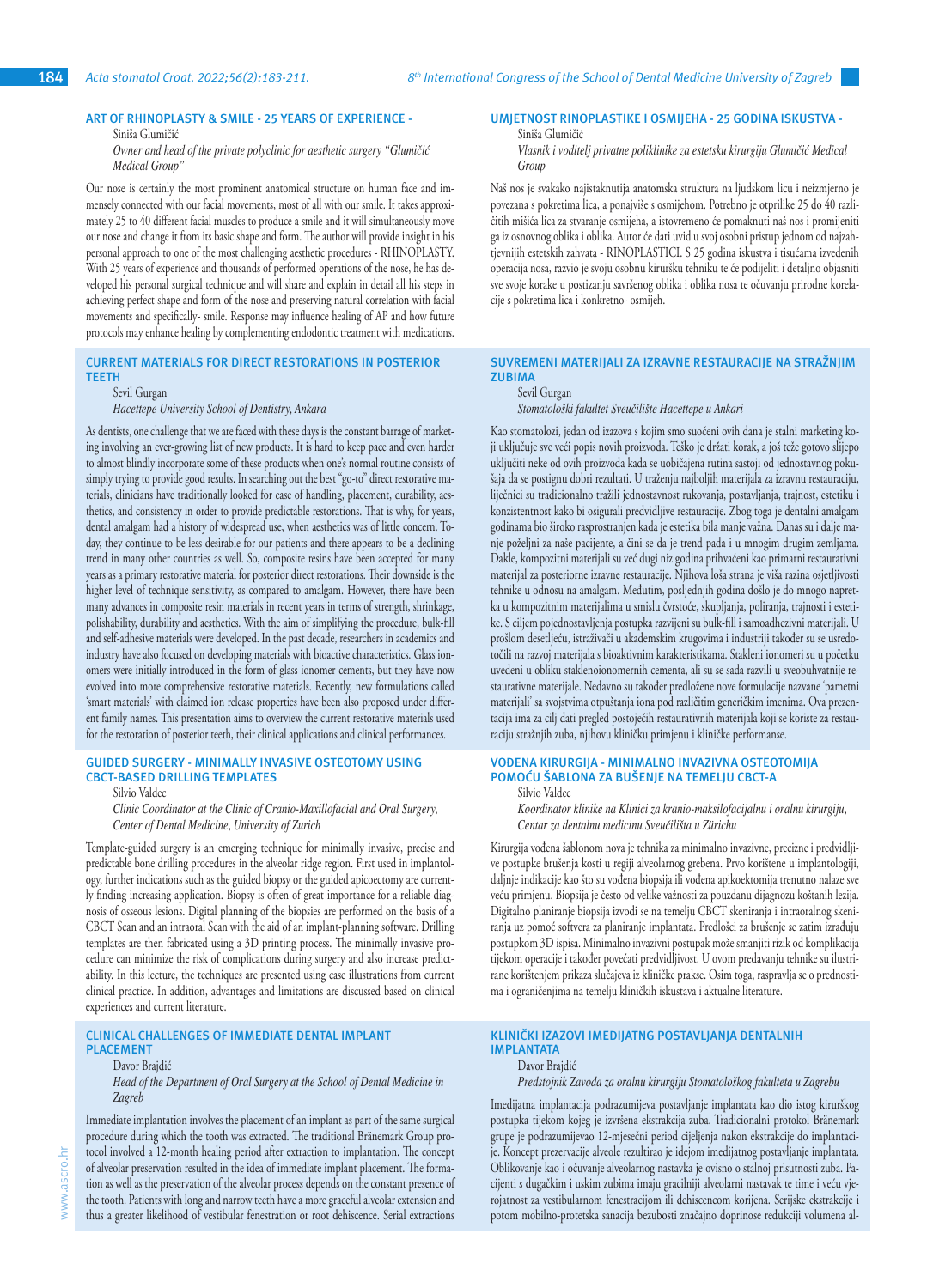and then mobile-prosthetic rehabilitation of edentulousness significantly contribute to the reduction of alveolar ridge volume. "Bundle Bone" is the generally accepted name for the bone that most closely delimits an alveola with an average thickness of 0.8 mm, is bound and dependent on dental tissue and has a blood supply from the periodontium, and is inevitably resorbed after tooth extraction. Resorption is most pronounced buccally, because 2-3 mm of the most coronary bone structure makes up the "bundle bone" itself. The alveolar process after tooth extraction inevitably atrophies and immediate placement of dental implants cannot prevent this natural process. The possible loss of buccal bone around the implant leads to gingival recession and consequent exposure of the metal surface, which is not only an aesthetic, but also a medical problem. Therefore, it is recommended to place the implant deeper and more palatal / lingual in the fresh postextraction alveolus in order to achieve primary stability and circumvent the problem that causes buccal bone loss. The implant should be placed as close as possible to the wall of the existing alveoli. Bone / soft tissue augmentation is imposed as a solution to improve the stability of bone and soft tissue structures around the implant over a longer period of time. Immediate implantation otherwise results in a high implant survival rate of 93.9% to 100%. It is a complex procedure and clinician with many years of experience is desirable, as well as a careful selection of clinical cases that is key to success in terms of aesthetic risk assessment. Through individual cases of immediate implantation, especially in the molar, premolar and finally aesthetic zone, and serial implantation, we will present indications and point out risk factors with all the advantages and disadvantages of this procedure.

## **INTRINSICALLY DISORDERED PEPTIDES ENHANCE REGENERATIVE CAPACITIES OF BONE COMPOSITE XENOGRAFTS**

Håvard J. Haugen

*Professor and leader of the Biomaterials group at The Institute of Clinical Dentistry, Faculty of Dentistry, University of Oslo*

Biomaterial scientists design organic bone substitutes based on the biochemical properties of the mimicked tissue to achieve near native functionality. Several non-collagenous proteins in bone are known as intrinsically disordered proteins (IDPs), as they lack detectible ordered domains and a fixed 3D structure under physiological conditions. Many IDPs perform regulatory roles in a range of cellular functions, which motivated us to design two proline-rich disordered peptides (P2 and P6) and augmented them into the Smart-Bone® (SBN) biohybrid substitute. Recently we reported an improved proliferation and osteogenesis of human osteoblasts and mesenchymal stem cells in the composite groups containing peptides (named here as SBN+P2 and SBN+P6) in vitro. To address the effects of these composites on bone formation and biomineralization, this in vivo study investigated their functions in critical size craniotomy defects in 16 domestic pigs after 8 and 16 weeks of healing. For this purpose, we used cone beam computed tomography (CBCT), microCT (µCT), histology, immunohistochemistry, fluorescent labeling of abundant reactive entities (FLARE), synchrotron SAXS/XRD, optical photothermal IR (O-PTIR) microscopy and nanoscale atomic force microscopy-infrared (AFM-IR) analyses. Our results represent new synthetic IDPs as potentials candidates for directing bone formation and biomineralization. The SBN+P6 stimulated significantly higher bone formation and biomineralization after 8 weeks of healing compared to other groups indicating its potential in stimulating early biomineralization. After 16 weeks of healing, the SBN+P2 induced significantly higher bone formation and biomineralization compared to other groups indicating its effects on later bone formation and biomineralization processes. The strong stretching of amide primary and secondary IR absorbance peaks at 1660 and 1546 cm−1 in the SBN+P2 group verified that this peptide experienced more conformational changes after 16 weeks of implantation with a higher phosphate intensity at 1037 cm−1 compared to peptide 6. Overall, P2 and P6 are promising candidates for bone augmentation strategies in critical clinical applications. We concluded that FLARE and O-PTIR are promising tools in evaluating and diagnosing the biochemical structure of bone tissue and the bone-biomaterial interface.

## **50 YEARS OF BIOACTIVE GLASSES: TRADITIONAL, CURRENT AND FUTURE APPLICATIONS**

#### Aldo R. Boccaccini

*Head of the Institute of Biomaterials and Professor of Materials Science (Biomaterials) at University Erlangen-Nuremberg, Germany*

Since the discovery of bioactive glass (BG) 50+ years ago by Prof. Larry Hench, these bone bonding materials have received increasing attention, mainly for orthopedic and dental applications. A great variety of compositions (silicate, phosphate and borate systems) is now available, which can be produced by the traditional melting technology or by sol-gel methods, thus expanding the scope of BG applications. More recently, BGs and glass-ceramics have started to be investigated in the tissue engineering (TE) field, for hard (bone) TE, periodontal regeneration, soft tissue repair and wound healing. Such applications rely on the biochemical reactions occurring at the interface between the material surface and veolarnog grebena. "Bundle Bone" jest opće prihvaćen naziv za kost koja najuže omeđuje alveolu prosječne debljine 0,8 mm, vezana je i ovisna o zubnom tkivu i ima krvnu opskrbu iz parodonta, te se nakon ekstrakcije zuba neizbježno resorbira. Resorpcija je najizraženija bukalno, jer 2-3 mm najkoronarnije koštane strukture čini sama "bundle bone". Alveolarni nastavak nakon ekstrakcije zuba neizbježno atrofira i imedijatno postavljanje dentalnih implantata ne može spriječiti taj prirodni proces. Mogući gubitak bukalne kosti uokolo implantata dovodi do gingivne recesije i posljedične ekspozicije metalne površine koja predstavalja, ne samo estetski, već i medicinski problem. Stoga se preporuča postavljanje implantata dublje i palatinalnije/lingvalnije u svježu postekstrakcijsku alveolu da bi se na taj način postigla primarna stabilnost i zaobišao problem koji uzrokuje gubitak bukalne kosti. Implantat bi trebao biti postavljen što bliže uz stijenku postojeće alveole. Koštana/mekotkivna augmentacija se nameće kao rješenje u svrhu poboljšavanja stabilnosti koštanih i mekotkivnih struktura uokolo implantata na duži vremenski period. Imedijatna implantacija inače rezultira visokim postotkom preživljavanja implantata od 93.9% do 100%. Ona predstavlja kompleksan zahvat te je poželjan kliničar s dugogodišnjim iskustvom i pažljiv odabir kliničkih slučajeva koji je ključan za uspjeh u smislu procjene estetskog rizika. Kroz pojedine slučajeve imedijantne implantacije, posebno u molarnoj, premolarnoj i na kraju estetskoj zoni, te serijske implantacije, prikazat ćemo indikacije i ukazati na faktore rizika uz sve prednosti i nedostake toga postupka.

#### **INTRINZIČNO DISORIJENTIRANI PEPTIDI POVEĆAVAJU REGENERATIVNE KAPACITETE KOŠTANIH KOMPOZITNIH KSENOTRANSPLANTATA**

Håvard J. Haugen

*Voditelj grupe za biomaterijale na Institutu za kliničku stomatologiju, Stomatološkog fakulteta Sveučilišta u Oslu.*

Znanstvenici koji proučavaju biomaterijale dizajniraju organske zamjene za kosti temeljene na biokemijskim svojstvima koštanog tkiva kako bi se postigla bliska nativna funkcionalnost. Nekoliko nekolagenih proteina u kostima poznato je kao intrinzično disorijentirani proteini (IDP), jer im nedostaju uočljive uređene domene i fiksna 3D struktura u fiziološkim uvjetima. Mnogi IDP obavljaju regulatorne uloge u nizu staničnih funkcija, što nas je motiviralo da dizajniramo dva disorijentirana peptida bogata prolinom (P2 i P6) i uključimo ih u SmartBone® (SBN) biohibridnu zamjenu. Nedavno smo izvijestili o poboljšanoj proliferaciji i osteogenezi ljudskih osteoblasta i mezenhimskih matičnih stanica u kompozitnim skupinama koje sadrže peptide (ovdje nazvane SBN+P2 i SBN+P6) in vitro. Kako bi se pozabavili učincima ovih kompozita na formiranje kostiju i biomineralizaciju, ova *in vivo* studija istraživala je njihove funkcije kod kraniotomija kritične veličine u 16 domaćih svinja nakon 8 i 16 tjedana cijeljenja. U tu svrhu koristili smo kompjuteriziranu tomografiju s konusnim snopom (CBCT), mikroCT (µCT), histologiju, imunohistokemiju, fluorescentno obilježavanje obilnih reaktivnih entiteta (FLARE), sinkrotronski SAXS/XRD, optičku fototermalnu IR (O-PTIR) mikroskopiju i nanopretražnu mikroskopiju atomskih sila uz infracrvenu spektroskopiju (AFM-IR). Naši rezultati predstavljaju nove sintetičke IDP kao potencijalne kandidate za usmjeravanje formiranja kostiju i biomineralizacije. SBN+P6 stimulirao je značajno veću formaciju kostiju i biomineralizaciju nakon 8 tjedana cijeljenja u usporedbi s drugim skupinama što ukazuje na njegov potencijal u stimuliranju rane biomineralizacije. Nakon 16 tjedana cijeljenja, SBN+P2 inducirao je značajno veću formaciju kostiju i biomineralizaciju u usporedbi s drugim skupinama, što ukazuje na njegove učinke na kasnije formiranje kostiju i procese biomineralizacije. Snažno rastezanje primarne i sekundarne IR apsorbancije amida na 1660 i 1546 cm-<sup>1</sup> u skupini SBN+P2 potvrdilo je da je ovaj peptid doživio više konformacijskih promjena nakon 16 tjedana implantacije s većim intenzitetom fosfata na 1037 cm-1 u usporedbi s peptidom 6. Općenito, P2 i P6 su obećavajući kandidati za strategije povećanja kosti u kritičnim kliničkim primjenama. Zaključili smo da su FLARE i O-PTIR obećavajući alati u procjeni i dijagnostici biokemijske strukture koštanog tkiva i sučelja kosti i biomaterijala.

## **50 GODINA BIOAKTIVNIH STAKALA: TRADICIONALNE, SADAŠNJE I BUDUĆE APLIKACIJE**

Aldo R. Boccaccini *Voditelj Instituta za biomaterijale i profesor znanosti o materijalima (biomaterijali) na Sveučilištu Erlangen-Nürnberg, Njemačka*

Od otkrića bioaktivnog stakla (BG) prije 50+ godina od strane prof. Larryja Hencha, ovim materijalima za povezivanje kostiju se pridaje sve veća pozornost, uglavnom za ortopedske i stomatološke primjene. Sada je dostupan veliki izbor sastava (silikatni, fosfatni i boratni sustavi), koji se mogu proizvesti tradicionalnom tehnologijom taljenja ili sol-gel metodama, čime se širi opseg primjene BG-a. U novije vrijeme, BG i staklokeramika počeli su se istraživati u području tkivnog inženjeringa (TE), za tvrdi (koštani) TE, parodontalnu regeneraciju, popravak mekih tkiva i zacjeljivanje rana. Takve se primjene oslanjaju na biokemijske reakcije koje se događaju na granici između površine materijala i biološkog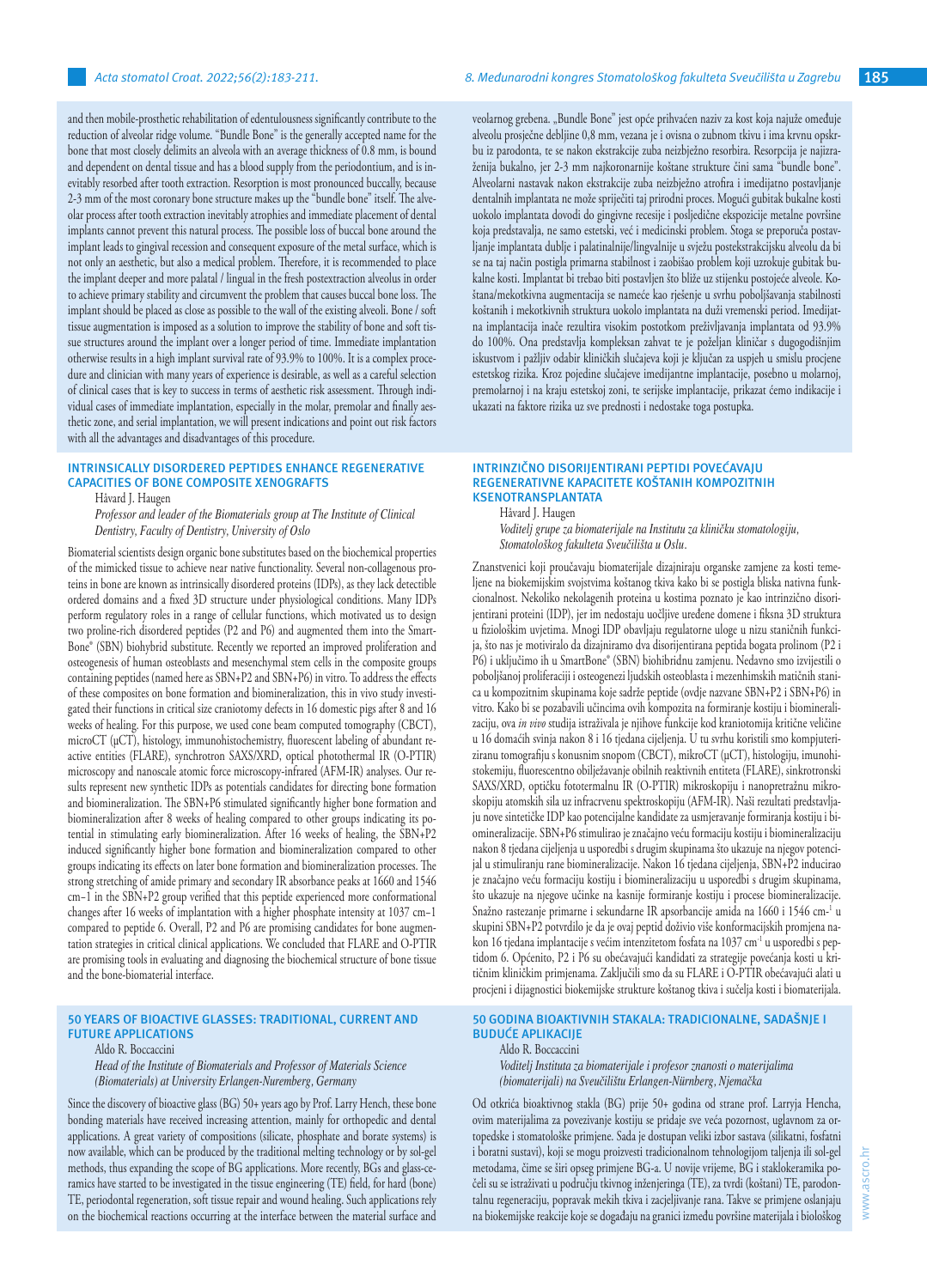the biological environment, which involve the (controlled) release of biologically active ions as dissolution products to stimulate specific cellular responses involved in new tissue growth [1]. In the case of bioactive glass-ceramics, the partition of ions between the glassy and the crystalline phases can lead to interesting biomaterials with tailored ion release capability. In addition, immunomodulatory effects of BGs in the framework of bone regeneration and wound healing are being increasingly investigated [2]. The first part of the lecture will give an overview on the field of bioactive glasses with emphasis on the systems that exhibit the capability for the release of biologically active ions for achieving desired biological outcomes, e.g. osteogenic, antibacterial, mineralization effects. In addition, selected metal ions released from BGs can induce an angiogenic effect, e.g. in specific concentrations the ionic products of BGs enhance the secretion of vascular endothelial growth factor from stem cells, a very important property for tissue regeneration. Such angiogenic effects of BGs will be discussed in the second part of the lecture, showing results on different scaffold types and BG compositions. Moreover, cell culture studies considering the variation of ion concentration (BG dissolution products) in cell culture medium and the resultant time dependent effects on stem cells will be presented. In this context, applications of ion releasing BGs obtained by the sol-gel technique have been emerging in the field of restorative dentistry, e.g. as fillers focusing on the treatment of hypersensitive dentine, for pulp-dentine tissue engineering, and for target drug delivery [3]. A summary of research on sol-gel derived BGs leading to improved biological properties, antibacterial effects, hardness, acid buffering and remineralization, will be presented. Finally, the challenges and opportunities for further research in the field will be discussed.

# **BIOACTIVE MATERIALS IN CONSERVATIVE DENTISTRY: CURRENT DEVELOPMENTS AND FUTURE PERSPECTIVES**

Tobias Tauböck

*Clinic for Preventive Dentistry, Periodontology and Cariology at University of Zurich*

Endowing dental restorative materials with antibacterial and/or remineralization properties is of high clinical relevance to overcome some of the main shortcomings of composite restorations, such as secondary caries, degradation of the adhesive interface, and postoperative sensitivity. Bioactive glasses are especially interesting dopants for resin-based composites and adhesive systems due to their induction of a high-pH environment, which renders these glasses antimicrobial, and their ability to release remineralizing ions and stimulate surface precipitation of hydroxyapatite. The composition and size of the bioactive glass additives can be adjusted to tailor reactivity, solubility, and ion release for a desired therapeutic effect. A particularly interesting modification of bioactive glasses entails fine-tuning of their sodium content for a prolonged bioactive effect, and incorporation of fluorides as therapeutic ions capable of remineralizing dental hard tissues. The lecture addresses current developments of bioactive dental composite materials and adhesive systems, and highlights the future perspectives of these functionalized materials in the field of conservative dentistry.

# **BIOACTIVE GLASS-FUNCTIONALIZED RESIN COMPOSITES: BETWEEN BIOACTIVITY AND MECHANICAL PROPERTIES**

Matej Par

*Department of Endodontics and Restorative Dentistry School of Dental Medicine University of Zagreb*

As an attractive approach for reducing the incidence of secondary caries, the incorporation of bioactive glass is being extensively investigated in experimental resin composites for various applications, ranging from restorative materials to orthodontic adhesives. Despite being conceptually promising, the incorporation of filler particles that are unsilanized, water-soluble, and reactive, unavoidably raises concerns over the deterioration of mechanical properties of bioactive composite materials during their service life. In light of these considerations, the dependence of flexural strength, elastic modulus, and bond strength to dentin of composites functionalized with bioactive glass will be critically addressed. On the side of bioactivity, results of the investigations on the release of remineralizing ions (calcium, phosphate, fluoride) and the resulting protective effects on dental hard tissues will be presented. Both of these opposed groups of properties (mechanical properties vs. bioactivity) are markedly dependent on the concentration of bioactive glass contained in the composite material. As the maximum amount of filler that can be incorporated into the composite is limited by its rheological properties (viscosity), the addition of remineralizing fillers inevitably reduces the amount of reinforcing filler. This reflects on the dose-dependence of virtually all measured properties; by adding more bioactive fillers, mechanical properties are typically reduced, the material is faster degraded with aging, and its strength becomes less predictable. On the other hand, the remineralizing and protective capabilities are improved. Identifying the delicate balance between these two opposed groups of properties would be crucial for bringing the experimental bioactive materials closer to clinical applicability.

okoliša, a koje uključuju (kontrolirano) oslobađanje biološki aktivnih iona za stimulaciju specifičnih staničnih odgovora uključenih u rast novog tkiva [1]. U slučaju bioaktivne staklokeramike, podjela iona između staklaste i kristalne faze može dovesti do zanimljivih biomaterijala s prilagođenom sposobnošću oslobađanja iona. Osim toga, sve više se istražuju imunomodulatorni učinci BG u okviru regeneracije kostiju i zacjeljivanja rana [2]. U prvom dijelu predavanja dat će se pregled područja bioaktivnih stakala s naglaskom na sustave koji pokazuju sposobnost oslobađanja biološki aktivnih iona za postizanje željenih bioloških ishoda, npr. osteogeno, antibakterijsko, mineralizacijsko djelovanje. Osim toga, odabrani ioni metala koji se oslobađaju iz BG mogu izazvati angiogeni učinak, npr. u specifičnim koncentracijama ionski produkti BG-a pospješuju izlučivanje vaskularnog endotelnog faktora rasta iz matičnih stanica, što je vrlo važno svojstvo za regeneraciju tkiva. O takvim angiogenim učincima BG bit će riječi u drugom dijelu predavanja, u kojem će se prikazati rezultati dobiveni na različitim osnovama i sastavima BG. Štoviše, bit će prikazane studije stanične kulture koje prikazuju vremenski ovisne učinke na matične stanice, ovisno o varijaciji koncentracije iona kao proizvoda otapanja BG. U tom kontekstu, u području restaurativne stomatologije pojavljuju se primjene BG koji oslobađaju ione dobivene sol-gel tehnikom, npr. za liječenje dentinske preosjetljivosti, za inženjering tkiva pulpodentinskog kompleksa i za isporuku ciljanog lijeka [3]. Predstavit će se sažetak istraživanja BG dobivenih sol-gel tehnologijom koji dovode do poboljšanih bioloških svojstava, antibakterijskih učinaka, tvrdoće, puferiranja kiseline i remineralizacije. Na kraju, raspravljat će se o izazovima i mogućnostima za daljnja istraživanja u ovom području.

## **BIOAKTIVNI MATERIJALI U KONZERVATIVNOJ STOMATOLOGIJI: TRENUTNI RAZVOJ I BUDUĆE PERSPEKTIVE**

Tobias Tauböck

*Zavod za konzervativnu i preventivnu stomatologiju, Centar za dentalnu medicinu, Sveučilište u Zürichu, Plattenstrasse 11, Zürich, Švicarska*

Obogaćivanje dentalnih restaurativnih materijala antibakterijskim i/ili remineralizacijskim svojstvima od velike je kliničke važnosti za prevladavanje nekih od glavnih nedostataka kompozitnih restauracija, kao što su sekundarni karijes, degradacija adhezivnog sloja i postoperativna osjetljivost. Bioaktivna stakla posebno su zanimljivi dodatci za kompozite na bazi smole i adhezijske sustave zbog indukcije visokog pH okoline, što ih čini antimikrobnim, te njihove sposobnosti oslobađanja remineralizirajućih iona i stimuliranja površinske precipitacije hidroksiapatita. Sastav i veličina bioaktivnih staklenih aditiva mogu se mijenjati kako bi se prilagodila reaktivnost, topljivostii oslobađanje iona za željeni terapeutski učinak. Posebno zanimljiva modifikacija bioaktivnih stakala podrazumijeva fino podešavanje njihovog sadržaja natrija za produljeni bioaktivni učinak i ugradnju fluorida kao terapeutskih iona koji mogu remineralizirati tvrda zubna tkiva.

Predavanje se bavi aktualnim razvojem bioaktivnih dentalnih kompozitnih materijala i adhezivnih sustava, te ističe buduće perspektive ovih funkcionaliziranih materijala u području konzervativne stomatologije.

## **SMOLASTI KOMPOZITI FUNKCIONALIZIRANI BIOAKTIVNIM STAKLOM: IZMEĐU BIOAKTIVNOSTI I MEHANIČKIH SVOJSTAVA** Matej Par

*Zavod za endodonciju i restaurativnu stomatologiju, Stomatološki fakultet Sveučilišta u Zagrebu*

Kompozitni materijali funkcionalizirani dodatkom bioaktivnih stakala predstavljaju atraktivan pristup rješavanju problema sekundarnog karijesa. Ovi materijali imaju potencijalno široko područje primjene u rasponu od restaurativnih materijala do ortodontskih adheziva. Unatoč obećavajućem konceptu, dodatkom nesilaniziranih, topljivih i reaktivnih čestica punila neizbježno se dovode u pitanje mehanička svojstva bioaktivnih kompozitnih materijala tijekom njihovog starenja u oralnoj sredini. U kontekstu ovih razmatranja, predstavit će se kritički osvrt o utjecaju punila od bioaktivnog stakla na savojnu čvrstoću, modul elastičnosti i snagu svezivanja za dentin kod eksperimentalnih kompozitnih materijala. Sa strane bioaktivnosti, bit će predstavljeni rezultati istraživanja otpuštanja remineralizirajućih iona (kalcija, fosfata, fluorida) i njihovi zaštitni učinci na tvrda zubna tkiva. Spomenute suprotstavljene skupine svojstava (mehanička svojstva naspram bioaktivnosti) su izrazito zavisne o koncentraciji bioaktivnog stakla sadržanog u kompozitnom materijalu. S obzirom da je maksimalni udio punila koje može biti dodano u kompozitni materijal ograničen reološkim svojstvima (viskoznost), dodatak remineralizirajućih punila neizbježno smanjuje udio ojačavajućih punila. Stoga količina bioaktivnih punila utječe na praktički sva svojstava materijala; dodatkom bioaktivnih punila mehanička svojstva se oslabljuju, materijal brže degradira sa starenjem, a čvrstoća mu postaje slabije predvidljiva. S druge strane, remineralizirajući i zaštitni učinci se poboljšavaju. Pronalaženje osjetljive ravnoteže između ove dvije suprotstavljene skupine svojstava će biti presudno kako bi se eksperimentalni bioaktivni materijali približili kliničkoj primjenjivosti.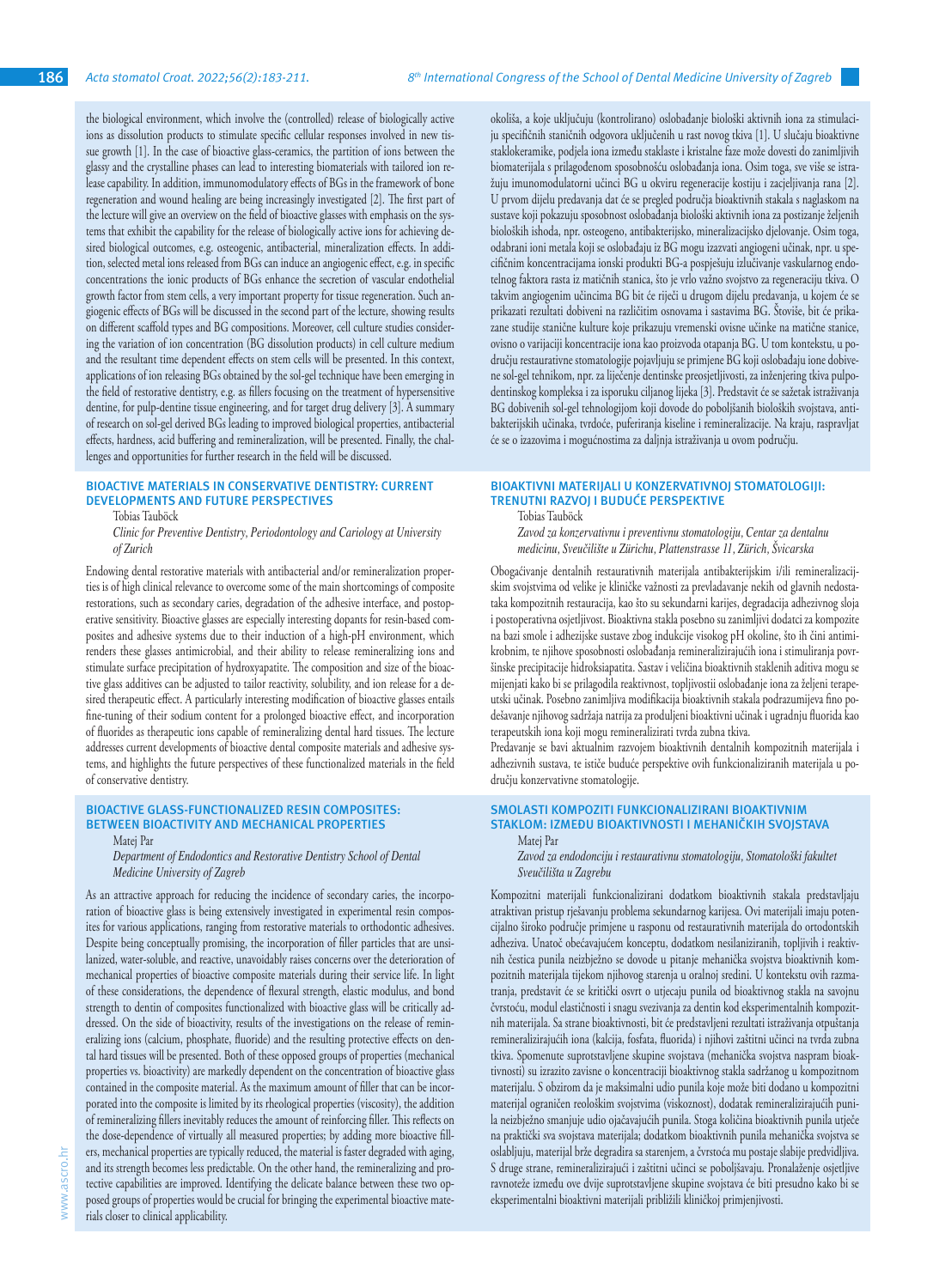#### **INCORPORATION OF ANTIMICROBIAL COPPER-DOPED MESOPOROUS GLASS INTO RESIN COMPOSITES**

Danijela Marović

*Department of Endodontics and Restorative Dentistry, School of Dental Medicine University of Zagreb*

Self-regeneration of once lost hard dental structures is impossible. Therefore, in the light of minimally invasive dentistry, their preservation is essential. However, the removal of caries affected hard dental tissues leaves the demineralized dentin, which is not sterile. In a quest for an ideal restorative material that simultaneously rebuilds the lost minerals and suppresses bacteria in a tooth cavity, we have developed a series of remineralizing composite materials with antibacterial properties. Bioactive nano-glass with mesoporous structure is responsible for their properties. A porous structure enables infiltration with copper ions, whose antibacterial properties are well known. At the same time, resin infiltration and interlocking on a nano-scale reinforce their mechanical integrity. This lecture will present an overview of our research on resin composites with antimicrobial mesoporous bioactive glass and propose guidelines for future investigations.

# **ENGINE-DRIVEN INSTRUMENTATION OF ROOT CANALS - THE FUTURE HAS ALREADY ARRIVED**

Bernard Janković

*Department of Endodontics and Restorative Dentistry, School of Dental Medicine University of Zagreb*

Endodontic procedures are among the most demanding in dentistry. Therefore, a lot of effort is invested to make this process easier, faster and safer. With the introduction of nickel titanium instruments and engine-driven root canal instrumentation, a significant improvement has been made towards safer and faster endodontic procedures. Today, these instruments are additionally metallurgically processed, which makes them even safer and more resistant to cracking in the root canal. One of these systems will be presented in this course, and participants will have the opportunity to be among the first in this part of Europe to try and give their opinion on it. The course will consist of a short lecture in which you will only get acquainted with the basic features of the instrumentation system as well as a new root canal sealer based on bioceramics. After that, participants will have the opportunity to practically try the instrumentation and filling of root canals on plastic models. In the end, in the discussion, each participant will have the opportunity to give their opinion on the system, discuss some of their cases etc.

# **AUTOMATED RECORDING OF DENTAL STATUS USING**

**CONVOLUTIONAL NEURAL NETWORKS**

Ajla Zymber Çeshko \* 1, Marko Subašić<sup>2</sup>, Denis Milošević<sup>2</sup>, Ivana Savić Pavičin<sup>3</sup>, Marin Vodanović<sup>3</sup>

*1 School of Dentistry, FAMA College, Prishtina, Kosovo*

*2 Faculty of Electrical Engineering and Computing, University of Zagreb, Zagreb, Croatia*

<sup>3</sup> Department of Dental Anthropology, School of Dental Medicine, University *of Zagreb, Zagreb, Croatia*

**Introduction:** Recording dental status is a procedure that involves marking the condition of each individual tooth, pathological changes, previous dental interventions and missing teeth. In forensic dentistry, complete and detailed dental status is a basic prerequisite for dental identification. The status is usually recorded during the clinical examination while X-rays provides the details which is not visible during examination. The purpose of this study was to determine the quality of automated recording of dental status using convolutional neural networks.

**Materials and methods:** The total sample consisted of 809 orthopanomograms randomly selected from the collection of the Department of Dental Anthropology. Within the GIMP program, the entire circumference of each tooth was delineated, including the crown and root (22,711 marks). Teeth were marked using FDI system. Of the total sample, 75% was used to train convolutional neural networks, and 12.5% was used for each, validation and testing group.

**Results:** The overall precision (N = 102) in tooth recording was 0.962, the recall 0.961 and the mean average precision 0.972. The teeth with the highest precision values were the upper lateral incisor and the lower central incisor, and the highest level of reliability was recorded in the lower canine and second premolar. The least values were obtained regarding the molars.

**Conclusion:** Given the high level of precision and recall of automated tooth recording from orthopantomograms, we can conclude that it could be successfully applied in clinical and forensic profession. These results are a part of a more extensive research that is underway and its purpose is to evaluate the success of automated recording of dental status with all present dental interventions.

**Keywords:** dental records, artificial intelligence; forensic dentistry

# **INKORPORACIJA ANTIMIKROBNOG MEZOPOROZNOG STAKLA S BAKROM U KOMPOZITE MATERIJALE**

Danijela Marović

*Zavod za endodonciju i restaurativnu stomatologiju, Stomatološki fakultet Sveučilišta u Zagrebu*

Jednom izbrušeni zub ne može se samostalno regenerirati. Stoga, u svjetlu minimalno invazivne stomatologije, želimo sačuvati što više tvrdih zubnih tkiva. Pri uklanjanju karijesa, često se ostavlja demineralizirani dentin koji nije uvijek sterilan.

U potrazi za idealnim restaurativnim materijalom koji bi istodobno nadoknadio izgubljene minerale te djelovao na suzbijanje bakterija u kavitetu, razvili smo seriju remineralizirajućih kompozita s antibakterijskim svojstvima. Za njegova svojstva odgovorao je bioaktivno nanostaklo mezoporozne strukture. Porozna struktura omogućuje infiltriraciju bakrom, čija su antibakterijska svojstva dobro poznata. Istodobno, u njima je omogućeno infiltriranje smolaste faze na nano-razini što ojačava njihov mehanički integritet. U predavanju će biti izložen pregled vlastitih istraživanja kompozitnih materijala s antimikrobnim mezoporoznim bioaktivnim staklom te će se predložiti smijernice za buduća istraživanja.

# **STROJNA INSTRUMENTACIJA KORIJENSKIH KANALA - BUDUĆNOST JE VEĆ STIGLA**

# Bernard Janković

*Zavod za endodonciju i restaurativnu stomatologiju, Stomatološki fakultet Sveučilišta u Zagrebu*

Endodontski zahvati se ubrajaju u najzahtjevnije u dentalnoj medicini. Zbog toga se ulaže jako puno truda kako bi se taj postupak učinio što jednostavnijim, bržim i sigurnijim. Uvođenjem nikal titanskih instrumenata i strojne obrade korijenskih kanala učinjen je značajan korak naprijed ka sigurnijim i bržim endodontskim zahvatima. Danas se ti instrumenti dodatno metalurški obrađuju, što ih čini još sigurnijim i otpornijim na pucanje u korijenskom kanalu. Upravo će takav jedan sustav biti predstavljen na ovom tečaju, a polaznici će ga imati priliku među prvima u ovom dijelu Europe isprobati i dati svoje mišljenje o njemu. Tečaj će se sastojati od kratkog predavanja u kojem će biti upoznati s osnovnim svojstvima samog sustava instrumentacije kao i o novoj pasti za punjenje temeljenoj na biokeramici. Nakon toga će imati priliku i praktično isprobati instrumentaciju i punjenje korijenskih kanala na plastičnim modelima. Na kraju će, u raspravi, svaki polaznik imati priliku dati svoje mišljenje o sustavu, prodiskutirati o nekim svojim slučajevima i sl.

# **AUTOMATIZIRANO OČITAVANJE ZUBNOG STATUSA KORIŠTENJEM KONVOLUCIJSKIH NEURONSKIH MREŽA**

Ajla Zymber Çeshko\*', Marko Subašić', Denis Milošević', Ivana Savić Pavičin<sup>3</sup>, Marin Vodanović<sup>3</sup>

*1 Stomatološki fakultet, FAMA Sveučilište, Priština, Kosovo*

<sup>2</sup> Fakultet elektrotehnike i računarstva, Sveučilište u Zagrebu, Zagreb, *Hrvatska*

*3 Zavod za dentalnu antropologiju, Stomatološki fakultet Sveučilišta u Zagrebu, Zagreb, Hrvatska*

**Uvod:** Bilježenje zubnog statusa postupak je koji podrazumijeva bilježenje stanja svakog pojedinog zuba, patoloških promjena, prethodnih stomatoloških intervencija te zuba koji nedostaju. U forenzičkoj dentalnoj medicini cjelovit i detaljan zubni status osnovni je preduvjet dentalne identifikacije. Status se uobičajeno očitava tijekom kliničkog pregleda pacijenta a rendgenske snimke daju uvid u pojedinosti koje nisu vidljive prilikom pregleda. Svrha ovog istraživanja bila je utvrditi preciznost i pouzdanost automatiziranog očitavanja zubnog statusa korištenjem konvolucijskih neuronskih mreža.

**Materijali i metode:** Ukupan uzorak činilo je 809 ortopanomograma nasumično odabranih iz zbirke Zavoda za dentalnu antropologiju. Unutar programa GIMP ocrtavan je cjeloviti opseg svakog zuba, uključujući krunu i korijen (22711 oznaka). Zubi su označavani dualnim sustavom (FDI). Od ukupnog uzorka 75% je korišteno za treniranje konvolucijskih neuronskih mreža s ciljem automatiziranog prepoznavanja i označavanja zuba, po 12.5 % činilo je skupove za validaciju i za testiranje.

**Rezultati:** Ukupna razina (N=102) preciznosti računala u očitavanju zuba iznosila je 0.962, razina pouzdanosti 0.961 a srednja prosječna preciznost 0.972. Zubi kod kojih su postignute najveće vrijednosti preciznosti bili su gornji desni bočni sjekutić i donji lijevi središnji sjekutić a najveća razina pouzdanosti zabilježena je kod donjeg lijevog očnjaka i drugog pretkutnjaka. Najlošiji rezultati postignuti su kod očitavanja kutnjaka.

**Zaključak:** S obzirom na visoku razinu preciznosti i pouzdanosti automatiziranog očitavanja zuba s ortopantomograma možemo zaključiti da bi se ta tehnika mogla uspješno primjeniti u kliničkoj i forenzičnoj djelatnosti. Dobiveni rezultati prikaz su dijela opsežnijeg istraživanja koje je u tijeku a svrha mu je procjeniti uspješnost automatiziranog bilježenja zubnog statusa sa svim prisutnim stomatološkim intervencijama.

**Ključne riječi:** zubni status, umjetna inteligencija, forenzična stomatologija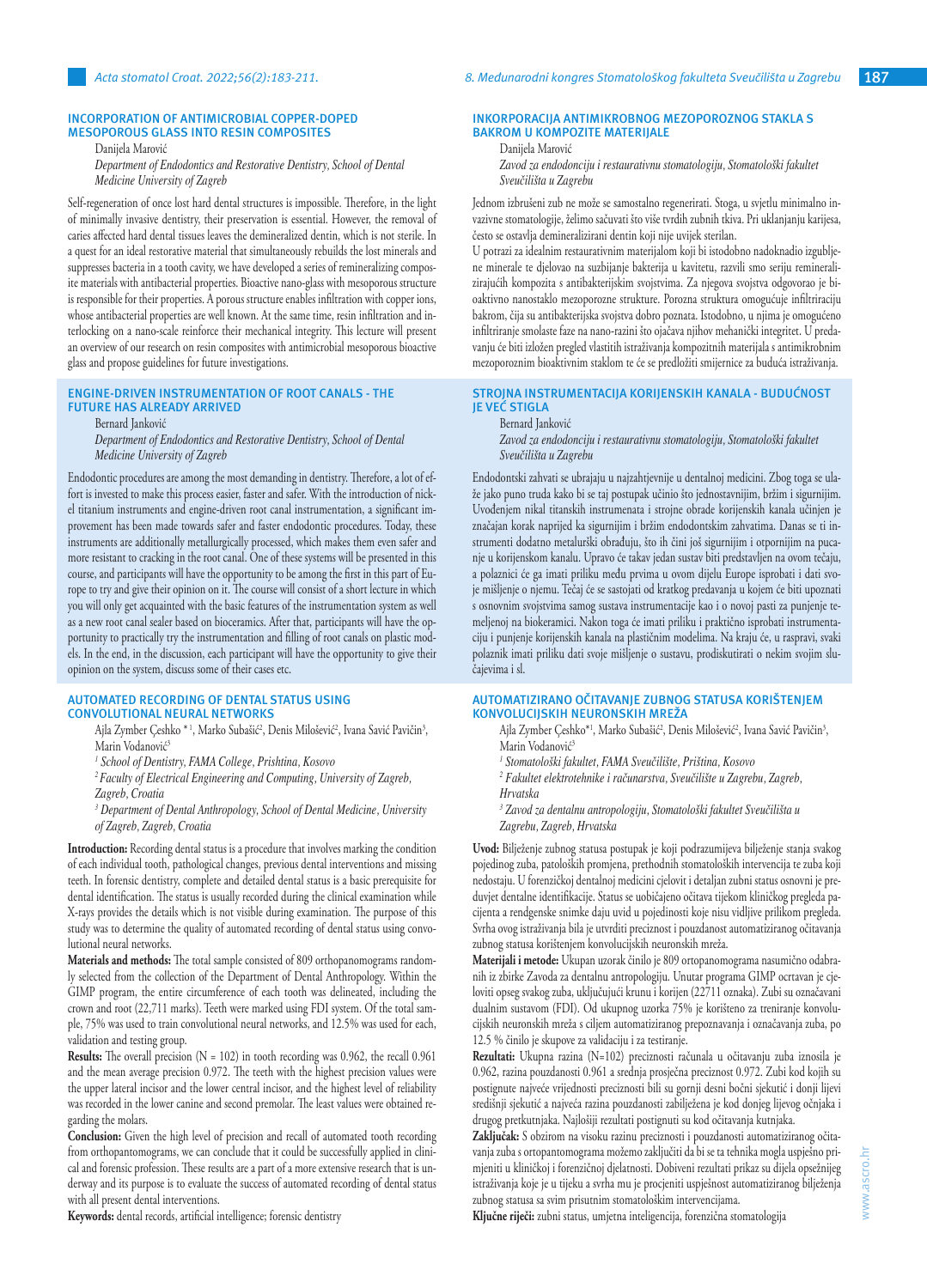# **BIOLOGICAL THERAPY AS A PROTECTION OF PULP VITALITY**

Bačani Marta<sup>1 \*</sup>, Bakaran B<sup>1</sup>, Vuković Filip Matija<sup>2</sup>, Karlović Zoran<sup>3</sup>, Brzović Rajić Valentina<sup>3</sup>

*1 Fourth year student, School of Dental Medicine, University of Zagreb, Croatia*

<sup>2</sup> Department of Dental Diseases, Clinic of Dentistry, University Hospital *Centre Zagreb; Dental practice Josip Čes, Osijek, Croatia*

<sup>3</sup> Department of Endodontics and Restorative Dentistry, School of Dental *Medicine, University of Zagreb, Department of Dental Diseases, Clinic of Dentistry, University Hospital Centre Zagreb, Croatia*

**Introduction:** The biggest challenge of the modern approach to restorative dentistry is to induce the remineralization of hypomineralized dentin and preserve pulp vitality. Conservative and minimally invasive approach is correlated with the development of bioactive dental materials. The bioactivity of a restorative material usually means that it has a biological effect or is biologically active. This characteristic refers to the possibility of inducing specific adhesion of minerals to the dentinal substrate. Calcium hydroxide (Ca (OH) 2 ) was considered the gold standard. Insufficient adhesion to dentinal walls, multiple defects in induced dentinal bridges, poor sealing ability, dissolution over time, and insufficient antibacterial properties are the reasons why calcium hydroxide is being replaced by new generations of materials.

**Materials and methods**: Due to the appearance of clinical symptoms, ten years after the indirect pulp coating (IPC) of the tooth 37 with calcium hydroxide and glass ionomer filling, the patient comes for a clinical and radiological control examination. Due to a positive vitality test, a positive percussion test and a regular X-ray test - without pathological radiolucencies, it was decided to perform a restorative procedure. Calcium hydroxide and SIC were removed and Biodentine (Septodont, Saint Maur des Fosses, France) was placed. **Results:** One month after the therapeutic procedure, the patient subjectively feels well. The clinical findings indicate the absence of clinical symptoms and preserved vitality of the teeth. Further follow-up examinations for the purpose of making a definitive filling after 6 months are needed.

**Conclusion:** Bioactive calcium-silicate materials are characterized by high biocompatibility, intrinsic osteoconductive activity and the ability to induce regenerative responses in the body. The development of minimally invasive biologically based therapies aimed at preserving the vitality of the pulp remains a key topic of modern clinical restorative dental medicine as well as endodontics.

**Keywords:** bioactivity, biocompatibility, biodentin, remineralization, indirect pulp coating

#### **INFRARED SPECTRUM ABSORPTION ANALYSIS IN DETERMINING DENTAL AGE: A PILOT STUDY**

Luka Banjšak<sup>1</sup>, Matej Par<sup>2</sup>, Andrej Sribar<sup>3</sup>, Marin Vodanović<sup>1</sup>, Hrvoje Brkić<sup>1</sup> *1 - Department of Dental Anthropology, School of Dental Medicine, University of Zagreb*

<sup>2</sup>- Department of Endodontics and Restorative Dentistry, School of Dental *Medicine, University of Zagreb*

<sup>3</sup> Department of Anesthesiology and Resuscitation, School of Dental *Medicine, University of Zagreb*

**Introduction:** Determining age on posthumous dental remains is one of the forensically demanding procedures. By analyzing teeth, we can determine the age of unknown human remains, living people or archaeological dental remains. No method for determining age in adults is completely accurate and can give an approximate result ranging from 5 to 10 years. The introduction of infrared spectrometry with Fourier transformation in the analysis in this pilot study opens the possibility to add another method to the current forensic methods that could relatively quickly determine the dental age of an unknown human body.

**Materials and methods:** A total of twenty tooth samples were used, which are part of the archive of the Department of Dental Anthropology, Faculty of Dentistry, University of Zagreb. The teeth were extracted, cleaned of blood and soft tissue residues, and disinfected in 2% H2O2 solution. After drying at room temperature, the teeth were embedded in quick-setting acrylate and cut into 0.5-1.1 mm thick cuts with a precision cutter. The samples were divided into five age groups: 10-19, 30-39, 40-49, 50-59, 60-69 years. Each group had 4 samples, each from a different person, different sex and different teeth. The samples were then placed in a spectrometer, and sampling was performed using attenuated total reflectance. A spectrum analysis of 400-4000 cm-1 in the area of tooth dentin was performed. As a control, the analysis of the acrylate spectrum was performed in order to eliminate possible contamination of the images.

**Results:** After reducing the dimensionality of the spectrum by analyzing the main components of the spectrum and analyzing linear discriminants, no statistically significant difference between the absorption coefficients between groups (p> 0.05) was proven, but where **BIOLOŠKA TERAPIJA KAO ZAŠTITA VITALITETA PULPE**

Bačani Marta \*<sup>1</sup>, Bakaran B<sup>1</sup>, Vuković Filip Matija<sup>2</sup>, Karlović Zoran<sup>3</sup>, Brzović Rajić Valentina<sup>3</sup>

*1 Student četvrte godine Stomatološkog fakulteta Sveučilišta u Zagrebu, Hrvatska*

*2 Zavod za bolesti zubi, Klinika za stomatologiju, KBC Zagreb; Ordinacija dentalne medicine Josip Čes, Osijek, Hrvatska*

*<sup>3</sup>Zavod za endodonciju i restaurativnu stomatologiju, Stomatološki fakultet Sveučilišta u Zagrebu, Zavod za bolesti zubi, Klinika za stomatologiju, KBC Zagreb, Hrvatska* 

**Uvod:** Najveći izazov suvremenog pristupa restaurativne dentalne medicine je poticanje remineralizacije hipomineraliziranog dentina i očuvanje vitaliteta pulpe. Konzervativni i minimalno invazivni pristup u korelaciji je s razvojem bioaktivnih dentalnih materijala. Bioaktivnost restaurativnog materijala obično znači da ima biološki učinak ili da je biološki aktivan. Ova karakteristika se odnosi na mogućnost induciranja specifične adhezije minerala na dentinski supstrat. Kalcijev hidroksid (Ca(OH)<sub>2</sub>) smatrao se zlatnim standardom. Nedovoljno prianjanje na dentinske stijenke, višestruki defekti u induciranim dentinskim mostovima, loša sposobnost brtvljenja, otapanje tijekom vremena i nedostatna antibakterijska svojstva razlozi su zašto se kalcijev hidroksid zamjenjuje novim generacijama materijala.

**Materijali i metode:** Pacijent zbog pojave kliničkih simptoma, deset godina nakon indirektnog prekrivanja pulpe (IPP) zuba 37 kalcij-hidroksidom i staklenoionomernim ispunom, dolazi na kontrolni klinički i radiološki pregled. Zbog pozitivnog testa vitaliteta, pozitivnog nalaza na perkusiju te urednog RTG nalaza – bez patoloških radiolucencija, odluči se provesti restaurativni zahvat. Odstrane se kalcij-hidroksid i SIC te se postavi Biodentine (Septodont, Saint Maur des Fosses, Francuska).

**Rezultati:** Mjesec dana nakon provedenog terapijskog zahvata, pacijent se subjektivno osjeća dobro. Klinička slika ukazuje na izostanak kliničkih simptoma te očuvani vitalitet zuba. Pacijentov nalaz upućuje na daljnje kontrolne preglede u svrhu izrade definitivnog ispuna nakon 6 mjeseci.

**Zaključak**: Bioaktivni kalcij-silikatni materijali karakterizirani su visokom biokompatibilnošću, intrinzičnom osteokonduktivnom aktivnošću i sposobnošću induciranja regenerativnih odgovora u organizmu. Razvoj minimalno invazivnih biološki utemeljenih terapija usmjerenih na očuvanje vitalnosti pulpe ostaje ključna tema suvremene kliničke restaurativne dentalne medicine i endodoncije.

**Ključne riječi:** bioaktivnost, biokompatibilnost, biodentin, remineralizacija, indirektno prekrivanje pulpe

## **ANALIZA APSORBANCIJE INFRACRVENOG SPEKTRA U ODREĐIVANJU DENTALNE DOBI: PILOT STUDIJA**

Luka Banjšak\*<sup>1</sup>, Matej Par<sup>2</sup>, Andrej Sribar<sup>3</sup>, Marin Vodanović<sup>1</sup>, Hrvoje Brkić<sup>1</sup> *1- Zavod za dentalnu antropologiju Stomatološkog fakulteta Sveučilišta u Zagrebu*

*2- Zavod za endodonciju i restaurativnu stomatologiju Stomatološkog fakulteta Sveučilišta u Zagrebu*

*3- Katedra za anesteziologiju i reanimatologiju Stomatološkog fakulteta* 

*Sveučilišta u Zagrebu*

**Uvod:** Određivanje dobi na posthumnim ostacima zubi jedan je od forenzički zahtjevnih postupaka. Analizom zubi možemo određivati dob nepoznatih ljudskih ostataka, živih ljudi ili arheoloških dentalnih ostataka. Niti jedna metoda za određivanje životne dobi kod odraslih osoba nije u potpunosti točna i može dati okvirni rezultat u rasponu od 5 do 10 godina. Uvođenjem infracrvene spektrometrije s Fourierovom transformacijom u analizu u ovoj pilot studiji otvara se mogućnost da se u dosadašnje forenzičke metode doda još jedna metoda koja bi relativno brzo mogla odrediti dentalnu starost nepoznatog ljudskog tijela.

**Materijal i metoda:** Korišteno je ukupno dvadeset uzoraka zubi koji su dio arhive Zavoda za dentalnu antropologiju Stomatološkog fakulteta Sveučilišta u Zagrebu. Zubi su ekstrahirani, očišćeni od ostataka krvi i mekog tkiva, te dezinficirani u 2% otopini H2O2. Nakon sušenja na sobnoj temperaturi zubi su uloženi u brzovezujući akrilat i preciznom rezalicom narezani na rezove debljine 0,5-1,1mm. Uzorci su podijeljeni u pet dobnih skupina: 10-19, 30-39, 40-49, 50-59, 60-69 godina. Svaka skupina imala je 4 uzorka, svaki od različite osobe, različita spola te različitog zuba. Uzorci su tada postavljeni u spektrometar, te je uzorkovanje provedeno pomoću dodatka za prigušenu potpunu refleksiju. Učinjena je analiza spektra od 400-4000 cm-1 na području dentina zuba. Kao kontrola učinjena je analiza spektra akrilata radi eliminacije moguće kontaminacije snimki.

**Rezultati:** Nakon redukcije dimenzionalnosti spektra analizom glavnih komponenti spektra i analizom linearnih diskriminanti, nije dokazana statistički značajna razlika između koeficijeata apsorbancije između skupina (p>0,05), međutim ono gdje se pojavljuje razlika je u maksimalnim vrijednostima apsorbancije između skupina. Izolirani su valni brojevi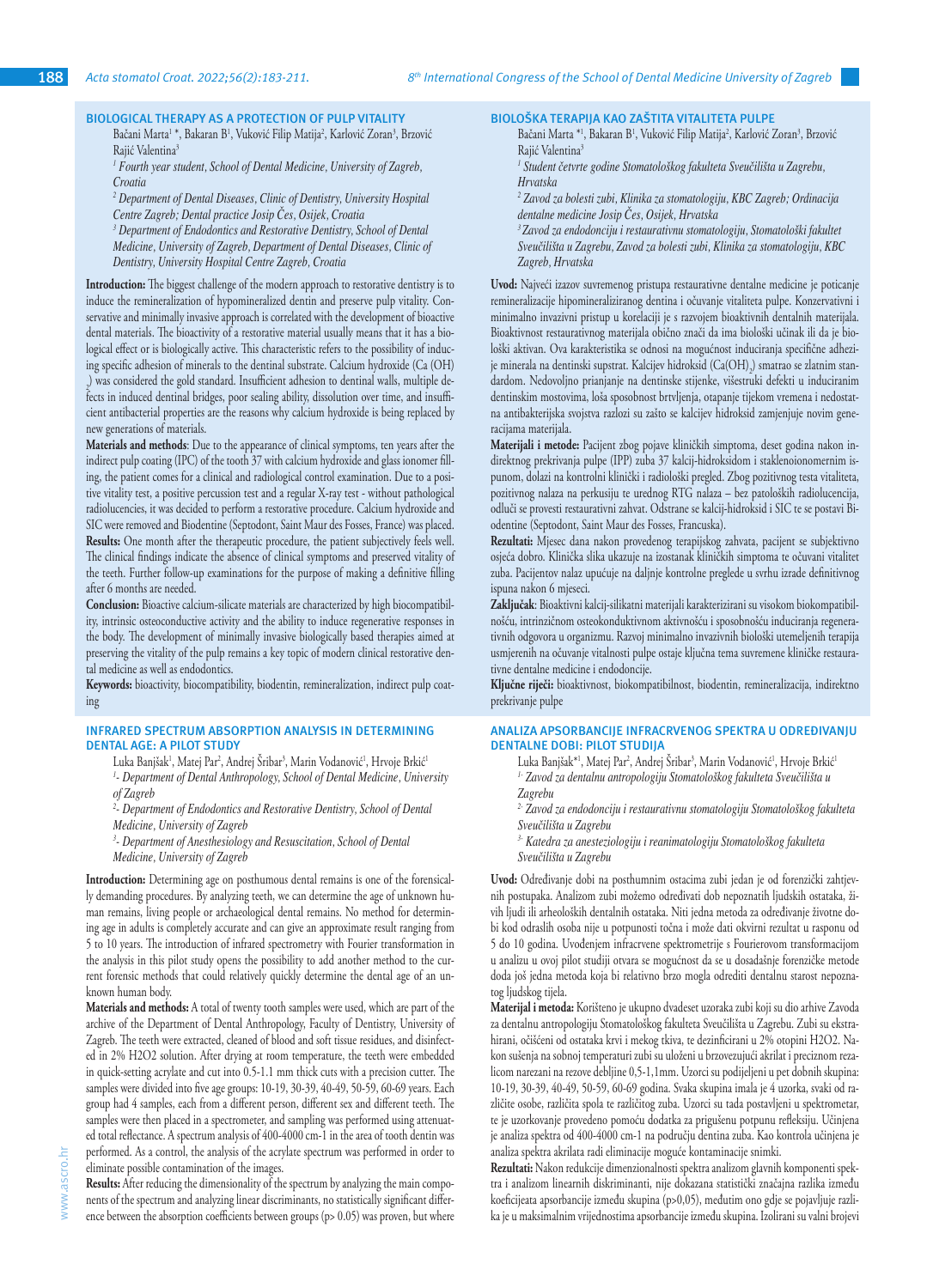in the maximum values of absorption between groups the difference is observed. Wave numbers () 823, 1000, 1400, 1540 and 1650 cm-1 were isolated, with the largest increase in the absorption coefficient (present in all age groups). Differences in absorbance coefficients between groups for each of these wave numbers were tested by analysis of variance with post-hoc Holm-Šidak correction. The results showed a difference between groups 50- 59 and 60-69 at 873 cm-1.

**Conclusion:** In this pilot study, there is a statistically significant difference between two of the 5 groups: 50–59 and 60–69 years. We conclude that it is necessary to increase the number of samples in order to obtain a statistically significant difference between other groups.

**Acknowledgments:** The research was funded by the Croatian Science Foundation through the project: Tooth Analysis in Forensic and Archaeological Research, IP-2020- 02-9423.

**Keywords:** spectrophotometry, infrared, dental age, forensic odontology

## **SPECTROPHOTOMETRIC EVALUATION OF THE COLOR CHANGES OF DIFFERENT ESTHETIC CAD/CAM MATERIALS**

Katarina Bauer \*<sup>1</sup>, Andreja Carek<sup>2</sup>

- *¹ Health center of the Krapinsko-Zagorska county, Bedekovčina, Croatia*
- *² School of Dental Medicine, University of Zagreb, Department of Fixed Prosthodontics*

**Introduction:** Polymer infiltrated ceramics and nano-ceramic resins are the new restorative materials which have been developed in order to enhance the adverse properties of glass-matrix ceramics and resin composites. The aim of the present in vitro study is to evaluate the color changes of various esthetic CAD/CAM materials after thermocycling and exposure to staining solutions.

**Materials and methods:** Five restorative materials are selected for this in vitro study: CAD/CAM hibrid ceramics - VITA ENAMIC (Vita Zahnfabrik, Bad Säckingen, Germany) and GC CERASMART (GC Europe N.V., Leuven, Belgium), CAD/CAM composite - TETRIC CAD (Ivoclar Vivadent AG, Schaan, Liechtenstein), CAD/CAM polymer - TELIO CAD (Ivoclar Vivadent AG, Schaan, Liechtenstein) and CAD/CAM ceramic - IPS e.max CAD (Ivoclar Vivadent AG, Schaan, Liechtenstein). A2 HT is the base color for all materials. The staining solutions are red wine, coffee and black tea. In total, there will be fabricated 120 specimes, per material 24 specimens, which will be divided in two subgroups of 12 specimens. The first subgroup will be thermocycled (5°C and 55°C, 5000 cycles) and then exposed to various staining solutions. The second subgroup will be exposed to various staining solutions. All specimens immersed in staining solutions will be stored in an incubator at 37°C for two weeks. Color measurements will be obtained using a spectrophotometer at the beginning of the research, after one week of exposure in staining solutions, after two weeks of exposure in staining solutions. The color measurements of each specimen will be performed on a white and black background. The color changes (ΔE) of each specimen will be calculated according to the CIEDE 2000 Formula. **Discussion:** According to Seyidaliyeva et al., all evaluated factors (material, staining solution, aging stage) had a significant influence on discolorations. The most color change was found for CAD/CAM composites, followed by CAD/CAM hibrid ceramics and least for CAD/CAM ceramics. Quek et al. and Alharbi et al. noticed a maximum discoloration for specimens immersed in red wine followed by coffee and black tea.

**Conclusion:** The evaluation of the color changes of different esthetic CAD/CAM materials after thermocycling and exposure to various staining solutions, is the aim of this in vitro study presented in the methodology.

**Keywords:** CAD/CAM, esthetic materials, spectrophotometer, color stability, staining solutions, hybrid ceramics

## **VALIDATION OF TOOTH CEMENT ANNULATIONS FOR ASSESSING DENTAL AGE IN HUMANS**

- Minja Birimiša\*', Jelena Dumančić<del>'</del>, Marin Vodanović<del>'</del>, Sandra Anić Milošević<sup>3</sup>, Hrvoje Brkić<sup>2</sup>
- *1 PhD Student at School of Dental Medicine, University of Zagreb*
- <sup>2</sup> Department of Dental Anthropology, School of Dental Medicine, University *of Zagreb*

<sup>3</sup> Department for Orthodontics, School of Dental Medicine, University of *Zagreb*

**Introduction:** Currently published research suggests that tooth cement annulations can be used for assessing dental age in humans. For the regular use in forensic practice the method should be properly validated. The purpose of this study was to examine the inter- and intra-rater agreement in the measurement of tooth cement annulations thickness. () 823, 1000, 1400, 1540 i 1650 cm-1 na kojima dolazi do najvećeg porasta koeficijenta apsorbancije (prisutno u svim dobnim skupinama). Razlike u koeficijentima apsorbancije između skupina za svaki od navedenih valnih brojeva testirane su analizom varijance sa post-hoc Holm-Šidak korekcijom. Rezultati su pokazali razliku između grupa 50-59 i 60-69 na 873 cm-1.

**Zaključak:** U ovoj pilot studiji postoji statistički značajna razlika između dvije od 5 skupina: 50-59 i 60-69 godina. Zaključujemo da je potrebno povećati broj uzoraka kako bismo mogli dobiti statistički značajnu razliku između ostalih skupina.

**Zahvala:** Istraživanje je financirala Hrvatska zaklada za znanost kroz projekt: Analiza zuba u forenzičnim i arheološkim istraživanjima, IP-2020-02-9423.

**Ključne riječi:** spektrofotometrija, IC spektar, dentalna dob, forenzička stomatologija

#### **PROCJENA PROMJENE BOJE RAZLIČITIH ESTETSKIH CAD/ CAM MATERIJALA POMOĆU SPEKTROFOTOMETRA PRIKAZ METODOLOGIJE**

Katarina Bauer<sup>\*1</sup>, Andreja Carek<sup>2</sup>

*¹ Dom Zdravlja Krapinsko-Zagorske Županije, Bedekovčina, Hrvatska ² Zavod za fiksnu protetiku, Stomatološki fakultet Sveučilišta u Zagrebu, Zagreb, Hrvatska*

**Uvod:** Hibridna keramika odnosno keramika inflitrirana polimerom i nano keramika, nova su generacija restaurativnih materijala, u cilju poboljšanja negativnih svojstava staklokeramike i kompozita. Svrha ovog in vitro istraživanja jest procijeniti promjenu boje različitih estetskih CAD/CAM materijala, pomoću spektrofotometra, nakon termocikliranja i izlaganja obojenim tekućinama.

**Materijali i metodologija:** Materijali izabrani za ovo istraživanje su: CAD/CAM hibridna keramika: VITA ENAMIC (Vita Zahnfabrik, Bad Säckingen, Germany) i GC CERA-SMART (GC Europe N.V., Leuven, Belgium), CAD/CAM kompozit: TETRIC CAD (Ivoclar Vivadent AG, Schaan, Liechtenstein), CAD/CAM polimer: TELIO CAD (Ivoclar Vivadent AG, Schaan, Liechtenstein) te CAD/CAM staklokeramika: IPS e.max CAD (Ivoclar Vivadent AG, Schaan, Liechtenstein). Izabrana boja je A2 – HT. Obojene tekućine biti će crveno vino, crni čaj i kava. Pripremit će se ukupno 120 uzoraka, odnosno 24 uzoraka od svakog odabranog materijala. Svaka skupina materijala podijeliti će se na dvije podskupine po 12 uzoraka. Prva podskupina biti će termociklirana (5°C i 55°C, 5000 ciklusa) te nakon toga izložena različitim obojenim tekućinama. Druga podskupina biti će samo izložena različitim obojenim tekućinama. Svi uzorci uronjeni u obojene tekućine biti će stavljeni u inkubator tijekom dva tjedna. Određivanje boje uzoraka sa spektrofotometrom provodit će se, na početku istraživanja, nakon tjedan dana izlaganja obojenim tekućinama,nakon dva tjedna odnosno po završetku izlaganje obojenim tekućinama, na bijeloj i crnoj pozadini kod svakog mjerenja (prije termocikliranja i izlaganja obojenim tekućinama, nakon tjedan dana i nakon dva tjedna izlaganja obojenim tekućinama). Promjena boje svakog uzoraka (ΔE) biti će izračunata pomoću CIEDE 2000 formule.

**Rasprava:** Istraživanje Seyidaliyeva et al. pokazuje, kako promjena boje materijala, nakon termocikliranja i izlaganja obojenim tekućinama, ovisi o vrsti materijala,vrsti tekućine i stupnju starenja. CAD/CAM kompoziti pokazali su najveće obojenje, zatim CAD/CAM hibridna keramika, a najmanje obojenje utvrdilo se kod CAD/CAM keramike. Quek et al. kako i Alharbi et al. u svojim istraživanjima su zaključili, kako crveno vino ima najveći potencijal bojanja, zatim slijedi kava i čaj.

**Zaključak:** Određivanje promjene boje različitih estetskih CAD/CAM materijala nakon termocikliranja i izlaganje obojenim tekućinama, u cilju je planiranog znanstvenog rada, prikazanog u metodologiji.

**Ključne riječi:** CAD/CAM, estetski materijali, spektrofotometar, stabilnost boje, hibridna keramika

## **VALIDACIJA IZMJERE DEBLJINE ZUBNOG CEMENTA U SVRHU UTVRĐIVANJA DENTALNE DOBI ČOVJEKA**

- Minja Birimiša\*<sup>1</sup>, Jelena Dumančić<sup>2</sup>, Marin Vodanović<sup>2</sup>, Sandra Anić Milošević<sup>3</sup>, Hrvoje Brkić<sup>2</sup>
- *1 Studentica doktorskog studija Stomatološkog fakulteta Sveučilišta u Zagrebu 2 Zavod za dentalnu antropologiju Stomatološkog fakulteta Sveučilišta u Zagrebu*
- *3 Zavod za ortodonciju Stomatološkog fakulteta Sveučilišta u Zagrebu*

**Uvod**: Dosadašnja objavljena istraživanja pokazuju da se anulacije cementa zuba mogu koristiti za procjenu dentalne dobi. Kako bi se metoda mogla koristiti u redovitoj forenzičkoj praksi potrebno je provesti odgovarajuću validaciju metode mjerenja debljine zubnog cementa. Svrha ovog istraživanja bila je ispitati podudarnost mjerenja debljine zubnog cementa između dva nezavisna mjeritelja te u istog mjeritelja nakon određenog vremen-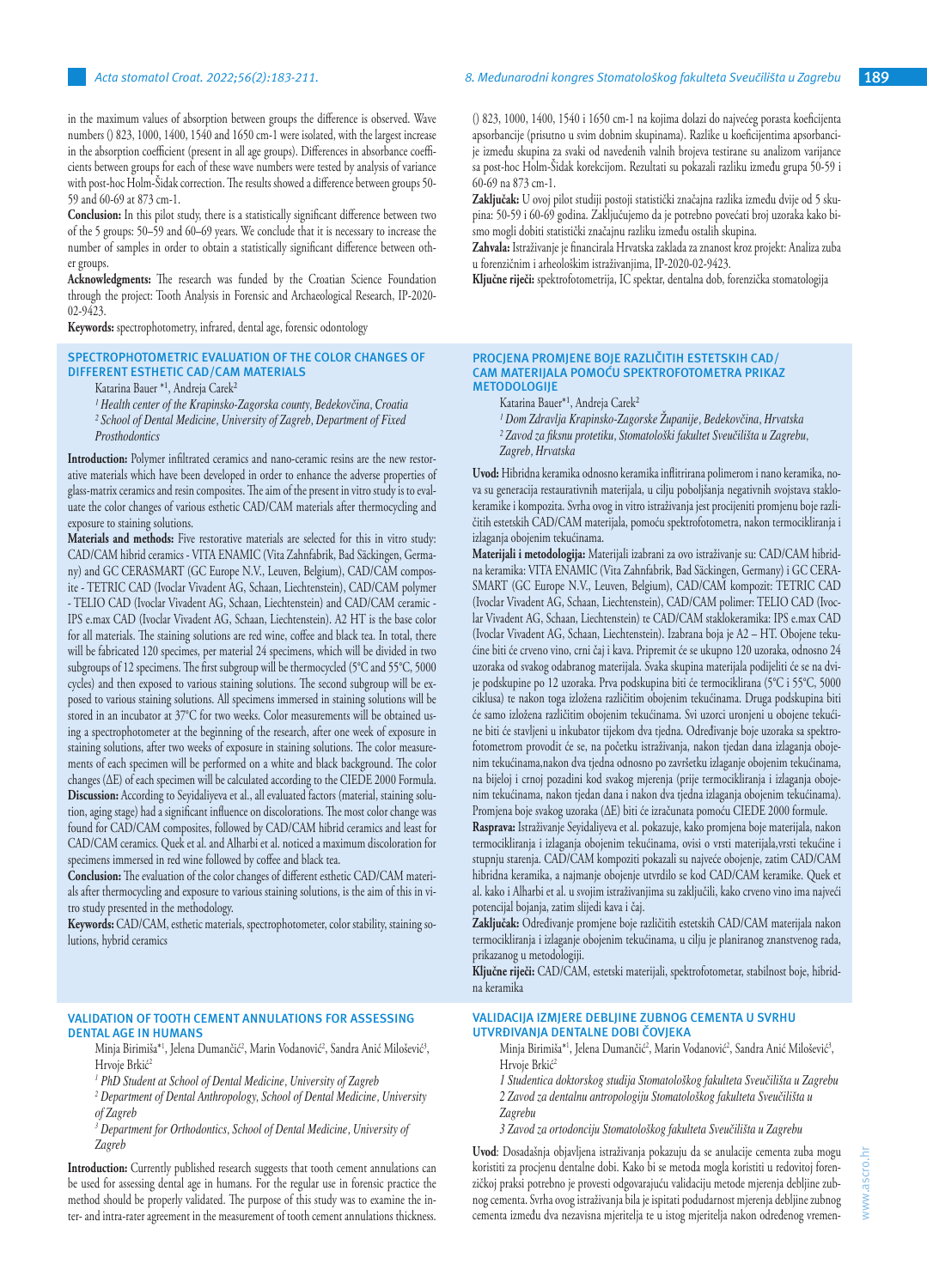**Materials and Methods:** The study sample consisted of 82 donor teeth of both sexes of which 26 were measured 10 months apart (two episodes (2E)) and 56 were measured during the same episode (1E). Additionally, 11 (of 82) teeth were randomly selected during the second episode by the second rater. The teeth used were extracted because of periodontal disease or for orthodontic or prosthetic reasons. The excluding criterion was the presence of tooth root lesions. Donors' age ranged from 20 to 69 years at the time of tooth extraction. Each tooth was embedded in a quick-setting autoacrylate, and the roots were cut with transverse incisions on an ISOMET 1000 cutter in the apical, middle and cervical third of the tooth's root. The thickness of each incision ranged from 0.3 to 0.5 µm. Cement thickness measurements were made with a light microscope and an Olympus EP50 camera, Version: V3\_20190202. The microscope was calibrated separately for each episode according to same specifications. The first rater was blinded for the measurements done during the first episode and measured the adjacent cuts in all three root thirds. The second rater was blinded for the measurements done by first rater. The correlation between the achieved estimated dental age, and chronological age was calculated using the Spearman correlation coefficient. Agreement between first and second episode measurements (inter-rater) was calculated using the coefficient of concordance (CC) with 95% confidence interval (CI), a for intra-rater agreement using a kappa test. Data was also presented using Bland-Altman plots.

**Results:** Statistically significant lower agreement level of the tooth cement thickness was found for adjacent cuts when they were measured in separate episodes (intra-rater agreement) compared to the agreement of same measures done in one episode: adjacent apical cuts,  $\hat{CC}_{2F}$ =0.32 (95% CI 0-0.59) vs  $CC_{1F}$ =0.84 (95% CI 0.75-0.90); adjacent middle cuts  $CC_{2E}^{2.2}$ =0.38 (95% CI 0.08-0.61) vs  $CC_{1E}^{2.2}$ =0.86 (95% CI 0.76-0.91); and adjacent cervical cuts,  $CC_{2F}$ =0.48 (95% CI 0.27-0.65) vs  $CC_{1F}$ =0.91 (95% CI 0.86-0.94). Almost perfect agreement was found (mean whole root cement thickness, apical and middle third, kappa >0.86; cervical third cement thickness, kappa=0.815) for inter-rater agreement, yielding a very small measurement error of 0.89% (95% CI -0.21 do 1.98%).

**Conclusion:** Conducted validation of the measures of tooth cement annulations used in estimating the dental age of humans showed that there is a very high level of inter-rater agreement yielding a very small measurement error. Intra-rater agreement testing showed that the error could most probably be due to the error in microscope calibration which can be prevented by quality control measure using the measurement of standard tooth.

**Acknowledgments:** The research was funded by the Croatian Science Foundation through the project: Tooth Analysis in Forensic and Archaeological Research, IP-2020- 02-9423.

**Key words:** forensic stomatology, age assessment, tooth cement thickness, transverse sections, validation

## **IMMEDIATE IMPLANT-PROSTHODONTIC REHABILITATION OF SEVERELY ATROPHIED MANDIBLE WITH SHORT IMPLANTS: A CASE REPORT**

Roko Bjelica\*<sup>1</sup>, Klara Naka<sup>2</sup>, Tena Velčić<sup>2</sup>, Maja Zečević Culina<sup>2</sup>, Tomislav Katanec<sup>1,3</sup>

*<sup>1</sup>Department of Oral Surgery, School of Dental Medicine, University of Zagreb, 10000 Zagreb, Croatia*

*<sup>2</sup>School of Dental Medicine, University of Zagreb, 10 000 Zagreb, Croatia 3 Department of Dental Medicine, University Hospital Centre Zagreb, 10000 Zagreb, Croatia*

**Introduction:** Atrophy of the alveolar ridge is one of the crucial factors in planning and execution of implant-prosthodontic therapy. It usually requires bone augmentation at the implant site which may increase the risk of morbidity, treatment time and expenses. A modern, less invasive approach to the implatation with short implants has been chosen in this case.

**Case report:** A 65-year old female patient with severely atrophic edentulous mandible and hypertrophy of the attached gingiva in the anterior region came for an implant-prosthodontic rehabilitation. Vestibuloplasty with secondary epithelization using plasma rich with growth factors (PRGF) was performed in the first phase of the planned therapy. Patient have undergone second surgery four weeks after the vestibuloplasty, in which four short implants with 4.0 x 5 mm dimensions were placed. Considering the severe bone resorption and only 2-3 mm of available bone above the alveolar nerve in the distal parts of the mandible, implants were positioned in the interforaminal region. Immediatly after the surgical phase, multi-unit abutments with impression copings had been placed and monophase polyether impression was taken. The patient received screw retained fixed-prosthetic provisional restoration made of acrylate, which covers the region from the right lower first molar to the left lower first molar, on the same day.

**Key words:** alveolar ridge atrophy, short implants, immediate loading

#### skog intervala.

**Materijal i metode:** Uzorak studije sastojao se od 82 zuba donatora obaju spolova od kojih je 26 mjereno u dva odvojena navrata (uz vremenski odmak od 10 mjeseci - 2 epizode (2E)), a 56 zuba je mjereno u istom navratu (1 epizoda (1E)). Dodatno je 11 zuba (od ovih 82) odabranih slučajnim odabirom mjereno u drugom navratu od strane drugog mjeritelja. U istraživanju su korišteni zubi koji su izvađeni zbog parodontne bolesti i ortodontskih te protetskih razloga. Kriterij izuzimanja bili su zubi s lezijama korijena. Starost donatora u vrijeme vađenja zuba kretala se od 20 do 69 godina. Svaki je zub uklopljen u brzovezujući autoakrilat te su korijenovi rezani poprečnim rezovima na rezalici ISOMET 1000 u apikalnoj, srednjoj i cervikalnoj trećini korijena zuba. Debljina svakog reza iznosila je od 0,3 do 0,5 µm. Mjerenja debljine cementa načinjena su pod svjetlosnim mikroskopom i kamerom Olympus EP50, Version: V3\_20190202. Mikroskop je za mjerenje baždaren u dva navrata (za prvo te za drugo mjerenje) prema istim postavkama. Prvi mjeritelj je bio slijep za prethodne izmjere te je mjerio susjedni rez u odnosu na prvo mjerenje u sve tri trećine korijena zuba. Drugi mjeritelj je bio slijep za izmjere koje je proveo prvi mjeritelj. Podudarnost između prvog i drugog mjerenja izračunata je koeficijentom konkordance (CC) uz 95%-tni interval pouzdanosti (CI), a podudarnost između dva mjeritelja izračunata je kappa testom te su obje prikazane Bland-Altman prikazom.

**Rezultati:** Utvrđena je statistički značajno manja podudarnost debljine zubnog cementa susjednih slojeva kada su isti mjereni u dvije vremenski značajno odvojene točke (2E) od strane istog mjeritelja u odnosu na podudarnost susjednih slojeva kada su mjereni u istoj vremenskoj točci (1E): susljedni slojevi na apeksu  $\text{CC}_{22}=0.32$  (95% CI 0-0.59) prema CC<sub>1E</sub>=0.84 (95% CI 0.75-0.90), u srednjoj trećini CC<sub>2E</sub>=0.38 (95% CI 0.08-0.61) prema  $\rm CC_{\rm TE}$ =0.86 (95% CI 0.76-0.91) te u cervikalnoj trećini  $\rm CC_{\rm CE}$ =0.48 (95% CI 0.27-0.65) prema  $CC_{1E}$ =0.91 (95% CI 0.86-0.94). Utvrđena je gotovo potpuna podudarnost (kappa >0.86 za prosjek debljine zubnog cementa cijelog korijena, na apeksu te srednjoj trećini te kappa=0.815 za cervikalnu trećinu korijena zuba) mjerenja dvaju mjeritelja uz izrazito malu pogrešku mjerenja od 0.89% (95% CI -0.21 do 1.98%).

**Zaključak:** Provedena validacija izmjerene debljine zubnog cementa u čovjeka u svrhu utvrđivanja dentalne dobi pokazala je da postoji visoka podudarnost izmjerenih vrijednosti između dva mjeritelja uz vrlo malu pogrešku mjerenja. Utvrđena razlika između prvog i drugog mjerenja u istog mjeritelja vjerojatno je posljedica razlike u kalibraciji mikroskopa te o navedenom treba voditi računa i napraviti provjeru korištenjem unaprijed utvrđenog standarda.

**Zahvala:** Istraživanje je financirala Hrvatska zaklada za znanost kroz projekt: Analiza zuba u forenzičnim i arheološkim istraživanjima, IP-2020-02-9423.

**Ključne riječi:** forenzička stomatologija, određivanje dobi, debljina zubnog cementa, validacija

#### **IMEDIJATNA IMPLANTOPROTETSKA REHABILITACIJA EKSTREMNO RESORBIRANE MANDIBULE KRATKIM "SHORT" IMPLANTATIMA: PRIKAZ SLUČAJA**

Roko Bjelica\*<sup>1</sup>, Klara Naka<sup>2</sup>, Tena Velčić<sup>2</sup>, Maja Zečević Culina<sup>2</sup>, Tomislav Katanec<sup>1,3</sup>

*1 Zavod za oralnu kirurgiju, Stomatološki fakultet Sveučilišta u Zagrebu, 10000 Zagreb, Hrvatska*

*<sup>2</sup>Stomatološki fakultet Sveučilišta u Zagrebu, 10000 Zagreb, Hrvatska*

*<sup>3</sup>Klinika za stomatologiju, Klinički bolnički centar Zagreb, 10000 Zagreb, Hrvatska* 

**Uvod:** Atrofija alveolarnog nastavka jedan je od ključnih faktora u planiranju i provedbi implantoprotetske terapije. Često zahtjeva augmentaciju kosti na mjestu implantacije, što može povećati rizik od komplikacija, trajanje terapije i financijski trošak za pacijenta. Suvremen, manje invazivan pristup ugradnje kratkih implantata izabran je u ovom slučaju. **Prikaz slučaja:** Pacijentica u dobi od 65 godina **s** ekstremno resorbiranom mandibulom i hipertrofijom pričvrsne gingive u anteriornoj regiji dolazi na implantoprotetsku rehabilitaciju. U prvoj fazi kirurške terapije učinjena je vestibuloplastika sa sekundarnom epitelizacijom koristeći plazmu obogaćenu faktorima rasta (PRGF). Pacijentica je podvrgnuta drugom operativnom zahvatu četiri tjedna nakon vestibuloplastike, u kojem se ugrađuju četiri kratka "short" implantata dimenzija 4.0 x 5 mm. Obzirom na esktremnu resorpciju kosti i svega 2 do 3 mm raspoložive kosti iznad alveolarnog živca u distalnim regijama mandibule, implantati se postave u interforaminalnoj regiji. Po završenoj kirurškoj fazi, imedijatno se postavljaju multi-unit abutmenti i otisni transferi, te se uzima jednofazni otisak iz polietera. Pacijentica isti dan dobiva gotov fiksno-protetski privremeni rad od akrilata fiksiran vijcima koji pokriva regiju od donjeg desnog prvog molara do donjeg lijevog prvog molara.

**Ključne riječi:** atrofija alveolarnog grebena, kratki implantati, imedijatno opterećenje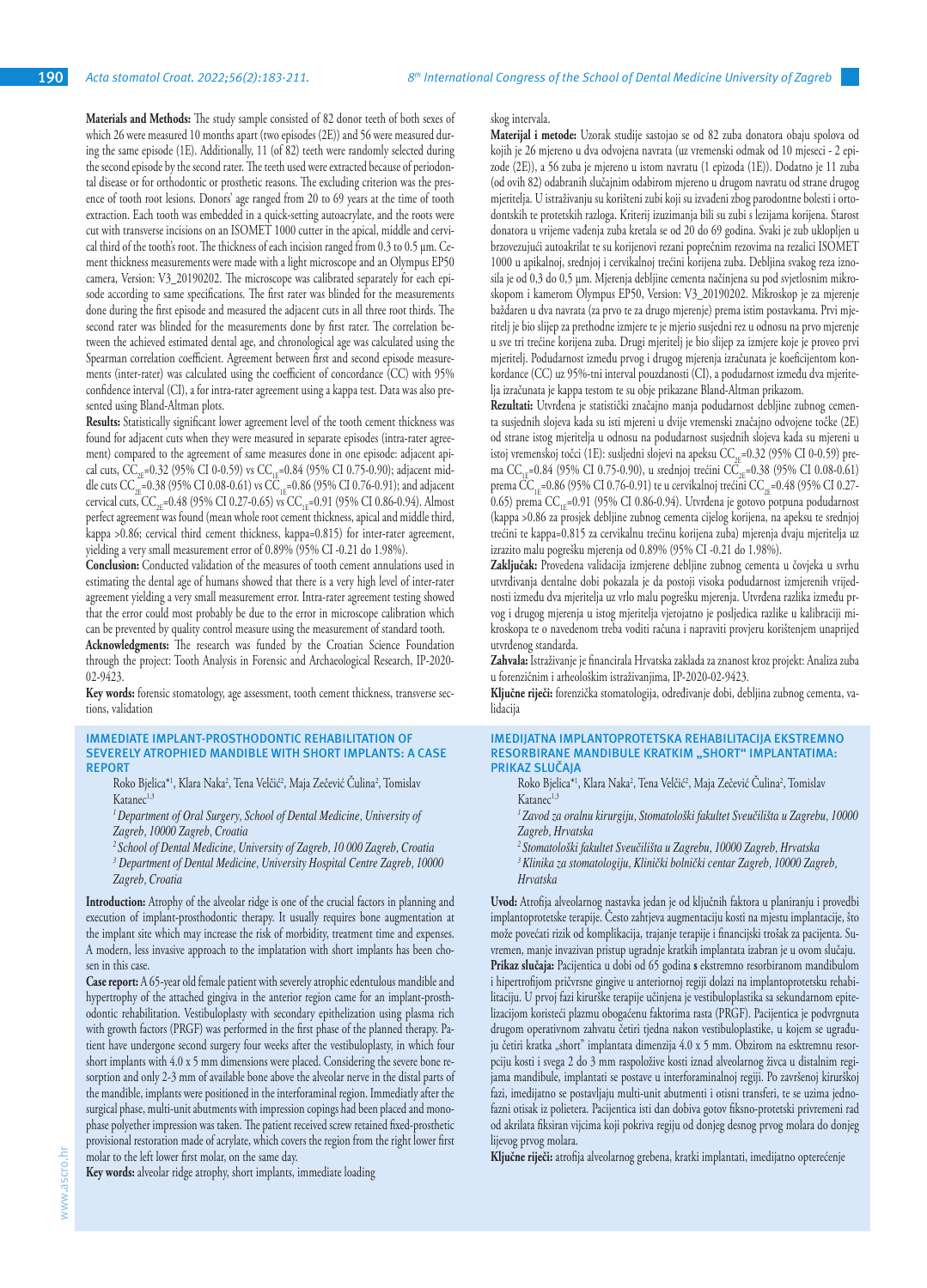# **EVALUATION OF THE COLOR STABILITY OF ESTHETIC ORTHODONTIC BRACKETS**

Luka Simunović<sup>1</sup>, Andrea Vrankić<sup>1</sup>, Tadeja Blagec<sup>2</sup>\*, Senka Meštrović<sup>2</sup>

- *<sup>1</sup>University of Zagreb School of Dental Medicine*
- *2 Department of Orthodontics, University of Zagreb School of Dental Medicine*

**Introduction:** The esthetic brackets should be resistant to discoloration. However, the color change is possible even in patients with excellent oral hygiene. Therefore, the aim of this study was to evaluate the color stability of ceramic brackets and composite resin samples after immersion in most commonly consumed beverages.

**Materials and methods**: 80 ceramic brackets from four different manufacturers (Forestadent®, G&H®, GC and DynaFlex®) and 40 samples of composite resin (3M™Transbond™ XT) were immersed into four different solutions: coffee, Coca-Cola®, Cedevita® and artificial saliva (control group). The content was kept in an incubator (Cultura, Ivoclar Vivadent) at 37 °C. Color readings were assessed before (T0), at 24 hours (T1), 72 hours (T3), 7 days (T4), and 14 days (T5) after initial immersion using spectrophotometer (Vita Easyshade® Advance 4.0) according to L\*a\*b\* color scale.

**Results:** All brackets and composite resin showed color changes over time, even in artificial saliva. Coffee caused the most intense color change among all samples. All brackets kept in Coca-Cola® showed less intense staining. According to Kruskal-Wallis test there was statistically significant diffference (p=0.0046) in bracket discoloration. Among all, G&H brackets showed the best color stabilization, while the greatest color alteration was perceived in Forestadent® brackets (p=0.008). The composite resin samples performed the weakest color change in Cedevita® (∆E\*=11.5).

**Conclusion**: Both ceramic orthodontic brackets and composite resin samples immersed in potentially staining solutions underwent color modification. Coffee showed the greatest impact on color stability.

**Key words**: esthetics, ceramic brackets, color stability, staining solutions, spectrophotometry

#### **ERASUMUS+ PROJECT "ORAL POTENTIALLY MALIGNANT DISORDERS – HEALTHCARE PROFESSIONAL TRAINING"**

Vlaho Brailo\*', Ana Andabak Rogulj', Božana Lončar Brzak', Ivana Skrinjar', Vignesh Murthy<sup>2</sup>, Richard Cook<sup>2</sup>, Michael Escudier<sup>2</sup>, Marcio Freitas<sup>3</sup>, Jacobo Limeres<sup>3</sup>, Luis Monteiro<sup>4</sup>, Luis Silva<sup>4</sup>, Jean-Cristophe Fricain<sup>5</sup>, Giovanni Lodi<sup>6</sup>, Nicolo Lombardi<sup>6</sup>, Rui Albuquerque<sup>2</sup>

- *1. University of Zagreb, School of Dental Medicine*
- *2. Guy's and St Thomas' NHS Foundation Trust & King's College London, United Kingdom*
- 
- *3. University Santiago de Compostela, Spain 4. CESPU University, Portugal*
- 
- *4. University of Bordeaux, France*
- *5. University of Milan, Italy*
- *6. Universita degli studi di Milano*

**Introduction:** Oral potentially malignant disorders (OPMD) are a group of heterogenous disorders which have an increased risk of malignant transformation. Since OPMD are relatively rare in general population, healthcare professionals (HCP) in primary care are not familiar with clinical presentation, diagnosis and management of these patients. Through the Erasmus+ project "Oral potentially malignant disorders - healthcare professional training" partners -oral medicine units from 6 European universities (King's College London, CESPU Porto, Université de Bordeaux, Universidad de Santiago de Compostela, Università degli studi di Milano and University of Zagreb), plan to develop an online platform for e-learning on OPMD.

**Materials and methods**: Assessment of knowledge, attitude and practice on OPMD among future HCP, writing a book/atlas of clinical photographs, review article on OP-MD management and creating an e-learning modules. The platform will be open-access, available in all partner languages.

**Results:** Project duration is from1.12.2021.-1.12.2022. Activities that have been completed so far are: assessment of knowledge, attitude and practice on OPMD (submitted for publication), writing a book/atlas (final version to be completed by 05/2022), review article on OPMD management (submitted for publication), publication of the systematic review on malignant transformation of oral submucous fibrosis. Translation of the bool/ atlas and web page is expected to be completed by 09/2022.

**Conclusion**: The project will result in a free access online resource which will provide the users with the latest, evidence-based information on diagnosis and management of OP-MD. In this way we will try to unify management practices of these patients, since the evidence base in this area of oral medicine is still underdeveloped.

**Key words:** oral potentially malignant disorders, malignant transformation, oral cancer, education, healthcare professionals, e-learning

# **EVALUACIJA STABILNOSTI BOJE ESTETSKIH ORTODONTSKIH BRAVICA**

Luka Simunović<sup>1</sup>, Andrea Vrankić<sup>1</sup>, Tadeja Blagec<sup>2\*</sup>, Senka Meštrović<sup>2</sup> *1 Stomatološki fakultet Sveučilišta u Zagrebu 2 Zavod za ortodonciju, Stomatološki fakultet Sveučilišta u Zagrebu*

**Uvod:** Od estetskih bravica se očekuje da tijekom terapije ne dolazi do promjene boje. Ipak se to ponekad dogodi čak i u pacijenata s odličnom oralnom higijenom. Stoga je svrha ovog rada procijeniti postojanost boje ortodontskih keramičkih bravica i uzoraka kompozitne smole nakon uranjanja u najčešće konzumirane napitke.

**Materijali i metode:** 80 keramičkih bravica četiri različita proizvođača (Forestadent®, G&H®, GC i DynaFlex®) i 40 uzoraka kompozitne smole (3M™Transbond™ XT) bilo je uronjeno u četiri medija: kava, Coca-Cola®, Cedevita® i umjetna slina (kontrolna skupina). Sadržaj je bio pohranjen u inkubatoru (Cultura, Ivoclar Vivadent) na 37 °C. Uzorci su analizirani spektrofotometrom (Vita Easyshade® Advance 4.0) prije inicijalnog uranjanja (T0), 24 sata (T1), 72 sata (T2), 7 dana (T3) i 14 dana (T4) nakon inicijalnog uranjanja, a promjena boje prikazana je u L\*a\*b\* sustavu.

**Rezultati:** Sve bravice i uzorci kompozitne smole pokazali su promjenu boje tijekom vremena, čak i u umjetnoj slini. Kod svih uzoraka, kava je uzrokovala najintenzivnije obojenje. Najmanja promjena boje uočena je kod svih bravica uronjenih u Coca-Colu®. Kruskal- Wallis test pokazao je da postoji statistički značajna razlika u promjeni boje između svih vrsta bravica (p=0,0046). Bravice tvrtke G&H pokazale su najbolju, a Forestadent® bravice najslabiju stabilnost boje (p=0,008). Uzorci kompozitne smole najmanje su promijenili boju u Cedeviti® (∆E\*=11,5).

**Zaključak:** Keramičke bravice i kompozitne smole podložne su promjeni boje tijekom izloženosti potencijalnim bojilima iz najčešćih konzumiranih napitaka. Kava je imala najveći utjecaj na stabilnost boje.

**Ključne riječi:** estetika, keramičke bravice, stabilnost boje, bojila, spektrofotometrija

## **ERASUMUS+ PROJEKT "ORAL POTENTIALLY MALIGNANT DISORDERS – HEALTHCARE PROFESSIONAL TRAINING"**

Vlaho Brailo\*<sup>1</sup>, Ana Andabak Rogulj<sup>1</sup>, Božana Lončar Brzak<sup>1</sup>, Ivana Skrinjar<sup>1</sup>, Vignesh Murthy<sup>2</sup>, Richard Cook<sup>2</sup>, Michael Escudier<sup>2</sup>, Marcio Freitas<sup>3</sup>, Jacobo Limeres<sup>3</sup>, Luis Monteiro<sup>4</sup>, Luis Silva<sup>4</sup>, Jean-Cristophe Fricain<sup>5</sup>, Giovanni Lodi<sup>6</sup>, Nicolo Lombardi<sup>6</sup>, Rui Albuquerque<sup>2</sup>

- *1. Sveučilište u Zagrebu, Stomatološki fakultet*
- *2. Guy's and St Thomas' NHS Foundation Trust & King's College London, Velika Britanija*
- *3. University Santiago de Compostela, Španjolska*
- *4. CESPU University, Portugal*
- *4. University of Bordeaux, Francuska*
- *5. University of Milan, Italija*
- *6. Universita degli studi di Milano*

**Uvod:** Potencijalno zloćudni poremećaji oralne sluznice(PZPOS) su heterogena skupina poremećaja koji imaju povećan rizik za razvoj oralnog karcinoma. Budući da su PZPOS rijetki u općoj populaciji, zdravstveni radnici (ZR) u primarnoj praksi nisu dovoljno upoznati s kliničkom slikom, dijagnostikom, liječenjem i praćenjem takvih pacijenata. Kroz Erasmus+ projekt "Oral potentially malignant disorders - healthcare professional training" partneri -zavodi za oralnu medicinu sa 6 europskih sveučilišta (King's College London, CESPU Porto, Université de Bordeaux, Universidad de Santiago de Compostela, Università degli studi di Milano i Sveučilište u Zagrebu), planiraju izraditi platformu za eučenje o PZPOS namijenjenu ZR.

**Metode**: Procjena znanja, stavova i prakse o PZOPS među budućim ZR, izrada knjige/ atlasa kliničkih fotografija, pregledni rad o vođenju i praćenju pacijenata s PZPOS i izrada modula za e-učenje. Platforma će biti otvorenog pristupa i dostupna na jezicima svih partnera.

**Rezultati:** Projekt se izvodi od 1.12.2021.-1.12.2022. Do sada je obavljena procjena znanja, stavova i prakse o PZOPS (u postupku objave), izrada knjige/atlasa (finalna verzija do 1.5.2022.), pisanje preglednog rada o praćenju pacijenata s PZOPS (u postupku objave) i sistematskog pregleda literature o malignoj transformaciji oralne submukozne fibroze (objavljen). Prijevod knjige/atlasa i web stranice očekuje se do 1.9.2022.

**Zaključak**: Provedbom projekta stvorit će se sučelje za e-učenje otvorenog pristupa na kojem će korisnici moći dobiti najnovije, na dokazima temeljene informacije o dijagnostici, liječenju i praćenju pacijenata s PZPOS. Na ovaj način pokušat ćemo ujednačiti prakse u radu s ovim pacijentima, budući da je baza znanstvenih dokaza za rad s ovom populacijom pacijenata još uvijek nedovoljno razvijena.

**Ključne riječi:** potencijalno zloćudni poremećaji oralne sluznice, maligna transformacija, oralni karcinom, edukacija, zdravstveni radnici, e-učenje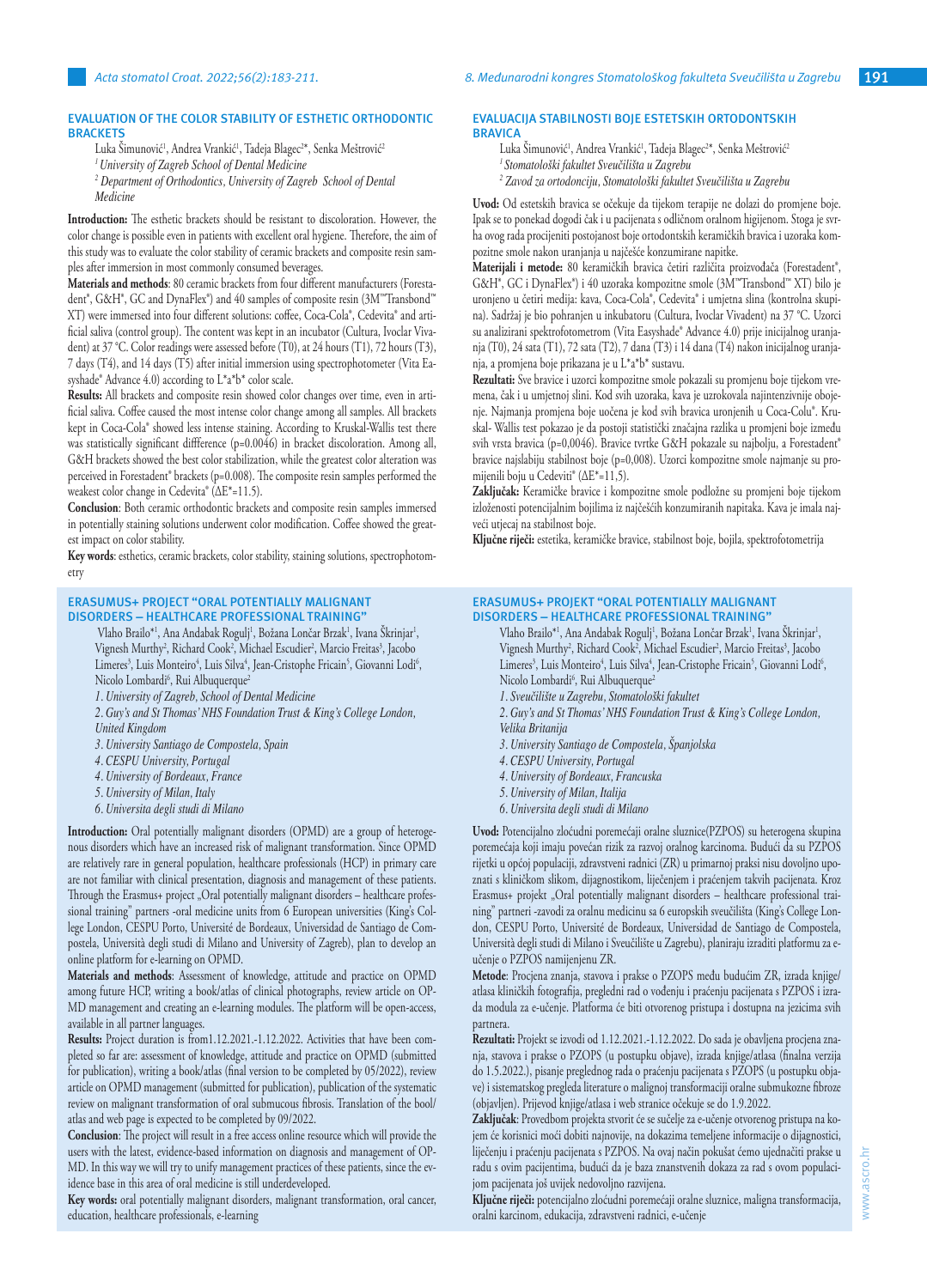## **ASSESSMENT OF DENTAL STUDENTS' FAMILIARITY WITH INFECTION PREVENTION DURING COVID-19 PANDEMIC**

Lea Budak\*<sup>1</sup> Dubravka Negovetić Vranić<sup>2</sup>

*<sup>1</sup>Study of dental medicine, School of Dental Medicine University of Zagreb, Croatia*

 *2 Department of Paediatric and Preventive Dentistry, School of Dental Medicine University of Zagreb, Croatia*

**Introduction:** At the time of the pandemic with the new coronavirus COVID-19, new guidelines for dental practice were published in May 2020. The aim of this research is to examine the familiarity of dental students and their attitudes about current guidelines.

**Materials and methods:** The study involved 76 fourth-year students of School of Dental Medicine University of Zagreb, Faculty of Dental medicine University of Rijeka and Study of Dental medicine at University of Split School of Medicine. A measurement instrument was developed based on in-depth interviews and a pilot survey. An online questionnaire consisting of 37 questions was published on the Google Forms platform. The survey data were analyzed by methods of descriptive statistics using Microsoft Excell.

**Results:** Research results showed there is room for improvement of the dental students' knowledge of the current guidelines for dental practice. Students who have come across the guidelines outside the faculty environment (such as assistantships or growing up close to dental professionals) have demonstrated lesser knowledge of the guidelines. Students also independently assessed their familiarity with the guidelines as moderate, while evaluating the application of current guidelines as very important.

**Conclusion:** Awareness of dental students' should be improved by adapting the curriculum of dental studies and increasing availability of information on current guidelines for dental students. Students of dental medicine need to be motivated to independently inform themselves about the current guidelines for dental practice, and thus improve their clinical work during and after graduation.

**Keywords:** dental medicine, dental students, pandemic, guidelines, corona virus, CO-VID-19

#### **BIOACTIVITY AS AN INDUCTOR OF TISSUE REGENERATION**

Vuković Filip Matija\*<sup>1</sup>, Bunoza Iva<sup>2</sup>, Negovetić Mandić Višnja.<sup>3</sup>, Snjarić Damir.<sup>4</sup>, Vuletić Marko.<sup>></sup>, Brzović Rajić Valentina<sup>3</sup>

*1 Clinical Department of Dental Diseases, University Hospital Centre Zagreb, Croatia; Dental Practice Josip Čes, Osijek, Croatia*

<sup>2</sup> Fourth year student, School of Dental Medicine, University of Zagreb, *Croatia*

<sup>3</sup> Department of Endodontics and Restorative Dentistry, School of Dental *Medicine, University of Zagreb; Department of Dental Diseases, Dentistry Clinic, University Hospital Centre Zagreb, Croatia*

*4 Dental Practice Mirta Kučan Moraal, Rijeka, Croatia*

*5 Department of Oral Surgery, School of Dental Medicine, University of Zagreb; Dentistry Clinic, University Hospital Centre Zagreb, Croatia*

**Introduction:** One of the possible errors during the endodontic procedure occurs in access cavity preparation. Correct intervention and selection of materials such as bioactive silicate cements can affect successful tissue reparation and regeneration since any delay in intervention promotes bacterial inflammation and a complicated endodontic-periodontal lesion that ultimately results in treatment failure or tooth loss.

**Materials and methods:** The patient was sent by his dentist for inability of finding mesial canals in the tooth 46 and iatrogenic perforations, on endodontic or surgical intervention. Perforation was detected in the area of the furcation. The perforated part was covered with calcium hydroxide paste. An X-ray was taken. The pulp chamber was washed with 0.9% sodium chloride solution after 24 hours and Biodentin (Septodont, Saint Maur des Fosses, France) was placed. Endodontic treatment was performed 48 hours after Biodentine placement. The patient was monitoring for clinical and radiological check-up every six months during two years.

**Results:** The patient had an orderly clinical and radiological finding after six months. Two years after the therapy, no pathological changes in the area of furcation or periapical were observed in the X-ray findings. The patient did not report the presence of clinical symptoms.

**Conclusion**: Biodentin proved osteoconductive and osteoinductive action by stimulating dentinogenesis and cementogenesis. Calcium silicate cements are indicated in the treatment of various types of dentin damage that result in pathological communication of the endodontic space and periodontal ligament. Due to their biocompatibility and ability to

#### **PROCJENA ZNANJA STUDENATA DENTALNE MEDICINE O SPRJEČAVANJU ŠIRENJA ZARAZE NOVIM KORONAVIRUSOM TIJEKOM PANDEMIJE COVID-19**

Lea Budak\*<sup>1</sup> Dubravka Negovetić Vranić<sup>2</sup>

*1 Studij dentalne medicine, Stomatološki fakultet, Sveučilište u Zagrebu, Hrvatska*

*2 Zavod za dječju i preventivnu stomatologiju, Stomatološki fakultet, Sveučilište u Zagrebu, Hrvatska*

**Uvod:** U vrijeme pandemije koronavirusom COVID-19 u svibnju 2020. godine objavljene su nove smjernice za rad ordinacija dentalne medicine. Cilj ovog istraživanja je ispitati upoznatost studenata dentalne medicine i njihove stavove o važnosti aktualnih smjernica. **Materijali i metode:** U istraživanju je sudjelovalo 76 studenata četvrte godine na tri hrvatska studija dentalne medicine: Stomatološkom fakultetu Sveučilišta u Zagrebu, Fakultetu dentalne medicine Sveučilišta u Rijeci i studiju Dentalne medicine Sveučilišta u Splitu. Za potrebe istraživanja razvijen je mjerni instrument temeljem provedenih dubinskih intervjua i pilot ankete. Online anketni upitnik od 37 pitanja objavljen je na platformi Google obrasci. Anketni podaci analizirani su metodom deskriptivne statistike u programu Microsoft Excell.

**Rezultati:** Rezultati istraživanja pokazali su da postoji prostor za poboljšanje upoznatosti studenata dentalne medicine s primjenom aktualnih smjernica za rad ordinacija dentalne medicine. Studenti koji imaju veći doticaj s primjenom smjernica u izvanfakultetskom okruženju poput asistiranja u ordinacijama ili odrastanju u bliskom okruženju stomatologa slabije poznaju smjernice od studenata koji smjernice primjenjuju isključivo u fakultetskoj nastavi na kliničkim vježbama. Studenti su samostalno ocijenili svoju upoznatost sa smjernicama osrednje, uz istovremeni stav da je postojanje i primjena aktualnih smjernica vrlo važno.

**Zaključak:** Upoznatost studenata dentalne medicine sa smjernicama potrebno je poboljšati aktualizacijom programa studija dentalne medicine uz povećanu dostupnost informacija o aktualnim smjernicama studentima dentalne medicine. Potrebno je motivirati studente dentalne medicine na samostalno informiranje o aktualnim smjernicama za rad ordinacija, a samim time i na poboljšanje njihovog kliničkog rada tijekom i po završetku fakultetskog obrazovanja.

**Ključne riječi:** dentalna medicina, studenti dentalne medicine, pandemija, smjernice, koronavirus, COVID-19

## **BIOAKTIVNOST KAO INDUKTOR REGENERACIJE TKIVA**

Vuković Filip Matija\*<sup>1</sup>, Bunoza Iva`, Negovetić Mandić Višnja.<sup>3</sup>, Snjarić Damir.<sup>4</sup>, Vuletić Marko.<sup>5</sup>, Brzović Rajić Valentina.<sup>3</sup>

*1 Zavod za bolesti zubi, Klinika za stomatologiju, KBC Zagreb, Hrvatska;* 

*Ordinacija dentalne medicine Josip Čes, Osijek, Hrvatska*

*<sup>2</sup>Studentica četvrte godine Stomatološkog fakulteta Sveučilišta u Zagrebu, Hrvatska*

*<sup>3</sup>Zavod za endodonciju i restaurativnu stomatologiju, Stomatološki fakultet Sveučilišta u Zagrebu; Klinički zavod za bolesti zubi, Klinika za stomatologiju, KBC Zagreb, Hrvatska*

*4 Katedra za endodonciju i restaurativnu stomatologiju, Fakultet dentalne medicine u Rijeci, Zubaria, Rijeka, Hrvatska*

*<sup>5</sup>Zavod za oralnu kirurgiju, Stomatološki fakultet Sveučilišta u Zagrebu; Klinika za stomatologiju, KBC Zagreb, Hrvatska*

**Uvod**: Tijekom provedbe terapijskog postupka endodontskog liječenja zuba jedna od mogućih pogrešaka događa se prilikom izrade pristupnog kaviteta. Nakon proboja u pulpnu komoru moguće su ijatrogene perforacije koje rezultiraju otvaranjem komunikacije s parodontnim tkivom. Pravovremena intervencija i adekvatan izbor materijala kao što su bioaktivni kalcij silikatni cementi preduvjet su uspješne reparacije i regeneracije tkiva budući da svako odgađanje intervencije promovira bakterijsku upalu i kompliciranu endodontsko-parodontalnu leziju koja u konačnici rezultira neuspjehom liječenja ili gubitkom zuba. **Materijali i metode:** Pacijentica je bila upućena od izabranog liječnika dentalne medicine zbog nemogućnosti pronalaska mezijalnih kanala u zubu 46 te ijatrogene perforacije, na endodontsku odnosno kiruršku intervenciju. Kliničkim pregledom dijagnosticirala se perforacija u području furkacije. Perforirani dio prekrio se pastom kalcij hidroksida. U svrhu nadopune kliničkom pregledu učinila se RTG snimka. Nakon 24 sata područje pulpne komore ispralo se s 0.9% otopinom natrijevog klorida te se postavio Biodentine (Septodont, Saint Maur des Fosses Francuska). 48 sati nakon postavljanja Biodentina provelo se endodontsko liječenje. Pacijentica je dvije godine dolazila na kontrolne kliničke i radiološke kontrolne preglede svakih šest mjeseci.

**Rezultati:** nakon šest mjeseci pacijentica je imala uredan klinički i radiološki nalaz. Dvije godine nakon provedene terapije u RTG nalazu također nisu bile uočene patološke promjene u području furkacije ili periapeksa. Pacijentica nije navodila prisutnost kliničkih simptoma.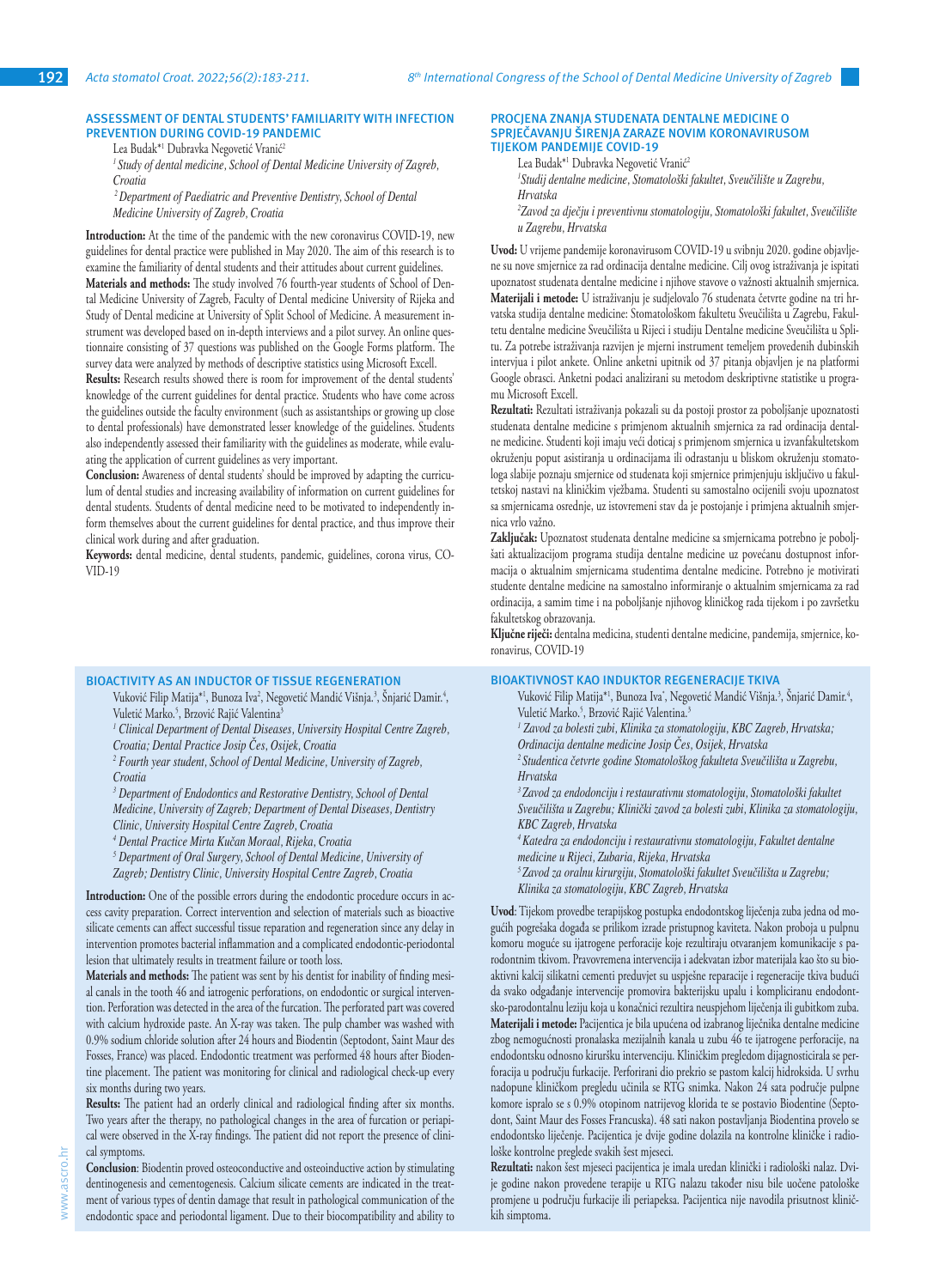induce calcium-phosphate precipitation on the surface of periodontal tissue, they play an important role in tooth therapy and bone repair.

**Key words:** biodentin, cementogenesis, dentinogenesis, perforation, tissue regeneration

#### **PERCEPTION OF DENTOFACIAL ASYMMETRIES IN DENTAL PROFESSIONALS, STUDENTS, AND LAYPEOPLE**

Martina Calušić Sarac\*' , Sandra Anić Milošević', Marko Jakovac<sup>3</sup>

*1 Health center of Osijek- Baranja county, Osijek, Croatia*

*2 Department of Orthodontics, Faculty of Dentistry, University of Zagreb,* 

*Croatia*

*3 Department of Fixed Prosthetics, Faculty of Dentistry, University of Zagreb, Croatia*

**Introduction**: To determine differences in the perception of the maxillary and mandibulary midline deviation regarding the degree of dental education.

**Materials and methods**: The study comprised 680 respondents, divided into five groups: dental specialists (65), dentists (129), students from  $4<sup>th</sup>$  to  $6<sup>th</sup>$  year (92), students from  $1<sup>st</sup>$ to  $3<sup>rd</sup>$  year (89), and laypeople (305). Respondents were recruited through social networks and completed the questionnaire via a Google form. They rated photos of a woman's smile from 1 (least attractive) to 10 (most attractive): the original photo, in which the middle of the dental arches matched the middle of the face, and photos modified in Adobe Photoshop Lightroom 6 (version 6.0, San Jose, California, USA) program. Two modifications of the maxillary midline (2 mm and 4 mm deviation) and two modifications of the mandibulary midline (2 mm and deviation) were made. The Kruskall-Wallis test was used in addition to the post-hoc Dunn test and the Wilcoxon pairwise test.

**Results**: There is a significant difference in the perception of maxillary midline deviation of 4 mm between the groups. Laypeople's responses differed significantly from specialists (p<0.001), dentists (p<0.001), and students students from  $4<sup>th</sup>$  to  $6<sup>th</sup>$  year (p=0.006). There was also a significant difference in the perception of mandibular midline deviation of 3 mm, which laypeople rated worse than specialists (p=0.002) and dentists (p=0.02), and younger students than specialists (p=0.04).

**Conclusion**: The perception of laypeople and respondents with dental education differs significantly, and these differences may aid dental professionals in conducting specific therapeutic procedures.

**Key words:** asymmetry, perception

## **FUNCTIONALITY AND AESTHETICS - SINGLE VISIT ENDODONTICS AND COMBINED BLEACHING TECHNIQUE**

Cavlina Karlo\*', Veček Nika<sup>2</sup>, Ciberlin Alen<sup>3</sup>, Brzović Rajić Valentina<sup>4</sup> *1 Fourth year student of School of Dental Medicine, University of Zagreb, Croatia*

<sup>2</sup> Department of Dental Diseases, Dentistry Clinic, University Hospital Centre *Zagreb, Croatia*

*3 Fifth year student of School of Dental Medicine, University of Zagreb, Croatia*

*4 Department of Endodontics and Restorative Dentistry,school of Dental Medicine, University of Zagreb, Department of Dental Diseases, Dentistry Clinic, University Hospital Centre Zagreb, Croatia*

**Introduction**: Dental medicine, using innovative techniques and materials, strives to establish biological processes and tissue regeneration in order to preserve teeth in masticatory, aesthetic and phonetic function. With the evolution of aesthetic dentistry, a beautiful smile has become an imperative for patients. The aim of the presentation of this clinical case was to show the effectiveness and efficiency of the combined technique of internal and external teeth bleaching after a single visit endodontic treatment.

**Materials and methods**: Detailed anamnesis, clinical and radiological examination and sensitivity tests revealed diagnose of pulp necrosis of tooth 13. After single visit endodontic treatment, internal "walking bleach" was performed using 3% hydrogen peroxide and sodium perborate that was changed twice within seven days. External bleaching was performed with 35% carbamide peroxide one week after completion of internal bleaching. The bleaching process was completed by composite restoration and polishing.

**Results**: One month after the therapeutic procedures, the tooth remained asymptomatic. A follow-up examination with radiological analysis will be performed after six months. **Conclusion**: Innovations that enable the promotion of better health care are available to an increasing number of patients due to the continuous improvement of techniques and materials. We can conclude that dentists can meet the high demands of modern dental medicine due to the application of new diagnostic and therapeutic procedures. **Key words**: endodontic treatment, bleaching, hydrogen peroxide

**Zaključak:** Biodentin je dokazao osteokonduktivno i osteoidnuktivno djelovanje potičući dentinogenezu i cementogenezu. Kalcij silikatni cementi indicirani su u terapiji različitih vrsta oštećenja dentina koja rezultiraju patološkom komunikacijom endodontskog prostora i parodontnog ligamenta. Zahvaljujući biokompatibilnosti i sposobnosti indukcije kalcij-fosfatne precipitacije na površini parodontnog tkiva, imaju važnu ulogu u terapiji zuba i reparaciji koštanog tkiva.

**Ključne riječi**: biodentin, cementogeneza, dentinogeneza, perforacija, regeneracija tkiva

# **PERCEPCIJA DENTOFACIJALNIH ASIMTERIJA KOD SPECIJALISTA, DOKTORA I STUDENATA DENTALNE MEDICINE TE LAIKA**

Martina Čalušić Šarac\*<sup>1</sup>, Sandra Anić Milošević<sup>2</sup>, Marko Jakovac<sup>3</sup> *1 Dom zdravlja Osječko- baranjske županije 2 Zavod za ortodonciju, Stomatološki fakultet, Sveučilište u Zagrebu, Hrvatska 3 Zavod za fiksnu protetiku, Stomatološki fakultet, Sveučilište u Zagrebu, Hrvatska*

**Uvod**: Ispitati postoje li razlike u percepciji pomaka gornje i donje sredine zubnog luka u odnosu na sredinu lica, a s obzirom na stupanj dentalne edukacije ispitanika.

**Materijali i metode**: U istraživanju je sudjelovalo 680 ispitanika, podijeljenih u pet skupina: specijalisti dentalne medicine (65), doktori dentalne medicine (129), studenti od 4. do 6. godine (92), studenti od 1. do 3. godine (89) i laici (305). Ispitanici su regrutirani putem društvenih mreža te su upitnik ispunjavali u vidu Google obrasca. Ocjenama od 1 (najmanje atraktivno) do 10 (najatraktivnije) ocjenjivali su fotografije ženskog osmijeha: izvornu fotografiju na kojoj su se sredine zubnih lukova podudarale su se sa sredinom lica te fotografije koje su modificirane u Adobe Photoshop Lightroom 6 (version 6.0, San Jose, Kalifornija, SAD) programu. Napravljene su 2 modifikacije sredine gornjeg zubnog luka (2mm i 4 mm) i 2 modifikacije pomaka sredine donjeg zubnog luka u odnosu na gornji (2 mm i 3 mm). U statističkoj analizi korišteni su Kruskall-Wallis test uz post-hoc *Dunnov test te Wilcoxon test uparenih* vrijednosti.

**Rezultati**: Postoji značajna razlika percipiranja pomaka sredine gornjeg zubnog luka između skupina u iznosu od 4 mm. Odgovori laika značajno su se razlikovali od specijalista  $(p<0,001)$ , doktora dentalne medicine  $(p<0,001)$  i studenata od 4.-6. godine  $(p=0,006)$ . Pronađena je također i značajna razlika percipiranja pomaka sredine donjeg zubnog luka u iznosu od 3 mm, koju su laici ocijenili lošije od specijalista (p=0,002) i doktora dentalne medicine (p=0,02), a mlađi studenti od specijalista (p=0,04).

**Zaključak**: Percepcija laika i ispitanika koji posjeduju dentalno obrazovanje značajno se razlikuje, a ove razlike mogu biti smjernica doktorima dentalne medicine u provođenju specifičnih terapeutskih zahvata.

**Ključne riječi:** asimetrija, percepcija

#### **FUNKCIONALNOST I ESTETIKA - JEDNOPOSJETNA ENDODONCIJA I KOMBINIRANA TEHNIKA IZBJELJIVANJA**

Cavlina Karlo\*<sup>1</sup>, Veček Nika<sup>2</sup>, Ciberlin Alen<sup>3</sup>, Brzović Rajić Valentina<sup>4</sup> *1 Student četvrte godine Stomatološkog fakulteta Sveučilišta u Zagrebu, Hrvatska*

*2 Zavod za bolesti zubi, Klinika za stomatologiju, KBC Zagreb, Hrvatska <sup>3</sup>Student pete godine Stomatološkog fakulteta Sveučilišta u Zagrebu, Hrvatska <sup>4</sup>Zavod za endodonciju i restaurativnu stomatologiju Stomatološkog fakulteta Sveučilišta u Zagrebu, Zavod za bolesti zubi, Klinika za stomatologiju, KBC Zagreb, Hrvatska*

**Uvod:** Dentalna medicina primjenom inovativnih tehnika i materijala teži uspostavljanju bioloških procesa i regeneraciji tkiva u svrhu očuvanja zuba u žvačnoj, estetskoj i fonetskoj funkciji. Evolucijom estetske dentalne medicine lijep osmijeh pacijentima je postao imperativ, stoga je izbjeljivanje zubi sve traženiji zahvat. Cilj prikaza ovog kliničkog slučaja je pokazati učinkovitost i uspješnost kombinirane tehnike internog i eksternog izbjeljivanja zuba nakon jednoposjetnog endodontskog liječenja.

**Materijali i metode:** Detaljnom anamnezom**,** kliničkim i radiološkim pregledom te testovima senzibiliteta utvrđena je nekroze pulpe zuba 13. Nakon provedenog jednoposjetnog endodontskog liječenja pristupilo se internom "walking bleach" izbjeljivanju primjenom 3% vodikovog peroksida i natrijevog perborata koji se mijenjao dva puta unutar sedam dana. Eksterno izbjeljivanje provelo se 35% karbamid peroksidom tjedan dana po završetku internog izbjeljivanja. Proces izbjeljivanja završen je izradom kompozitnog ispuna i poliranjem zuba.

**Rezultati:** Mjesec dana nakon provedenih terapijskih postupaka pacijentica ima uredan klinički nalaz. Kontrolni pregled uz radiološku analizu provest će se nakon šest mjeseci.

**Zaključak:** U odnosu na konvencionalne tehnike liječenja u području endodoncije i restaurativne dentalne medicine, primjenom novijih dijagnostičko-terapijskih postupaka pacijent može u suradnji sa svojim liječnikom udovoljiti visokim zahtjevima suvremene dentalne medicine.

**Ključne riječi**: endodontsko liječenje, izbjeljivanje, vodikov peroksid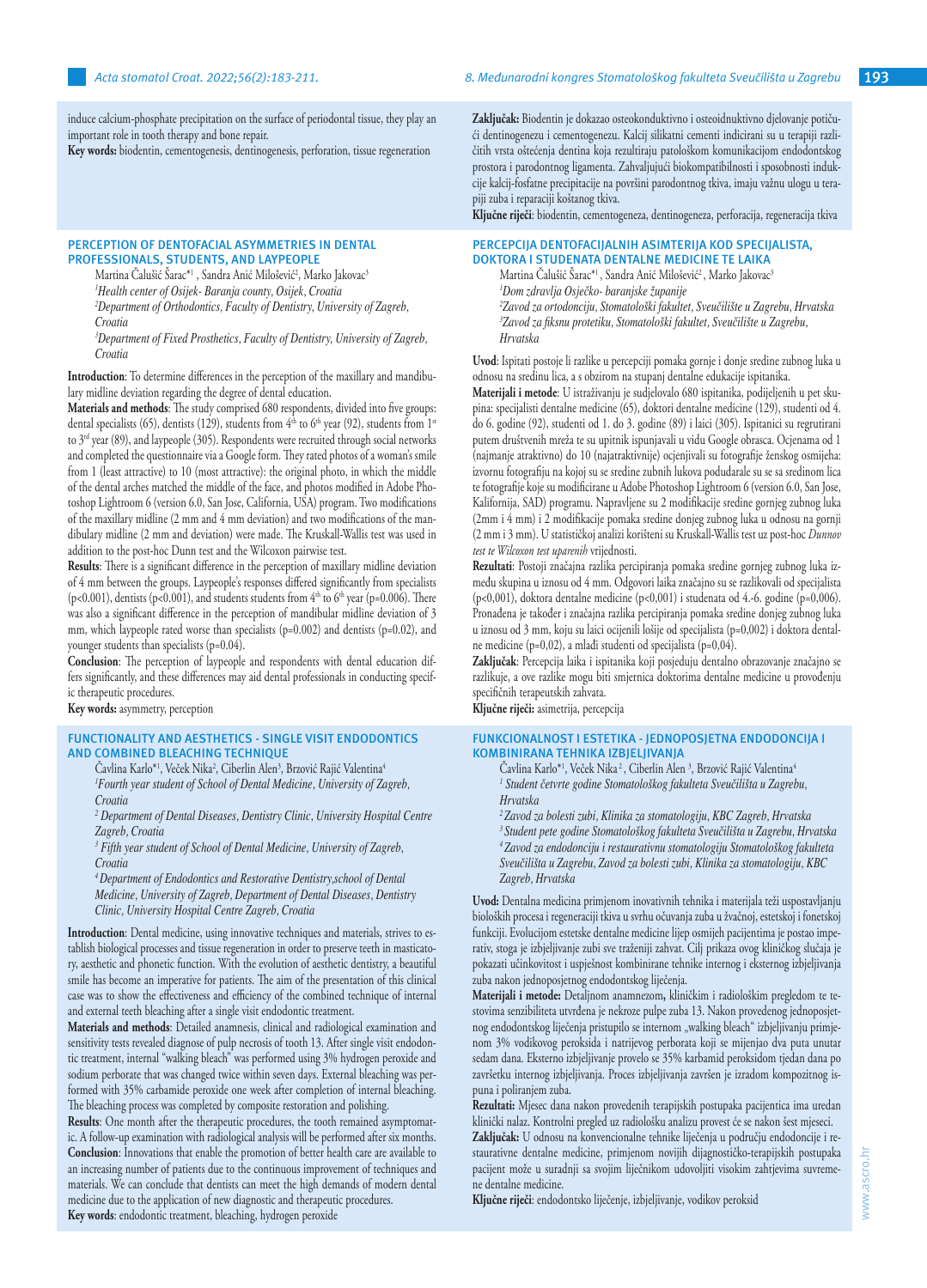# **ANALYSIS OF VITAMIN D LEVELS IN PATIENTS WITH ORAL LICHEN PLANUS**

Mirna Draganja<sup>1</sup>, Ana Družijanić\*<sup>2</sup>, Ana Glavina<sup>3</sup>, Livia Cigić<sup>2,4</sup>

- *1 Study of Dental Medicine, Faculty of Medicine, University of Split, Šoltanska 2, Split, Croatia*
- *2 Department of Dental Medicine, Department of Maxillofacial Surgery,*
- *University Hospital Center Split, Spinčićeva 1, Split, Croatia*
- *3 Dental Polyclinic Split, Matoševa 2, Split, Croatia*
- *4 Department of Oral Medicine and Periodontology, Faculty of Medicine, University of Split, Šoltanska 2, Split, Croatia*

**Introduction:** The aim of this study was to examine whether there is a difference in the values of serum vitamin D concentration between subjects with OLP and subjects without pathological changes in the oral mucosa.

Subjects and Methods: Patient medical data included age, gender, and smoking status (n = 68). Blood samples were taken from each subject to determine the levels of serum vitamin D concentration. The study group consisted of 34 subjects diagnosed with OLP (28 with erosive and 6 with non-erosive form), and the control group consisted of 34 subjects without pathological changes in the oral mucosa.

**Results:** The results confirmed a statistically significant difference in serum vitamin D levels between patients with erosive OLP and healthy control subjects  $(P = 0.045)$ . No statistically significant difference was found between the serum vitamin D concentration in subjects with erosive *versus* non-erosive form. Serum vitamin D levels showed a statistically significant difference between the level of vitamin D in the OLP population that developed oral cancer compared to the OLP population without oral cancer  $(P = 0.013)$ , and healthy control subjects  $(P = 0, 0004)$ .

Conclusion: Based on the obtained results, it can be concluded that there is a significant difference in the level of serum vitamin D concentration between the subjects with OLP and the healthy control group. The exact mechanism of binding of vitamin D and OLP remains unknown. Future research on a larger sample is needed to determine their association.

**Key words:** oral lichen planus, vitamin D, oral cancer

## **LONG-TERM DEGREE OF CONVERSION OF CONTEMPORARY DUAL-CURE COMPOSITE CEMENTS**

- Ksenija Dukaric\*', Andreja Carek<sup>2</sup>, Helena Miler', Danijela Marovic<sup>3</sup>, Zrinka Tarle<sup>3</sup>, Matej Par<sup>3</sup>
- <sup>1</sup> Student, School of Dental Medicine, University of Zagreb, Gunduliceva 5, *Zagreb, Croatia*
- <sup>2</sup> Department of Fixed Prosthodontics, School of Dental Medicine, University *of Zagreb, Gunduliceva 5, Zagreb, Croatia*

<sup>3</sup> Department of Endodontics and Restorative Dentistry, School of Dental *Medicine, University of Zagreb, Gunduliceva 5, Zagreb, Croatia*

**Introduction:** This study investigated the development of the degree of conversion (DC) over a 30-day period for dual-cure resin composite cements.

**Materials and methods:** Four dual-cure resin cements were investigated. A light-cure resin cement was used as a reference. A thin layer of resin cement (0.1 mm) was cured using the following three curing protocols: (I) 1200 mW/cm2 for 10 s immediately adjacent to the specimen surface, (II) 1200 mW/cm<sup>2</sup> for 20 s through a 1-mm layer of disilicate ceramics, and (III) without light illumination. DC was evaluated using attenuated total reflectance Fourier-transform infrared spectroscopy (ATR-FTIR) after 1, 7, and 30 days.

**Results:** The measured DC values ranged from 44.3–77.8%. A statistically significant DC increase up to 30 days was identified in three materials, with the post-cure DC improvements up to 26.2%. Only one of the investigated materials showed no significant postcure DC increase. The response of the materials to different curing protocols was material-dependent, with self-cure protocol resulting in up to 13.9% lower DC values compared to the light-curing protocol (I). On the other hand, one of the tested materials showed no significant reduction of the DC due to different curing protocols.

**Conclusions:** The behavior of the investigated dual-cure composite cements regarding their long-term polymerization and sensitivity to different curing protocols proved to be highly material-dependent. While for the most of the materials the DC values were dependent on the curing protocol and a long-term DC increase was observed, a different behavior was also possible, including no significant post-cure increase and insensitivity to curing protocols.

**Key words:** degree of conversion, resin composite cements, light-curing, dual-curing, selfcuring

## **SERUMSKA KONCENTRACIJA VITAMINA D U BOLESNIKA S ORALNIM LIHEN PLANUSOM**

- Mirna Draganja<sup>1</sup>, Ana Družijanić\*<sup>2</sup>, Ana Glavina<sup>3</sup>, Livia Cigić<sup>2,4</sup>
- *1 Studij dentalne medicine, Medicinski fakultet, Sveučilište u Splitu, Šoltanska 2, Split, Hrvatska*
- *2 Odjel dentalne medicine Zavoda za maksilofacijalnu kirurgiju KBC Split,*
- *Spinčićeva 1, Split, Hrvatska*
- *<sup>3</sup>Stomatološka poliklinika Split, Matoševa 2, Split, Hrvatska*
- *4 Katedra za oralnu medicinu i parodontologiju, Medicinski fakultet,*
- *Sveučilište u Splitu, Šoltanska 2, Split, Hrvatska*

**Uvod:** Ciljevi istraživanja bili su ispitati postoji li razlika u vrijednostima serumske koncentracije vitamina D između ispitanika oboljelih od oralnog lihen planusa (OLP) i ispitanika bez patoloških promjena na sluznici usne šupljine, te ispitati postoje li razlike u bolesnika s različitim kliničkim oblicima OLP-a.

**Ispitanici i metode:** Anamnestički su od svakog ispitanika (n = 68) uzeti podaci o dobi, spolu i navici svakodnevnog pušenja cigareta. Uzorci krvi izvađeni su svakom ispitaniku kako bi se odredile serumske vrijednosti vitamina D. Ispitnu skupinu činila su 34 ispitanika s dijagnozom OLP-a (28 s erozivnim i 6 s neerozivnim oblikom), a kontrolnu skupinu 34 ispitanika bez patoloških promjena na sluznici usne šupljine.

**Rezultati:** Rezultati su potvrdili statistički značajnu razliku u koncentraciji serumskog vitamina D između bolesnika s erozivnim oblikom OLP-a i zdravih ispitanika kontrolne skupine (*P*=0,045). Nije nađena statistički značajna razlika serumske koncentracije vitamina D između ispitanika s erozivnim u odnosu na neerozivni oblik, kao ni između bolesnika s neerozivnim oblikom OLP-a i zdravih ispitanika kontrolne skupine. Koncentracija vitamina D bila je značajno manja u bolesnika s OLP-om koji su razvili oralni karcinom u odnosu na one koji nisu (*P*=0,013), te u odnosu na zdrave ispitanike kontrolne skupine (*P*=0,0004).

**Zaključak:** Rezultati istraživanja pokazuju kako postoji značajna razlika u serumskoj koncentraciji vitamina D između ispitanika ispitne i kontrolne skupine. Točan mehanizam povezanosti OLP-a i vitamina D i dalje ostaje nepoznanica. Potrebna su buduća istraživanja na većem uzorku kako bi se utvrdila njihova povezanost.

**Ključne riječi:** oralni lihen planus, vitamin D, oralni karcinom

#### **DUGOROČNA MJERENJA STUPNJA KONVERZIJE SUVREMENIH DVOSTRUKO-POLIMERIZIRAJUĆIH KOMPOZITNIH CEMENATA**

Ksenija Dukaric\*', Andreja Carek<sup>2</sup>, Helena Miler', Danijela Marovic<sup>3</sup>, Zrinka Tarle<sup>3</sup>, Matej Par<sup>3</sup>

*1 Student, Stomatološki fakultet, Sveučilište u Zagrebu, Gundulićeva 5, Zagreb, Hrvatska*

*2 Zavod za fiksnu protetiku, Stomatološki fakultet, Sveučilište u Zagrebu, Gundulićeva 5, Zagreb, Hrvatska*

*3 Zavod za endodonciju i restaurativnu stomatologiju, Stomatološki fakultet, Sveučilište u Zagrebu, Gundulićeva 5, Zagreb, Hrvatska*

**Uvod:** Istražiti razvoj stupnja konverzije dvostruko-polimerizirajućih kompozitnih cemenata tijekom 30 dana.

**Materijali i metode:** Ispitana su četiri dvostruko-polimerizirajuća kompozitna cementa. Jedan svjetlosno-polimerizirajući kompozitni cement upotrjebljen je kao referenca. Tanak sloj cementa (0,1 mm) je polimeriziran pomoću sljedećih protokola: (I) 1200 mW/cm2 tijekom 10 s uz neposredni kontakt polimerizacijskog uređaja s površinom uzorka, (II) 1200 mW/cm2 tijekom 20 s kroz sloj disilikatne keramike debljine 1 mm i (III) bez svjetlosne aktivacije. Stupanj konverzije izmjeren je pomoću infracrvene spektroskopije s prigušenom potpunom refleksijom (ATR-FTIR) nakon 1, 7 i 30 dana.

**Rezultati:** Izmjerene su vrijednosti stupnja konverzije u rasponu od 44,3–77,8%. Statistički značajan porast stupnja konverzije u trajanju do 30 dana opažen je kod tri materijala, u iznosu do 26,2%. Jedan od ispitanih materijala nije pokazao naknadni porast stupnja konverzije tijekom perioda od 30 dana. Odgovor materijala na različite protokole polimerizacije razlikovao se među materijalima, pri čemu su materijali polimerizirani bez svjetlosne aktivacije dosegli do 13,9% niže vrijednosti stupnja konverzije u usporedbi sa svjetlosno aktivirani uzorcima pomoću protokola (I). S druge strane, jedan od ispitanih materijala nije pokazao značajno smanjenje stupnja konverzije kao rezultat različitih protokola polimerizacije.

**Zaključci:** Dugoročna polimerizacija i osjetljivost na različite protokole polimerizacije ispitanih dvostruko-polimerizirajućih kompozitnih cemenata izrazito se razlikovala među materijalima. Dok su za većinu materijala vrijednosti stupnja konverzije ovisile o protokolu polimerizacije, opaženo je također i drukčije ponašanje, pri kojem nije bilo značajnog naknadnog porasta stupnja konverzije, a konačne vrijednosti nisu ovisile o protokolu polimerizacije.

**Ključne riječi:** stupanj konverzije, kompozitni cementi, svjetlosna polimerizacija, dvostruka polimerizacija, auto polimerizacija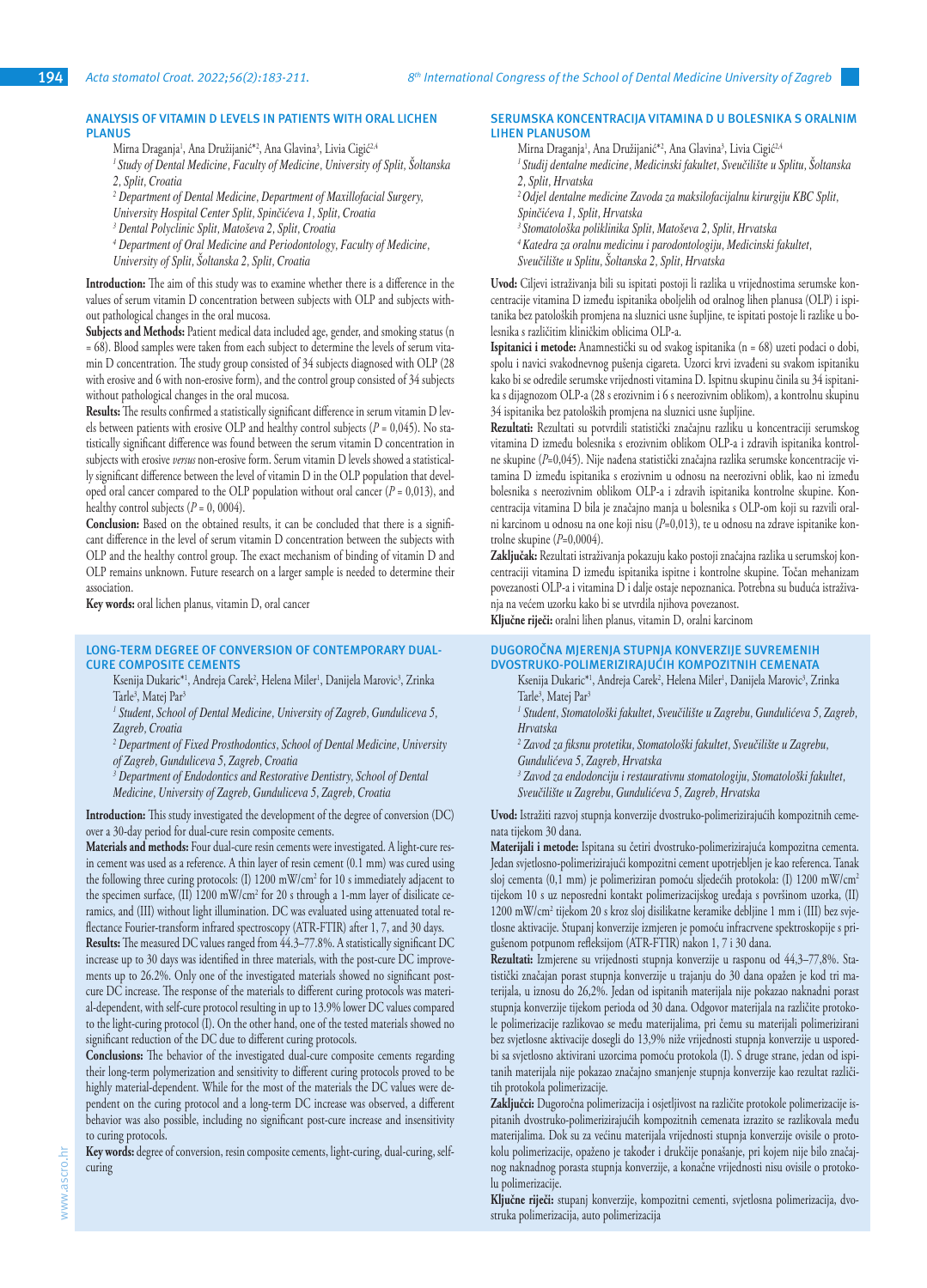#### **ORAL INFLAMMATION AND INFECTION IN PATIENTS WITH CHRONIC LYMPHOPROLIFERATIVE DISEASE**

- Petar Gacina<sup>r</sup>', Nives Rincic<sup>2</sup>, Ana Badovinac<sup>3</sup>, Goran Rincic<sup>1</sup>
- *1 University Hospital Centre "Sisters of Mercy", Zagreb*
- *2 Dental Polyclinic Zagreb, Zagreb*
- *3 School of Dental Medicine University of Zagreb, Zagreb*

**Introduction:** Patients with chronic lymphoproliferative disease are predisposed to infection due to inherent immune defects related to the primary disease, and as a result of therapy. It is of great importance to minimize infection and inflammation burden from oral cavity in these patients. The aim of this study was to evaluate dentobacterial plaque accumulation and oral inflammation using Approximal Plaque Index and Papilla Bleeding Index in patients with chronic lymphoproliferative disease and to compare it with matched healthy controls.

**Materials and methods:** 24 patients with chronic lymphoproliferative disease (test group) and 28 age matching healthy individuals (control group) were examined. Approximal Plaque Index (API) and Papilla Bleeding Index (PBI) were recorded for each subject. **Results:** In the test group the mean value of API was 0.81  $\pm$  0.18, and the mean value of PBI was  $2.72 \pm 0.68$ . In the control group the mean value of API was  $0.69 \pm 0.15$  and the mean value of PBI was  $1.91 \pm 0.45$ . The test group was statistically significant different from the control group according to API (t-test = -2.569;  $p = 0.013$ ) and PBI (t-test  $= -5.180$ ; p <0.001).

**Conclusion:** The results of this study showed that patients with chronic lymphoproliferative disease had statistically significant higher values of API and PBI than healthy subjects in the control group, indicating a high infectious and inflammatory burden from the oral cavity in these patients.

**Key words:** dentobacterial plaque, inflammation, lymphoproliferative disease

#### **BOND STRENGTH OF THREE DIFFERENT CALCIUM SILICATE-BASED ROOT-END FILLING MATERIALS**

- Joško Grgurević \*1 , Snježana Kadić 2 , Anja Baraba 3 , Andrei Ionescu 4 , Eugenio Brambilla <sup>4</sup>, Dragana Gabrić <sup>5</sup>
- *<sup>1</sup>Department of Oral Surgery, Dental Clinic Zagreb, Zagreb, Croatia*
- *2Department of Pediatric dentistry, Dental Clinic Zagreb, Zagreb, Croatia*
- <sup>3</sup> Department of Endodontics and Restorative Dentistry, School of Dental
- *Medicine, University of Zagreb, Zagreb, Croatia*
- *4 Department of Biomedical, Surgical, and Dental Sciences, Galeazzi Institute, University of Milan, Milan, Italy*
- *5 Department of Oral Surgery, School of Dental Medicine, University of Zagreb, Zagreb, Croatia*

**Introduction:** The aim of the study was to determine the bond strength between three calcium silicate-based retrograde filling materials and dentine.

**Materials and methods:** Root canals of 52 extracted permanent human single-rooted teeth were endodontically treated. After one week of storage at 37°C and 100% humidity apical 3 mm were resected, and 5 mm deep retrograde cavities were made with 2 mm round carbide bur. Teeth were randomly divided into four groups depending on the retrograde filling material: 1) Micro-Mega Mineral Trioxide Aggregate (MM-MTA), 2) Biodentin, 3) TotalFill Root Repair Material (TotalFill RRM) and 4) Amalcap plus amalgam as a control group. After 3 months of storing the samples in physiological saline, a micro push-out test was performed with a universal testing device and the fracture method was determined with a stereomicroscope. The results were statistically processed using oneway ANOVA and Tukey-Kramer HSD post-hoc test (p <0.05).

**Results:** MM-MTA showed the highest binding strength of 11.52 ± 6.39 MPa, which was statistically significantly different compared to the binding strength of Biodentin and amalgam but not TotaFill RRM (p <0.05). The binding strength of Biodentin was 5.34 ± 3.62 MPa, TotalFill RRM 6.01 ± 2.70 MPa, and 5.27 ± 2.82 MPa for amalgam. MM-MTA showed only adhesive and mixed fracture mode. Biodentin and TotalFill RRM showed predominantly mixed fracture modes, although they also had adhesive and cohesive fractures.

**Conclusion:** MM-MTA showed higher binding strength compared to Biodentin and TotalFill RRM.

This study was supported by the University of Zagreb grant: "Investigation of bioactive materials: applications in dental medicine" (2017)

**Key words:** bond strength, root-end filling, calcium silicate

#### **ORALNA UPALA I INFEKCIJA U BOLESNIKA S KRONIČNOM LIMFOPROLIFERATIVNOM BOLEŠĆU**

- Petar Gaćina<sup>r</sup>, Nives Rinčić<sup>2</sup>, Ana Badovinac<sup>3</sup>, Goran Rinčić<sup>1</sup>
- <sup>1</sup> KBC "Sestre milosrdnice", Zagreb
- *2 Stomatološka poliklinika Zagreb, Zagreb*
- *3 Stomatološki fakultet Sveučilišta u Zagrebu, Zagreb*

**Uvod:** Bolesnici s kroničnom limfoproliferativnom bolešću podložni su razvoju infekcija zbog imunoloških poremećaja povezanih s bolešću, ali i zbog utjecaja terapije. Stoga je kod ovih bolesnika izuzetno važno minimalizirati bakterijsko i upalno opterećenje iz usne šupljine. Cilj ovog istraživanja bio je procijeniti akumulaciju dentobakterijskog plaka i oralnu upalu kod bolesnika s kroničnom limfoproliferativnom bolešću pomoću aproksimalnog plak indeksa i indeksa krvareće papile te ih usporediti s oralnim statusom ispitanika kontrolne skupine.

**Materijali i metode:** Pregledana su 24 bolesnika s kroničnom limfoproliferativnom bolešću (ispitna skupina) i 28 zdravih ispitanika odgovarajuće dobi (kontrolna skupina). Za svakog ispitanika zabilježeni su aproksimalni plak indeks (API) i indeks krvareće papile (PBI).

**Rezultati:** U ispitnoj skupini srednja vrijednost za API iznosila je 0,81 ± 0,18, a srednja vrijednost za PBI 2,72 ± 0,68. U kontrolnoj skupini srednja vrijednost za API iznosila je 0,69 ± 0,15, a srednja vrijednost za PBI 1,91 ± 0,45. Ispitna skupina se statistički značajno razlikovala od kontrolne skupine prema API (t-test = -2,569; p = 0.013) i PBI (t-test  $= -5.180$ ; p <0.001).

**Zaključak:** Rezultati ovog istraživanja pokazali su da su bolesnici s kroničnom limfoproliferativnom bolešću imali statistički značajno veće vrijednosti API i PBI od zdravih ispitanika kontrolne skupine, što ukazuje na visoko bakterijsko i upalno opterećenje iz usne šupljine kod ovih bolesnika.

**Ključne riječi:** dentobakterijski plak, upala, limfoproliferativna bolest

# **ČVRSTOĆA SVEZIVANJA KALCIJ SILIKATNIH MATERIJALA ZA RETROGRADNO PUNJENJE KORIJENSKIH KANALA**

Joško Grgurević\* <sup>1</sup>, Snježana Kadić <sup>2</sup>, Anja Baraba <sup>3</sup>, Andrei Ionescu <sup>4</sup>, Eugenio Brambilla <sup>4</sup>, Dragana Gabrić <sup>5</sup>

*1 Odjel oralne kirurgije, Stomatološka poliklinika Zagreb, Zagreb, Hrvatska <sup>2</sup>Odjel dječje stomatologije, Stomatološka poliklinika Zagreb, Zagreb, Hrvatska*

*3 Zavod za endodonciju i restaurativnu stomatologiju, Stomatološki fakultet Sveučilišta u Zagrebu, Zagreb, Hrvatska*

*4 Department of Biomedical, Surgical, and Dental Sciences, Galeazzi Institute, University of Milan, Milan, Italy*

*5 Zavod za oralnu kirurgiju, Stomatološki fakultet Sveučilišta u Zagrebu, Zagreb, Hrvatska*

**Uvod:** Cilj istraživanja bio je utvrditi čvrstoću vezivanja za dentin tri materijala za retrogradno punjenje temeljena na kalcij-silikatu u retrogradnim kavitetima izrađenim svrdlom.

**Materijali i metode:** Endodontski su obrađeni korijenski kanali 52 izvađena humana trajna jednokorijenska zuba. Nakon tjedan dana čuvanja na 37⁰C i 100% vlažnosti, zubima su uklonjeni apikalni dijelovi korijena duljine 3mm, te su potom okruglim čeličnim svrdlom promjera 2 mm napravljeni retrogradni kaviteti dubine 5 mm. Zubi su nasumičnim odabirom podijeljeni u četiri skupine ovisno o materijalu za retrogradno punjenje: 1) Micro-Mega mineralni trioksid agregat (MM-MTA), 2) Biodentin, 3) TotalFill materijal za reparaciju korijena (TotalFill RRM) i 4) Amalcap plus amalgam kao kontrolna skupina. Nakon 3 mjeseca čuvanja uzoraka u fiziološkoj otopini, univerzalnim uređajem za testiranje izveden je mikro test istiskivanja a stereomikroskopom je utvrđen način loma. Rezultati su statistički obrađeni upotrebom jednosmjerne analiza varijance ANOVA i Tukey-Kramer HSD post-hoc testa (p < 0,05).

**Rezultati:** MM-MTA je pokazao najveću čvrstoću svezivanja od 11,52 ± 6,39 MPa koja je bila statistički značajno različita u usporedbi s čvrstoćom svezivanja Biodentina i amalgama ali ne i TotaFill RRM (p < 0,05). Čvrstoća svezivanja Biodentina iznosila je 5,34 ± 3,62 MPa, TotalFill RRM 6,01 ± 2,70 MPa, a za amalgam 5.27±2.82 MPa. MM-MTA pokazao je samo adhezivni i miješani način loma. Biodentin i TotalFill RRM pokazali su pretežno miješane načine loma, iako su također imali i adhezivnih i kohezivnih lomova. **Zaključak:** MM-MTA pokazao je veću čvrstoću svezivanja u usporedbi s Biodentinom

i TotalFill RRM.

Rad je izrađen u sklopu Sveučilišne potpore pod nazivom: Ispitivanje bioaktivnih materijala: primjena u dentalnoj medicini odobrene 2017. godine.

**Ključne riječi:** čvrstoća svezivanja, retrogradno punjenje, kalcij-silikat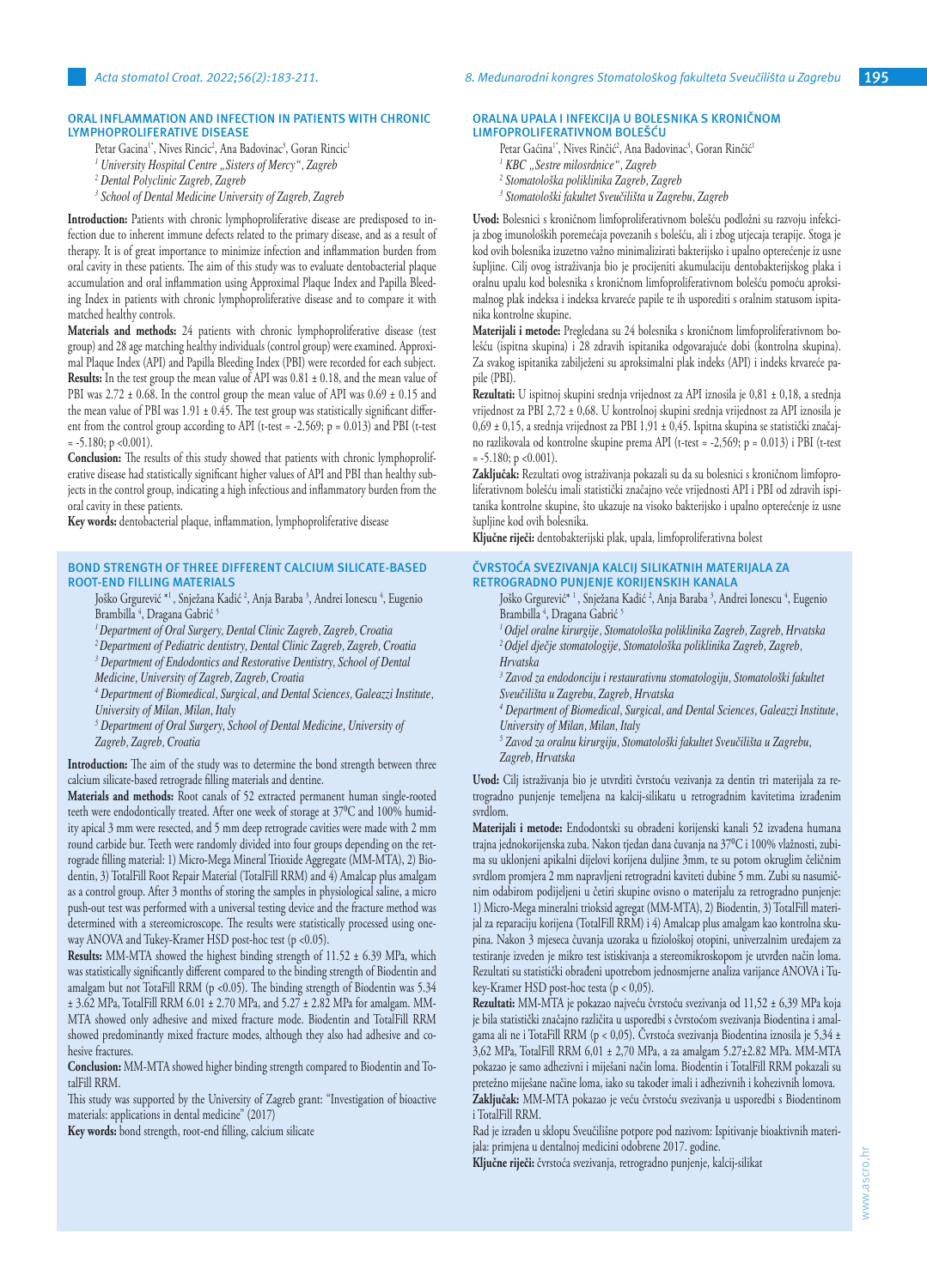# **DENTINE REPLACEMENT BY BIODENTINE**

Sarah Kolak\*<sup>1</sup>, Una Kulenović<sup>1</sup>, Zeljko Verzak <sup>2</sup>,Valentina Brzović Rajić<sup>3</sup> *<sup>1</sup>Fifth year student of the School of Dental Medicine of University of Zagreb 2 Department of Pediatric Dentistry, School of Dental Medicine, University of Zagreb, Department of Pediatric and Preventive Dentistry, Department of Dentistry, University Hospital Centre Zagreb, Croatia* <sup>3</sup> Department of Endodontics and Restorative Dentistry, School of Dental Medicine of University of Zagreb, Clinical Department for dental diseases, University Dental Clinic, University Hospital Centre Zagreb

**Introduction:** Biodentine (Septodont, France), as a modern material, is a bioactive dentine replacement. It is a calcium-silicate based material that induces regeneration and dentine reparation and strives to preserve tissue vitality.

**Materials and procedures**: The patient was diagnosed with an extensive proximal caries, which manifested itself in the area of occlusal enamel and was confirmed by radiological findings. Caries progressed to the inner third of the dentine. Due to the pulp proximity and the occasional clinical symptoms that manifested as the sensitivity of the tooth when biting, a restorative procedure was indicated. After opening the enamel with a diamond bur and removing carious tissue with a steel bur, Biodentine (Septodont, France) was applied in order to preserve tooth vitality and induce the formation of reparative dentine. The filling was finally processed and the occlusion was adjusted. After six months, part of Biodentine in the enamel area was removed with a diamond bur. After the application of all stages of the restorative procedure Biodentine was replaced with bulk composite (3M Espe, Filtek Universal Restorative, St.Paul, USA). After polymerization, the filling was finished and the occlusion was adjusted.

**Results**: Control clinical and radiological examination was performed after six months. Diagnostic report showed no evidence of any pathology. Pulp vitality is preserved.

**Conclusion**: Biodentine shows excellent results in dentine replacement, establishes good sealing and mechanical connection with dentine and induces formation of reparative dentine. Despite poor visibility on X-ray imaging, Biodentine has a wide range of use not only in restorative procedures, but also in many specialist branches of dental medicine. **Key words**: Biodentine, dentine, bioactivity, regeneration, reparation

#### **SALIVARY VARIATIONS IN PEDIATRIC PATIENTS WITH EATING DISORDERS**

Tatjana Lesar<sup>ı</sup>, Danica Vidović Juras<sup>2</sup>, Martina Tomić<sup>3</sup>, Andrea Cvitković Roić<sup>4</sup>, Alen Vrtarić<sup>5</sup>, Nora Nikolac Gabaj<sup>3</sup>, Samir Cimić<sup>6</sup>, Sonja Kraljević Simunković<sup>6\*</sup>

*1 Center for pediatric medicine Helena, Zagreb, Croatia*

<sup>2</sup> Department of Oral Medicine, School of Dental Medicine, University of *Zagreb, Zagreb, Croatia*

*3 Vuk Vrhovac University Clinic for Diabetes, Endocrinology and Metabolic Diseases, Merkur University Hospital, Zagreb, Croatia*

*4 Faculty of Medicine, Josip Juraj Strossmayer University Osijek, Osijek, Croatia* 

<sup>5</sup> Department of Clinical Chemistry, Sestre milosrdnice University Hospital *Center, Zagreb, Croatia*

*6 Department of Removable Prosthodontics, School of Dental Medicine, University of Zagreb, Zagreb, Croatia*

**Introduction:** Existing data about potential salivary changes in pediatric patients with eating disorders (ED) are scarce. The purpose of present study was to assess differences between pediatric patients with ED and control group in the amount of saliva and the concentration of total amylase and electrolytes in saliva. Study also aimed to evaluate the correlation between saliva changes and nutritional status.

**Materials and methods:** 101 participants (14.3 ±2.0 years) were included: ED subgroups included 50 participants, while control group included 51 participants. Obtained data were statistically processed using Mann-Whitney, Kruskal-Wallis, chi-square and Spearman rank correlation test  $(\alpha=0.05)$ .

**Results:** Significant differences of salivary volume between groups were not determined. A significant difference of the salivary volume secreted in the 5th and 15th minute was determined between the anorexia nervosa and bulimia nervosa subgroups. Examined anthropometric parameters were marginally or significantly positively associated with salivary volume at 5th and 15th minute, with a more significant correlation of the same at 15th than at 5th minute. In patients with ED were higher concentration of inorganic phosphates in saliva while the concentrations of other electrolytes and total amylase in saliva did not differ significantly. Nutritional status can affect salivation.

**Conclusion:** A differences in salivary volumes in pediatric patients with different ED disorders are expected. Variations in salivary electrolytes in pediatric patients with ED are possible.

**Key words:** adolescent, nutritional status, salivary amylase, salivary electrolytes

www.ascro.hr

vww.ascro.

## **NADOKNADA DENTINA BIODENTINOM**

Sarah Kolak\*<sup>1</sup>, Una Kulenović<sup>1</sup>, Zeljko Verzak<sup>2</sup>, Valentina Brzović Rajić<sup>:</sup> *1 Studentica pete godine Stomatološkog fakulteta Sveučilišta u Zagrebu, Hrvatska*

*<sup>2</sup>Zavod za dječju stomatologiju, Stomatološki fakultet Sveučilišta u Zagrebu, Zavod za dječju i preventivnu stomatologiju, Klinika za stomatologiju, KBC Zagreb, Hrvatska*

*<sup>3</sup>Zavod za endodonciju i restaurativnu stomatologiju, Stomatološki fakultet Sveučilišta u Zagrebu, Zavod za bolesti zubi, Klinika za stomatologiju, KBC Zagreb, Hrvatska*

**Uvod:** Biodentine (Septodont, Francuska) kao suvremeni materijal predstavlja bioaktivnu dentinsku zamjenu. Temeljen na kalcij silikatnoj osnovi, inducira regeneraciju i reparaciju dentina te teži očuvanju vitaliteta tkiva.

**Materijali i postupci**: Pacijentici je kliničkim pregledom dijagnosticiran profuzni aproksimalni karijes koji se manifestirao u području okluzalne cakline te je radiološkim nalazom potvrđen. Karijes je progredirao do unutarnje trećine dentina. Zbog blizine pulpe te povremenih kliničkih simptoma koji su se očitovali kao osjetljivost zuba na zagriz bio je indiciran restaurativni zahvat. Nakon otvaranja cakline dijamantnim svrdlom te odstranjenja karioznog tkiva čeličnim svrdlom apliciran je Biodentin u svrhu očuvanja vitaliteta zuba te indukcije stvaranja reparatornog dentina. Završno je ispun obrađen i usklađena je okluzija. Nakon šest mjeseci dio Biodentina u području cakline odstranjen je dijamantnim svrdlom i uz provedbu svih faza restaurativnog postupka nadomješten bulk kompozitom (3M Espe, Filtek Universal Restorative, St.Paul, SAD). Nakon polimerizacije, ispun je završno obrađen i usklađena je okluzija.

**Rezultati:** Nakon šest mjeseci proveden je kontrolni klinički i radiološki pregled. Nalaz je bio uredan. Vitalitet pulpe očuvan.

**Zaključak**: Biodentin pokazuje izvrsne rezultate u svrhu nadoknade dentinskog tkiva, uspostavlja dobro brtvljenje i mehaničku vezu sa dentinom te inducira stvaranje reparatornog dentina. Unatoč slaboj uočljivosti na rendgenskim snimkama, Biodentin ima široko područje primjene u restaurativnim postupcima, ali i mnogim specijalističkim granama dentalne medicine.

**Ključne riječi**: Biodentine, dentin, bioaktivnost, regeneracija, reparacija

## **PROMJENE SLINE KOD PEDIJATRIJSKIH PACIJENATA S POREMEĆAJIMA U JEDENJU**

Tatjana Lesar<sup>1</sup>, Danica Vidović Juras<sup>2</sup>, Martina Tomić<sup>3</sup>, Andrea Cvitković Roić<sup>4</sup>, Alen Vrtarić<sup>5</sup>, Nora Nikolac Gabaj<sup>5</sup>, Samir Cimić<sup>6</sup>, Sonja Kraljević Simunković<sup>6</sup>\*

- *1 Centar za pedijatrijsku medicinu Helena, Zagreb, Hrvatska*
- *2 Zavod za oralnu medicinu, Stomatološki fakultet Sveučilišta u Zagrebu,*
- *Zagreb, Hrvatska*

*3 Sveučilišna klinika za dijabetes, endokrinologiju i bolesti metabolizma Vuk Vrhovac, KBC Merkur, Zagreb, Hrvatska*

- *4 Medicinski fakultet Sveučilišta Josipa Jurja Strossmayera Osijek, Osijek, Hrvatska*
- *5 Zavod za kliničku kemiju, KBC Sestre milosrdnice, Zagreb, Hrvatska*
- *6 Zavod za mobilnu protetiku, Stomatološki fakultet Sveučilišta u Zagrebu, Zagreb, Hrvatska*

**Uvod:** Postoji manjak podataka o potencijalnim promjenama u slini kod pedijatrijskih pacijenata s poremećajima u jedenju (ED). Svrha ovog istraživanja bila je utvrditi razlike između pedijatrijskih pacijenata s ED i kontrolne skupine u količini sline, te koncentraciji ukupne amilaze i elektrolita u slini. Pored toga, proučavala se korelacija između promjena u slini i stupnja uhranjenosti.

**Materijali i metode:** Istraživanje je uključilo 101 ispitanika (14.3 ±2.0 godina): podgrupe s ED su uključile 50 ispitanika, a kontrolna skupina 51. Dobiveni podatci su statistički obrađeni koristeći Mann-Whitney, Kruskal-Wallis, hi-kvadrat test i Spearmanov koeficijent korelacije (α=0.05).

**Rezultati:** Nisu utvrđene značajne promjene u količini sline između grupa. Utvrđene su značajne razlike u količini izlučene sline u 5. i 15. minuti između podgrupa anoreksije nervoze i bulimije nervoze. Antropometrijski parametri bili su marginalno ili statistički značajno pozitivno povezani s količinom sline u 5. i 15. minuti, sa značajnijom korelacijom u 15. nego u 5. minuti. Kod ispitanika s ED bile su više koncentracije anorganskih fosfata u slini, dok se koncentracije ostalih elektrolita i ukupne amilaze u slini nisu značajno razlikovale.

**Zaključak:** Stupanj uhranjenosti može utjecati na salivaciju. Promjene u količini sline kod pedijatrijskih pacijenata s ED su očekivane. Varijacije salivarnih elektrolita kod pedijatrijskih pacijenata s ED su moguće.

**Ključne riječi**: adolescent, stupanj uhranjenosti, amilaza u slini, elektroliti u slini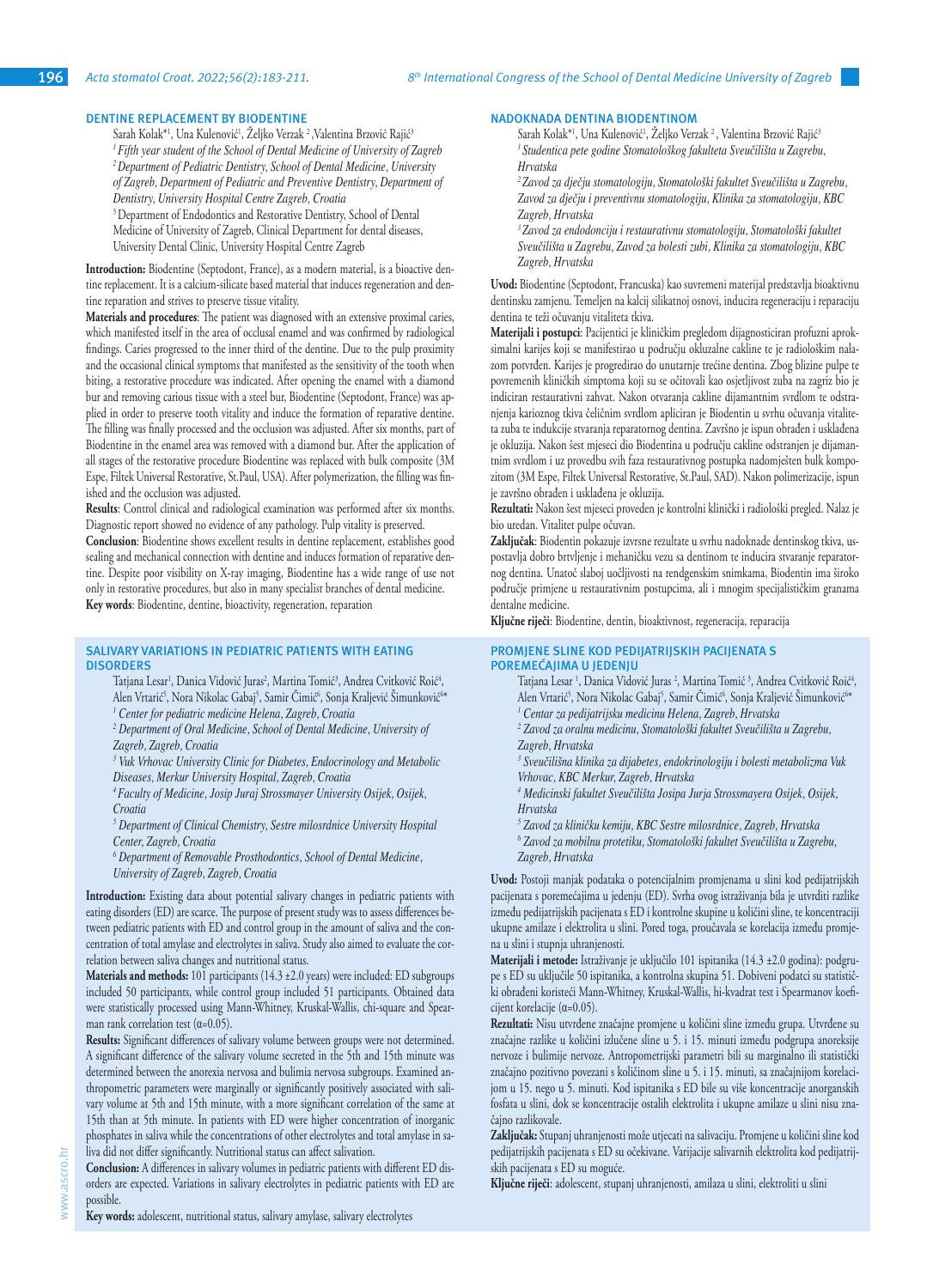## **SHORT-TERM FLUORIDE RELEASE FROM NEW BIOACTIVE DENTAL MATERIALS**

Ljubitza Slaviza Banić Vidal\*', Nika Veček <sup>2</sup>, Eva Klarić Sever <sup>3</sup>, Ivan Salinović<sup>3</sup>, Ivana Miletić <sup>3</sup>, Silvana Jukić Krmek <sup>3</sup>

- *1 PhD student, School of Dental Medicine, University of Zagreb*
- *2 PhD student, School of Medicine, University of Split*
- <sup>3</sup> Department of Endodontics and Restorative Dentistry, School of Dental *Medicine, University of Zagreb*

**Introduction:** The aim of this study is to compare short-term release of fluoride ions from ion releasing dental filling materials.

**Materials and methods:** Six different types of materials in shade A2 were included in the investigation: (1) Alkasite (Cention Forte), (2) RM GIC (Fuji II LC), (3) Bioactive composite (ACTIVA BioACTIVE-RESTORATIVE), (4) Fluoride containing nano hybrid composite (Luminos UN), (5) Glass hybrid (Equia Forte HT), (6) Glass hybrid (Equia Forte HT) with a coat. The samples were polymerized in Teflon rings  $(8 \text{ mm} \times 2 \text{ mm})$ , then placed in plastic containers with 5 ml of deionized water and ion fluoride release was measured after 6 hours, 24 hours and 48 with a Ion selective electrode (F800 DIN, Xylem Analytics Germany) coupled to an ion analyzer. Results were expressed in mg/L (ppm F−) and the data were statistically analyzed with ANOVA.

**Results:** In the first six hours, Equia Forte HT without coat showed the highest fluoride release (7.7521±2.92689 mg/L F- ) among all tested groups. and the difference was statically significant (p<0.001). The lowest fluoride release was recorded in the ACTIVA group (0.0025±0.00159 mg/L F- ) without statistical significance among the rest tested materials. After 24 hours, Coat-free Equia Forte HT still releases the fluorides the most (11.0732±3.33344 mg/L F- ), followed by Luminos UN (1.8842±0.45394 mg/L F- ), what was significantly different from other groups (p<0.001). After 48 hours, Coat-free Equia Forte HT continues to release the most fluorides (12.7289  $\pm$  3.52640 mg/L F, p<0.001), followed by Cention (8.9905 ± 1.97898 mg/L F- , p<0.05) and Luminos UN (2.8419**± 0.70580** mg/L F-, p<0.05).

**Conclusion:** Results of this study indicate the difference of the amount and dynamics of fluoride realizing among different types of materials. Glass-hybrid Equia Forte HT without coating has the highest fluoride release in total, while fluoride release from Cention increases during the time. ACTIVA BioACTIVE-RESTORATIVE showed the lowest level of fluoride release in this experimental settlement.

Acknowledgment: This study is funded by Croatian science foundation, project "Investigation and Development of New Micro and Nanostructural Bioactive Materials in Dental Medicine", BIODENTMED No. IP-2018-01-1719.

**Key words:** ion releasing materials, fluoride, alkasite, glass hybrid, resin modified glass ionomer, bioactive composite

#### **INFLUENCE OF MONOMERS ELUTED FROM DENTAL COMPOSITES ON EMBRYONIC DEVELOPMENT OF** *DANIO RERIO* **ZEBRAFISH MODEL ORGANISM**

Majstorović Matejić M\*<sup>1</sup>, Marović D<sup>2</sup>, Malev O<sup>3</sup>, Par M<sup>2</sup>, Tarle Z<sup>2</sup>, Což-Rakovac R<sup>3</sup>, Babić S<sup>4</sup>

*1 Study of dental medicine, Faculty of Medicine, Split, Croatia*

<sup>2</sup> Department of Endodontics and Restorative Dentistry, Faculty of Dentistry, *University of Zagreb Zagreb, Croatia*

- *3 Laboratory for biological diversity, Ruđer Bošković Institute, Zagreb, Croatia*
- *<sup>4</sup>Laboratory for Biotechnology in Aquaculture, Ruđer Bošković Institute, Zagreb, Croatia*

**Introductoin:** After removing dental restorative materials, their dust goes into the wastewater, and enters the aquatic ecosystems. Previous (eco)toxicological studies were mostly based on cell lines while neglecting the effects on vertebrates. For this reason, this research aims to determine the influence of microparticles of composite materials and their eluates on the embryonic development of the zebrafish *Danio rerio.*

**Materials and methods:** This study included two types of composite materials: commercial composite (Tetric EvoCeram, Ivoclar Vivadent) and laboratory composite (30% BisGMA/TEGDMA 60:40, 70% filler). Composite samples (d=6mm, h=2mm) were polymerized with Bluephase G2 (Ivoclar Vivadent; 1200mW/cm2 ) for 10s. The samples were then ground, their powder collected, and dispersed in embryo medium. Samples were incubated on a shaker for 48h and 7 days, after which an embryotoxicity test was performed using *Danio rerio* embryos. In addition to mortality and abnormality rates, the cardiotoxic and neurotoxic potential was monitored. The chemical composition of the eluates was determined by high-performance liquid chromatography (Agilent 1260 Bioinert) to identify released monomers.

**Results:** Only UDMA at a concentration of 1.21mg/ml was detected in the 48h-eluates of Tetric EvoCeram, which was present at a reduced concentration of 0.69mg/mL in 7deluates. TEGDMA was detected in the laboratory composite after 48h (0.016mg/mL),

## **KRATKOTRAJNO OSLOBAĐANJE FLUORIDA IZ NOVIH DENTALNIH MATERIJALA KOJI OSLOBAĐAJU IONE**

Ljubitza Slaviza Banić Vidal\*', Nika Veček <sup>2</sup>, Eva Klarić Sever <sup>3</sup>, Ivan Salinović<sup>3</sup>, Ivana Miletić<sup>3</sup>, Silvana Jukić Krmek<sup>3</sup>

- *1 Studentica doktorskog studija, Stomatološki fakultet Sveučilišta u Zagrebu*
- *2 Studentica doktorskog studija, Medicinski fakultet Sveučilišta u Splitu*
- *3 Zavod za endodonciju i restaurativnu stomatologiju, Stomatološki fakultet Sveučilišta u Zagrebu*

**Uvod:** Cilj ovog istraživanja bio je usporediti kratkotrajno oslobađanje fluoridnih iona iz materijala za ispune koji otpuštaju ione.

**Materijali i metode:** Ispitivano je šest različitih vrsta materijala: (1) alkazit (Cention Forte), (2) smolom modificirani staklenoionomerni cement (Fuji II LC), (3) bioaktivni kompozit (ACTIVA BioACTIVE-RESTORATIVE), (4) nanohibridni kompozit koji sadrži fluor(Luminos UN), (5) hibridni stakleni ionomer (Equia Forte HT), (6) hibridni stakleni ionomer (Equia Forte HT) s premazom. Nakon stvrdnjavanja materijala, uzorci (8 mm × 2 mm) stavljeni su u polietilenske bočice s 5 ml deionizirane vode i nakon 6, 24 i 48 sati izmjereno je oslobađanje ionskog fluorida ionsko selektivnom elektrodom, spojenom na ionski analizator. Rezultati su izraženi u mg/L, a podaci su statistički analizirani ANOVA-om.

**Rezultati:** U prvih šest sati, Equia Forte HT bez premaza pokazala je najveću razinu otpuštanja fluorida (7,752±2,9269 mg/L F-, p<0,001). Najmanje oslobađanje fluora zabilježeno je u skupini ACTIVA (0,002±0,0016 mg/L F-), bez statističke značajnosti za ostale skupine. Nakon 24 sata, Equia Forte HT bez premaza i dalje je oslobađala najveću količinu fluorida (11,073±3,3334 mg/L F-), a slijedi Luminos UN (1,884±0,4539 mg/L F-, p<0,001). Nakon 48 sati, Equia Forte HT bez premaza nastavila je otpuštati više fluorida od ostalih skupina (12,729 ± 3,5264 mg/L F-, p<0,001), nakon čega slijedi Cention (8,990 ± 1,9798 mg/L F-, p<0,05) i Luminos UN (2,8429±0,7058 mg/L F-, p<0,05).

**Zaključak:** Hibridni stakleni ionomer Equia Forte HT bez premaza ima najvišu razinu ukupnog otpuštanja fluorida, dok se oslobađanje fluora iz Centiona povećava tijekom vremena. ACTIVA BioACTIVE-RESTORATIVE pokazala je najnižu razinu oslobađanja fluorida u ovim eksperimentalnim uvjetima.

**Ključne riječi:** materijali koji oslobađaju ione, fluor, alkazit, hibridni stakleni ionomer, bioaktivni kompozit

Ovo istraživanje je financirano od strane Hrvatske zaklade za znanost, projekt "Istraživanje i razvoj novih mikro i nanostrukturnih bioaktivnih materijala u dentalnoj medicini", BIODENTMED br. IP-2018-01-1719.

#### **UTJECAJ ELUIRANIH MONOMERA DENTALNIH KOMPOZITA NA EMBRIONALNI RAZVOJ MODELNOG ORGANIZMA ZEBRICE** *DANIO RERIO*

- Majstorović Matejić Mateja\*<sup>1</sup>, Marović Danijela<sup>2</sup>, Malev O<sup>3</sup>, Par Matej<sup>2</sup>, Tarle Zrinka<sup>2</sup>, Což-Rakovac Rozelindra<sup>3</sup>, Babić Sanja<sup>:</sup>
- *1 Studij dentalne medicine, Medicinski fakultet, Split, Hrvatska*

*2 Zavod za endodonciju i restaurativnu stomatologiju, Stomatološki fakultet, Sveučilište u Zagrebu Zagreb, Hrvatska*

*<sup>3</sup>Laboratorij za biološku raznolikost, Institut Ruđer Bošković, Zagreb, Hrvatska*

*<sup>4</sup>Laboratorij za biotehnologiju u akvakulturi, Institut Ruđer Bošković, Zagreb, Hrvatska*

**Uvod:** Nakon završne obrade ili uklanjanja dentalnih restaurativnih materijala njihova prašina odlazi u otpadne vode, nakon čega dospijevaju u vodene ekosustave. Dosadašnje (eko)toksikološke studije bazirane su većinom na staničnim linijama, istovremeno zanemarujući učinke na kralježnjacima. Iz tog razloga, ovo istraživanje usmjereno je k određivanju utjecaja mikročestica kompozitnih materijala i njihovih eluata na embrionalni razvoj ribe zebrice *Danio rerio*.

**Materijali i metode:** U ovo istraživanje uključene su dvije vrste kompozitnih materijala: komercijalni kompozit (Tetric EvoCeram, Ivoclar Vivadent) i laboratorijski kompozit (30% BisGMA/TEGDMA u omjeru 60:40, 70% punila). Kompozitni uzorci (d=6 mm, h=2 mm) polimerizirani su lampom Bluephase G2 (Ivoclar Vivadent; 1200 mW/cm<sup>2</sup>) tijekom 10 sekundi. Uzorci su potom izbrušeni i njihov prah sakupljen te disperziran u medij za uzgoj zebrica. Uzorci su inkubirani na tresilici 48h i 7 dana, nakon čega je proveden test embriotoksičnosti na embrijima zebrice *Danio rerio*. Osim stopa mortaliteta i abnormalnosti, praćen je i kardiotoksični i neurotoksični potencijal testiranih uzoraka*.* Kemijski sastav eluata utvrđen je tekućinskom kromatografijom visoke djelotvornosti (Agilent 1260 Bioinert) kako bi se identificirali otpušteni monomeri.

**Rezultati:** U 48h eluatima Tetric EvoCeram otkrivena je samo UDMA u koncentraci-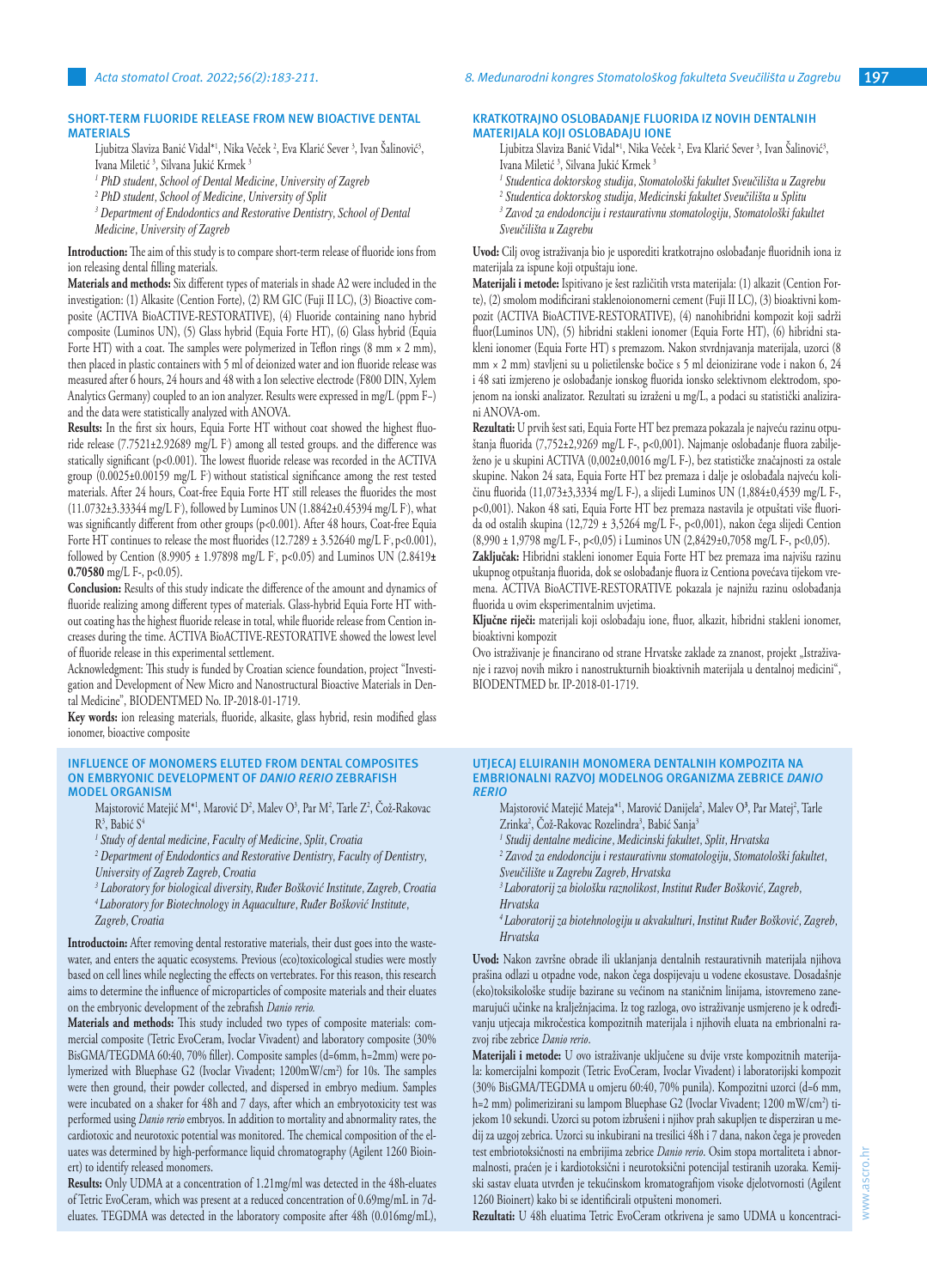with the same concentration after 7 days. Composite microparticles showed a negative impact on the zebrafish embryonic development in a dose-dependent manner. The most commonly observed developmental abnormalities during exposure were pericardial edema and scoliosis. Both tested composites increased heartbeat rate. The reduction of the body length, the lack of pigmentation, and the accelerated pectoral fin movements were more pronounced in the commercial composite.

**Conclusion:** The embryotoxicity of the tested eluates of dental composites was higher after 48h of incubation in the embryo medium comparing with the 7d-incubation. The obtained results highlight the potentially negative impact of dental composites on aquatic ecosystems and emphasize the importance of timely removal and disposal of these materials.

**Keywords:** zebrafish, embryotoxicity, resin composite, eluates, HPLC

## **EXPERIMENTAL LIGHT-CURING OF RESIN COMPOSITES USING A BLUE LASER: POLYMERIZATION KINETICS**

Višnja Mandić\*', Matej Par', Eva Klarić Sever', Mario Rakić<sup>2</sup>, Danijela Marovic', Zrinka Tarle1

<sup>1</sup> Department of Endodontics and Restorative Dentistry, School of Dental *Medicine, University of Zagreb, Gunduliceva 5, Zagreb, Croatia*

*2 Institute of physics, Bijenička cesta 46, Zagreb, Croatia*

**Introduction**: This study aimed to compare polymerization kinetics of resin composites light-cured using a conventional LED curing unit and an experimental laser.

**Materials and methods**: Three bulk-fill composites were light-cured by varying radiant exitance and curing time while keeping the radiant exposure constant at 10 J/cm<sup>2</sup>. The following three light-curing protocols were used: (1) 3,300 mW/cm<sup>2</sup> for 3 s; (II) 2,000 mW/cm<sup>2</sup> for 5 s; and (III) 1,000 mW/cm<sup>2</sup> for 10 s. Composite specimens were prepared in silicone molds (diameter  $= 3$  mm, height  $= 4$  mm) on top of a diamond attenuated total reflectance (ATR) crystal and light-cured using either an experimental diode laser (462 nm) or a conventional LED curing unit. Real-time degree of conversion (DC) was monitored at a data collection rate of 2 spectra/s over 5 min using Fourier transform infrared spectroscopy (FTIR).

**Results**: DC after the 5-min measurement period amounted to 30.9–61.7%. Although there were no statistically significant differences between the LED curing unit and the experimental laser for the flowable composite, the DC values of two sculptable composites were significantly higher for the experimental laser, regardless of the curing protocol used. Maximum polymerization rate (2.0–22.1%/s) was less affected by the curing unit type for one of the composites, while the remaining two composites reached significantly higher values when cured using the experimental laser. Time of the maximum reaction rate (1.1– 6.3 s) was shorter for the experimental laser.

**Conclusion**: Light-curing using an experimental laser generally increased the degree of conversion and maximum polymerization rate, while shortening the onset of reaction rate maximum.

**Key words**: dental materials, curing lights, dental, laser, composite resins, polymerization

#### **DENTAL AGE ESTIMATION BY MACROABRASION OF TEETH AT THE LATE IRON AGE ARCHAEOLOGICAL SAMPLE FROM THE KOPILA SITE ON THE ISLAND OF KORČULA**

Marina Marić \*<sup>1</sup>, Dinko Radić <sup>2</sup>, Marin Vodanović <sup>3</sup>, Jelena Dumančić <sup>3</sup>, Davorka Radovčić<sup>4</sup>, Hrvoje Brkić<sup>3</sup>

*1 PhD student at the School of Dentistry, University of Zagreb*

*2 Vela Luka Cultural Center, island of Korčula*

*3 Department of Dental Anthropology, School of Dentistry, University of Zagreb 4 Croatian Museum of Natural History, Zagreb*

**Introduction:** The aim of this study is to analyze the changes caused by abrasive wear on the teeth of archaeological skeletal remains and thus to estimate the dental age at the time of death of the observed individuals.

**Materials and methods: The** analysis included a part of the collection of samples from the Kopila necropolis (tomb 4), at island Korčula , stored in the Vela Luka Cultural Center . A total of 284 permanent dentition teeth were classified into 32 individuals and by sex. Dental age was determined by the Lovejoy method, and the degree of tooth wear by the Smith and Knight methods.

**Results:** Under the age of 20 there are two (n = 2) individuals, from 20-24 years there are five (n = 5), from 24-30 years there are three (n = 3), from 30-35 years there are three (n = 3), from 35-40 years there are six (n = 6), and older than 40 there are eleven (n = 11), while for two individuals it was not possible to determine the age. The average total age of individuals is 35.6 years (+/- 3.1 years, SD 11.1). Abrasive changes are present on 92.9% of teeth, ji od 1,21 mg/ml, koja je u 7-dnevnim eluatima bila prisutna u smanjenoj koncentraciji od 0,69 mg/mL. U 48h eluatu laboratorijskog kompozita otkrivena je TEGDMA (0,016 mg/mL), čije je koncentracija bila jednaka i nakon 7 dana. Kompozitne mikročestice pokazale su negativan utjecaj na embrionalni razvoj zebrica u ovisnosti o ispitivanoj koncentraciji. Najčešće primijećene razvojne abnormalnosti bile su perikardijalni edem i skolioza. Oba testirana kompozita uzrokovala su povećanu aktivnost srca. Smanjenje dužine jedinki, nedostatak pigmentacije i ubrzano pomicanje prsnim perajama bilo je izraženije kod komercijalnog kompozita.

**Zaključak:** Embriotoksičnost testiranih eluata dentalnih kompozita bila je veća nakon 48-satne inkubacije u mediju, u odnosu na 7-dnevnu inkubaciju. Dobiveni rezultati ističu potencijalno negativan utjecaj na vodene ekosustave te ističu važnost pravovremenog uklanjanja i zbrinjavanja navedenih materijala.

**Ključne riječi:** zebrice, embriotoksičnost, kompozit, eluati, HPLC

## **EKSPERIMENTALNA SVJETLOSNA POLIMERIZACIJA KOMPOZITNIH MATERIJALA PLAVIM LASEROM: KINETIKA POLIMERIZACIJE**

Višnja Mandić\*', Matej Par<sup>1</sup>, Eva Klarić Sever', Mario Rakić<sup>2</sup>, Danijela Marovic', Zrinka Tarle1

*1 Zavod za endodonciju i restaurativnu stomatologiju, Stomatološki fakultet,* 

*Sveučilište u Zagrebu, Gundulićeva 5, Zagreb, Hrvatska*

*2 Institut za fiziku, Bijenička cesta 46, Zagreb*

**Uvod**: Cilj ovog istraživanja bio je usporediti kinetiku polimerizacije kompozitnih materijala uz svjetlosnu aktivaciju konvencionalnim LED polimerizacijskim uređajem i eksperimentalnim laserom.

**Materijali i metode**: Tri *bulk-fill* kompozitna materijala polimerizirana su svjetlom različitih intenziteta i vremena osvjetljavanja uz konstantnu dozu zračenja od 10 J/cm<sup>2</sup>. Ispitana su sljedeća tri polimerizacijska protokola: (I) 3300 mW/cm2 tijekom 3 s; (II) 2000 mW/ cm2 tijekom 5 s; i (III) 1000 mW/cm2 tijekom 10 s. Kompozitni uzorci pripremljeni su u silikonskim kalupima (promjer = 3 mm, visina = 4 mm) na kristalu za prigušenu potpunu refleksiju (*attenuated total reflectance*, ATR) i polimerizirani eksperimentalnim diodnim laserom (462 nm) ili konvencionalnim LED polimerizacijskim uređajem. Stupanj konverzije je praćen u stvarnom vremenu uz brzinu prikupljanja podataka od 2 spektra/s tijekom 5 minuta korištenjem infracrvene spektroskopije s Fourierovom transformacijom (FTIR). **Rezultati**: Stupanj konverzije nakon 5 minuta iznosio je 30,9–61,7%. Iako nije bilo statistički značajnih razlika između LED polimerizacijskog uređaja i eksperimentalnog lasera za tekući kompozit, stupanj konverzije kod dva visoko-viskozna kompozita bio je statistički značajno veći za eksperimentalni laser, bez obzira na protokol osvjetljavanja. Kod jednog kompozitnog materijala, vrsta polimerizacijskog uređaja slabije je utjecala na maksimalnu brzinu polimerizacije (2,0-22,1%/s), dok su preostala dva kompozita postigla značajno veće vrijednosti pri polimerizaciji eksperimentalnim laserom. Vrijeme najveće brzine reakcije (1,1-6,3 s) je bilo kraće za eksperimentalni laser.

**Zaključak**: Svjetlosna polimerizacija eksperimentalnim laserom je povećala stupanj konverzije i maksimalnu brzinu polimerizacije, pritom skraćujući vrijeme maksimuma brzine reakcije.

**Ključne riječi**: dentalni materijali, polimerizacijski uređaji, dentalni, laser, kompozitni materijali, polimerizacija

#### **ODREĐIVANJE DENTALNE DOBI MAKROABRAZIJOM ZUBA NA ARHEOLOŠKOM UZORKU IZ MLAĐEGA ŽELJEZNOG DOBA S LOKALITETA KOPILA NA OTOKU KORČULI**

Marina Marić \*<sup>1</sup>, Dinko Radić <sup>2</sup>, Marin Vodanović <sup>3</sup>, Jelena Dumančić <sup>3</sup>, Davorka Radovčić<sup>4</sup>, Hrvoje Brkić<sup>3</sup>

*1 Studentica doktorskog studija Stomatološkog fakulteta Sveučilišta u Zagrebu*

- *2 Centar za kulturu Vela Luka, otok Korčula*
- *3 Zavod za dentalnu antropologiju Stomatološkog fakulteta Sveučilišta u Zagrebu*

*4 Hrvatski prirodoslovni muzej, Zagreb*

**Uvod:** Svrha rada je analizirati promjene nastale abrazivnim trošenjem na zubima arheoloških skeletnih ostataka te time procijeniti dentalnu dob u vrijeme smrti promatranih jedinki.

**Materijali i metode:** Analizom je obuhvaćen dio kolekcije uzoraka iz nekropole Kopila (grobnica 4), na otoku Korčuli , pohranjenih u Centru za kulturu Vela Luka. Ukupno 284 zuba trajne denticije razvrstani su u 32 jedinke i prema spolu. Dentalna dob je određena metodom po Lovejoyu, a stupanj istrošenosti zuba po Smith i Knight metodi.

**Rezultati:** U dobi do 20 godina su dvije (n=2) jedinke, od 20-24 godine je pet (n=5), od 24-30 godina je tri (n=3), od 30-35 godina je tri ( n=3), od 35-40 godina je šest (n=6) , te starijih od 40 je jedanaest (n=11), dok za dvije jedinke nije bilo moguće odrediti dob. Prosječna ukupna starost jedinki je 35,6 godina (+/- 3,1 godina, SD 11,1). Abrazivne promjene prisutne su na 92,9% zuba, a kod 93,3% se radi o kosoj abraziji. Po stupnju trošenja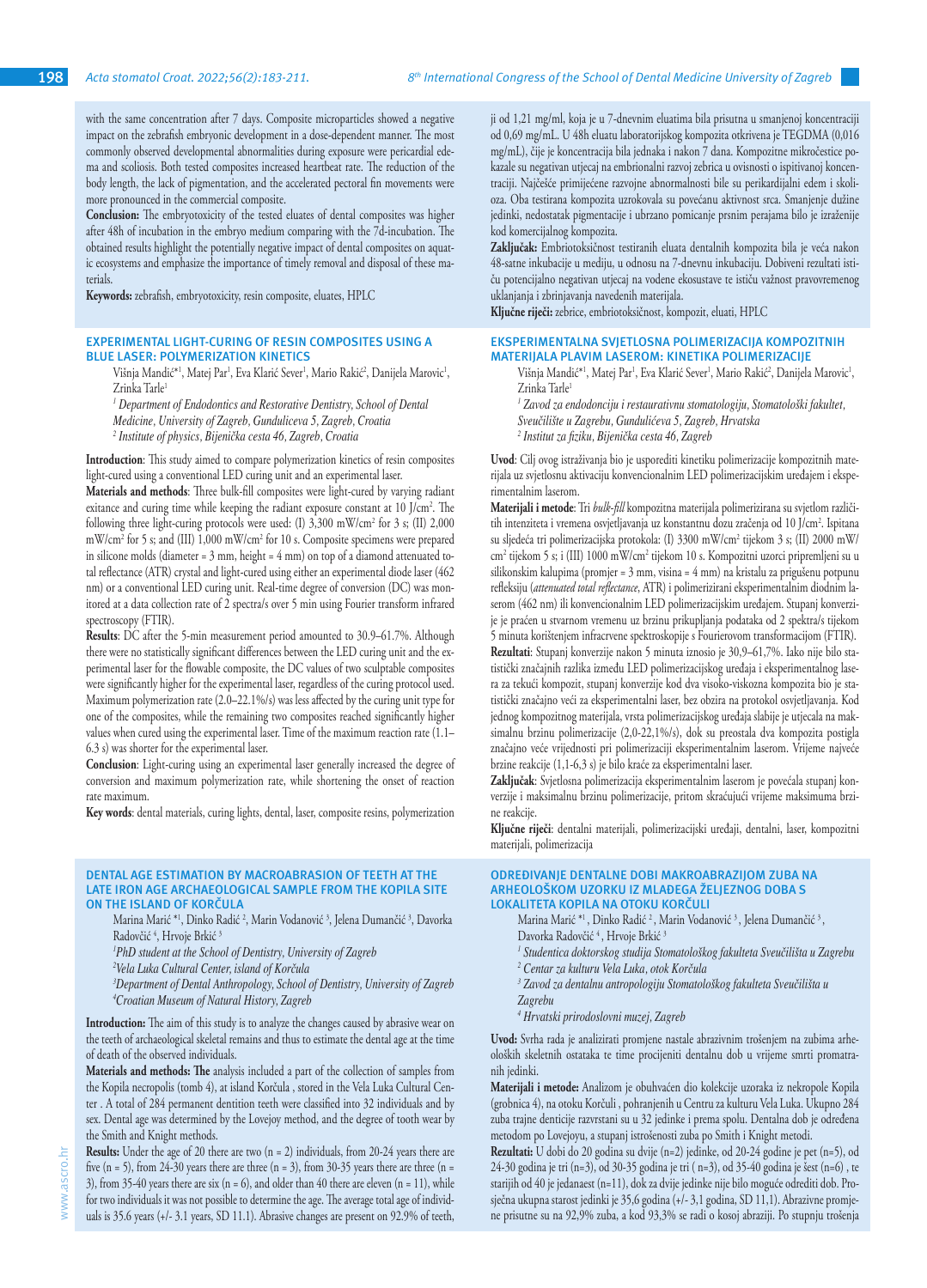and 93.3% have oblique abrasion. According to the degree of wear, grades 2 and 3 are the most common (in 63.1%), so dentin without pulp exposure is exposed. Changes were equally present in the incisors and molars ( $p = 0.236$ ). No significant gender difference was observed (p> 0.05 for all teeth and jaw parts). There were also no differences in the degree of abrasion of the maxillary and mandible teeth  $(t = -0.266, p = 0.791)$ , right and left maxillary teeth (t = -0.392, p = 0.702), and right and left mandible teeth (t = -0.889, p = 0.390). There is a statistically significant association between age and the average degree of tooth abrasion in the mandible, right and left mandibles, and right and left maxillae. The best level of association was found for the degree of tooth abrasion in the mandible  $(r = 0.935, p < 0.001)$ . **Conclusion:** The Illyrian population belonging to the analyzed archaeological sample was buried in the Kopila necropolis, and dental analysis resulted in dental age, which concludes that the analyzed population had a life expectancy normal for the Late Iron Age, which was 30-40 years. Abrasive changes suggest a diet rich in hard, abrasive, poorly cariogenic foods with probable particles of inorganic origin.

**Acknowledgments:** The research was funded by the Croatian Science Foundation through the project: Tooth Analysis in Forensic and Archaeological Research, IP-2020- 02-9423.

**Key words**: dental wear, dental remains, late iron age

#### **TESTING OF FLEXURAL STRENGTH AND MODULUS OF BULK-FILL COMPOSITE MATERIALS: METHODOLOGICAL ANALYSIS**

Matea Macan<sup>1</sup>, Ana Marošević<sup>1</sup>\*, Luka Simunović<sup>1</sup>, Matej Par<sup>2</sup>, Zrinka Tarle<sup>2</sup>, Danijela Marović<sup>2</sup>

*1 Student of School of Dental Medicine, University of Zagreb*

*2 Department of Endodontics and Restorative Dentistry, School of Dental Medicine, University of Zagreb*

**Introduction:** Scientific research often compares the final values of the mechanical properties of individual materials without considering the preparation of specimens in various moulds. Thus, in this study, the emphasis was on comparing two methodologies: the use of silicone and Teflon moulds. The research aimed to compare the results of flexural strength and modulus of identical materials made in different moulds.

**Materials and methods:** Five *bulk-fill* composite materials were tested, including three high-viscosity materials (Tetric PowerFill, Ivoclar Vivadent; Filtek One Bulk Fill Restorative, 3M; QuiXfil Posterior Restorative, Dentsply Sirona) and two low-viscosity (Tetric PowerFlow, Ivoclar Vivadent; SDR Plus Bulk Fill Flowable, Dentsply Caulk). Specimens (n = 10) were made in an orange silicone mould or a white Teflon mould. Two types of polymerisations were used: (I) according to ISO 4049 (2x2x16 mm, polymerised with Bluephase® PowerCure (Ivoclar Vivadent) 6x20 on both sides, average intensity 1079 mW/cm<sup>2</sup> ) or (II) 3s protocol (2x4x16 mm polymerised 3x3 s, unilaterally, with an average intensity of 2602 mW/cm2 ). The specimens were stored in distilled water at 37ºC for 24 h and subjected to a three-point bending test. The results were analysed by Wilcoxon Matched Pairs Test (p < 0.05).

**Results:** All materials showed significantly higher flexural strength and modulus in 3s polymerisation compared to ISO polymerisation, regardless of the mould type. The flexural modulus of specimens polymerised with the 3s-protocol in Teflon moulds was statistically higher than in silicone moulds. There was no difference in the flexural modulus of the samples polymerised by the ISO protocol. The flexural strength values of QuiXfil and Tetric PowerFill polymerised by the ISO protocol were significantly higher in silicone moulds than in Teflon. There was no significant difference in the same type of polymerisation in others. In contrast, in samples polymerised with the 3s-protocol, a significant statistical difference was observed only in Filtek, SDR and PowerFlow.

**Conclusion:** The type of mould significantly affects the flexural modulus in 3s polymerisation of 4 mm thick samples, with samples made in Teflon moulds having a higher flexural modulus. The influence of the mould type on the flexural strength depended on the kind of material. The mechanical properties of the tested *bulk-fill* composites were influenced more by the polymerisation method than by the mould type.

This research was funded by the Croatian Science Foundation, project IP-2019-04-6183. **Key words:** flexural strength, modulus of elasticity, composite materials, molds

#### **EXPLORATORY ANALYSIS OF THE INTERDEPENDENCE OF CANINE DIMENSIONS, SEXUAL DIMORPHISM AND DENTOALVEOLAR DISCREPANCY IN ORTHODONTIC PATIENTS**

Nataša Medančić<sup>1</sup>, Zeljana Matošić\*<sup>2</sup>, Sandra Anić- Milošević<sup>3</sup>, Jelena Dumančić<sup>4</sup>, Hrvoje Brkić<sup>4</sup>

*1 Private dental practice Pazin*

*2 Dental clinic Split*

*3 Department of Orthodontics School of Dental medicine University of Zagreb*

*4 Department of Dental Anthropology School of Dental medicine University of Zagreb*

najviše su zastupljeni stupnjevi 2 i 3 (kod 63,1%), dakle izložen je dentin bez izloženosti pulpe. Promjene su podjednako zastupljene na sjekutićima i kutnjacima (p= 0,236). Nije uočena značajna razlika vezano uz spol (p>0,05 za sve zube i dijelove čeljusti). Također nisu utvrđene razlike u stupnju abrazije zuba maksile i mandibule ( t= - 0,266, p= 0,791), zuba maksile desno i lijevo ( t= -0,392, p= 0,702) , te mandibule desno i lijevo ( t= -0,889, p =0,390). Postoji statistički značajna povezanost dobi i prosječnog stupnja abrazije zuba u mandibuli, mandibuli desno i lijevo, te maksili desno i lijevo. Najbolja razina povezanosti utvrđena je za stupanj abrazije zuba u mandibuli (r=0,935, p<0,001).

**Zaključak:** Populacija Ilira koja pripada analiziranom arheološkom uzorku sahranjena je u nekropoli Kopila, a analizom zuba postignuta je dentalna dob koja zaključuje da je analizirana populacija imala životni vijek uobičajen za razdoblje mlađeg željeznog doba, a koji je iznosio 30-40 godina. Abrazivne promjene upućuju na prehranu bogatu tvrdom, abrazivnom, slabo kariogenom hranom s vjerojatnim česticama anorganskog podrijetla. **Zahvala:** Istraživanje je financirala Hrvatska zaklada za znanost kroz projekt: Analiza zuba u forenzičnim i arheološkim istraživanjima, IP-2020-02-9423.

**Ključne riječi** : zubno trošenje, dentalni ostaci, mlađe željezno doba

## **TESTIRANJE SAVOJNE ČVRSTOĆE I MODULA ELASTIČNOSTI BULK-FILL KOMPOZITNIH MATERIJALA: METODOLOŠKA ANALIZA**

Matea Macan<sup>1</sup>, Ana Marošević<sup>1\*</sup>, Luka Simunović<sup>1</sup>, Matej Par<sup>2</sup>, Zrinka Tarle<sup>2</sup>, Danijela Marović<sup>2</sup>

*1 Student/-ica Stomatološkog fakulteta, Sveučilište u Zagrebu*

*<sup>2</sup>Zavod za endodonciju i restaurativnu stomatologiju, Stomatološki fakultet, Sveučilište u Zagrebu*

**Uvod:** U znanstvenom radu često se uspoređuju konačne vrijednosti mehaničkih svojstava pojedinih materijala ne uzimajući u obzir pripremu uzoraka koji se izrađuju u raznovrsnim kalupima. U ovome istraživanju naglasak se stavio na usporedbu dviju metodologija: korištenje silikonskih i teflonskih kalupa za izradu uzoraka. Cilj istraživanja bio je usporediti rezultate savojne čvrstoće i modula elastičnosti istovjetnih materijala napravljenih u različitim kalupima.

**Materijali i metode:** Ispitano je pet *bulk-fill* kompozitnih materijala, od toga tri visokoviskozna materijala (Tetric PowerFill, Ivoclar Vivadent; Filtek One Bulk Fill Restorative, 3M; QuiXfil Posterior Restorative, Dentsply Sirona) i dva niskoviskozna (Tetric Power-Flow, Ivoclar Vivadent; SDR Plus Bulk Fill Flowable, Dentsply Caulk). Uzorci (n=10) su napravljeni u silikonskom kalupu narančaste boje ili u bijelom teflonskom kalupu. Rabljene su dvije vrste polimerizacije: (I) po ISO 4049 (2x2x16 mm, polimerizirani s Bluephase® PowerCure (Ivoclar Vivadent) 6x20 s obostrano, prosječnim intenzitetom 1079 mW/ cm<sup>2</sup> ) ili (II) 3s protokolom (2x4x16 mm polimerizirani su 3x3 s, jednostrano, prosječnim intenzitetom 2602 mW/cm<sup>2</sup> ). Uzorci su pohranjeni u destiliranoj vodi na 37ºC na 24 h te su podvrgnuti testu savijanja u tri točke. Rezultati su analizirani Wilcoxon Matched Pairs Test testom (p<0,05).

**Rezultati:** Svi materijali pokazali su značajno više vrijednosti savojne čvrstoće i modula elastičnosti pri 3s polimerizaciji u odnosu na ISO polimerizaciju bez obzira na vrstu kalupa. Modul elastičnosti uzoraka polimeriziranih 3s-protokolom u teflonskim kalupima bio je statistički viši nego kod silikonskih kalupa. Nije bilo razlike u modulu elastičnosti uzoraka polimeriziranim po ISO protokolu. Vrijednosti savojne čvrstoće QuiXfil i Tetric PowerFill polimerizirani po ISO standardu značajno su više u silikonskim kalupima u usporedbi s teflonskim, dok kod ostalih nema bitne razlike pri istom tipu polimerizacije. Suprotno tome, kod uzoraka polimeriziranih 3s-protokolom uočava se bitna statistička razlika samo kod Filteka, SDR-a i PowerFlow-a.

**Zaključak:** Vrsta kalupa značajno utječe na modul elastičnosti kod 3s polimerizacije uzoraka debljine 4 mm, pri čemu uzorci izrađeni u teflonskim kalupima imaju viši modul elastičnosti. Utjecaj vrste kalupa na savojnu čvrstoću ovisio je o vrsti materijala. Na mehanička svojstva testiranih *bulk-fill* kompozita više je utjecao način polimerizacije nego vrsta kalupa.

Ovo istraživanje financirala je Hrvatska zaklada za znanost, projekt IP-2019-04-6183. **Ključne riječi**: savojna čvrstoća, modul elastičnosti, kompozitni materijali, kalupi

#### **EKSPLORATORNA ANALIZA MEĐUZAVISNOSTI DIMENZIJA OČNJAKA, SPOLNOG DIMORFIZMA I DENTOALVEOLARNE DISKREPANCIJE KOD ORTODONTSKIH PACIJENATA**

Nataša Medančić<sup>1</sup>, \*Zeljana Matošić<sup>2</sup>, Sandra Anić- Milošević<sup>3</sup>, Jelena Dumančić<del>°</del>, Hrvoje Brkić<sup>4</sup>

- *1 Privatna ordinacija dentalne medicine Pazin*
- *2 Stomatološka poliklinika Split*
- *3 Zavod za ortodonciju Stomatološkog fakuleta Sveučilišta u Zagrebu 4 Zavod za dentalnu antropologiju Stomatološkog fakulteta Sveučilišta u Zagrebu*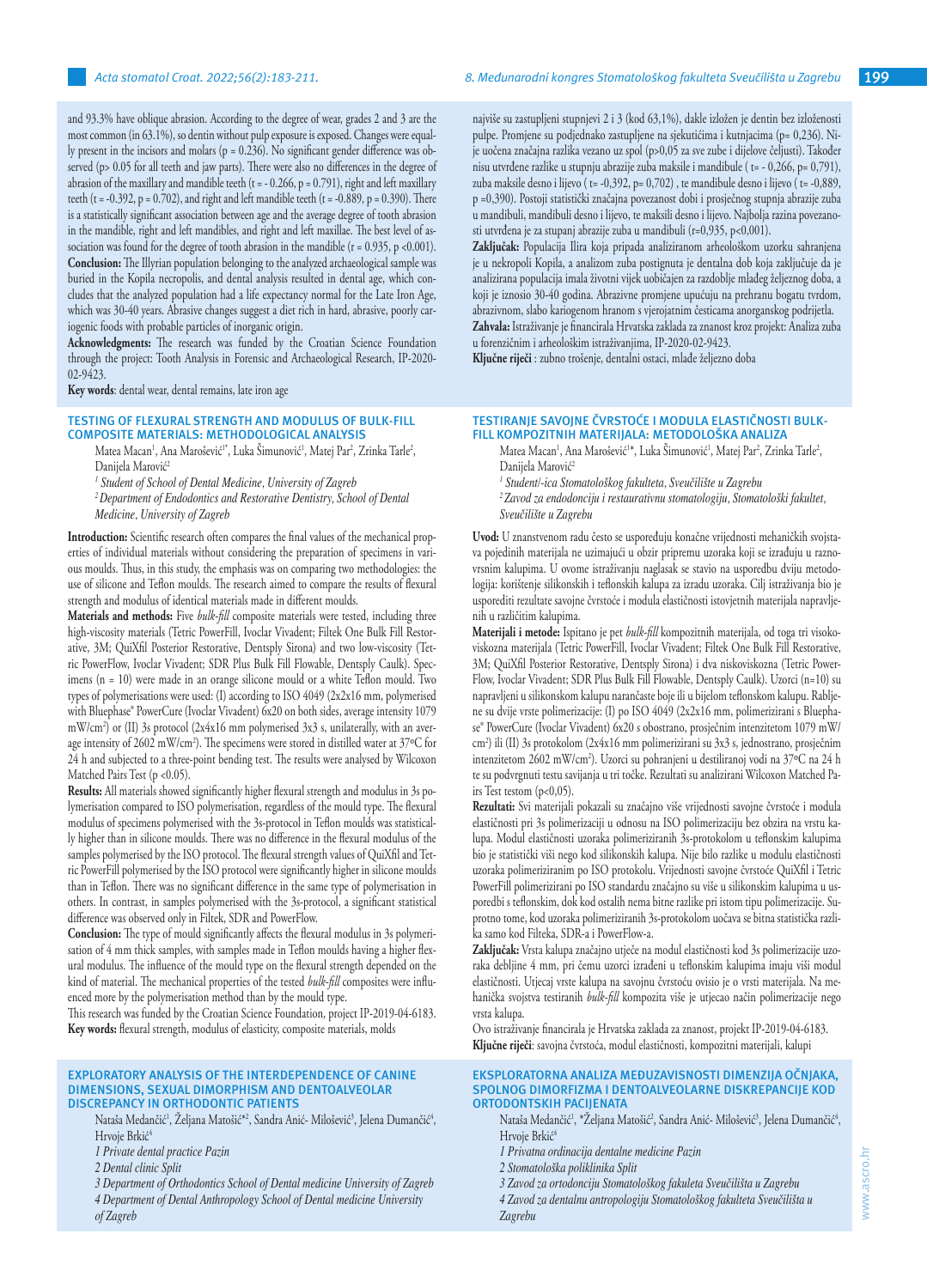**Interduction:** By studying the variations in tooth dimensions, differences can be observed according to age, gender, and population. This study aimed to investigate the correlations between dimensions of permanent canines and anterior Bolton ratio with gender -specific differences in odontometric variables and to prepare a statistical model capable of identifying the gender of an unknown subject.

**Materials and methods:** Odontometric data were collected based on 121 plaster study models by measuring the dimensions of permanent canines (cervical-incisal, mesio-distal, and vestibular-oral) and Bolton's anterior ratio. Measurements were performed using a digital caliper with an accuracy of 0.1 mm. A total of 16 variables were collected for each subject: 12 dimensions of permanent canines (4 teeth × 3 dimensions), gender, age, anterior Bolton ratio, and Angle class. Data were analyzed using inferential statistics, principal components analysis, and artificial neural network modeling.

**Results:** Statistically significant differences were found by comparing the mean values of individual odontometric variables of permanent canines between male and female subjects. Each of the 12 odontrometric variables was statistically significantly different between the genders. Differences between the quadrants of the oral cavity ware also observed. The accuracy improvement of the model was demonstrated by increasing the percentage of accurate predictions from the initial values of 72.0 - 78.1 % to 77.8 - 85.7 % after the anterior Bolton ratio and age were added to the initial model.

**Conclusion:** Gender-specific differences were identified in all odontometric variables and an artificial neural network model was prepared that used odontometric variables for predicting the gender of an unknown subject with an accuracy of over 80 %.

**Acknowledgments:** The research was funded by the Croatian Science Foundation through the project: Tooth Analysis in Forensic and Archaeological Research, IP-2020- 02-9423.

**Key Words**: odontometry, anterior Bolton ratio, gender determination, principal component analysis, artificial neural networks

# **THE EPIDEMIOLOGY OF EDENTULOUS ATROPHIC MANDIBULAR FRACTURES IN ZAGREB**

Luka Simunović<sup>1</sup>, Maja Milenović\*<sup>2</sup>, Predrag Knežević,<sup>1,3</sup>, Marko Tarle<sup>1,3</sup> *1 School of Dental Medicine, University of Zagreb, Croatia 2 School of Medicine, University of Zagreb, Croatia*

*3 Department of Oral and Maxillofacial Surgery, Dubrava University Hospital, Zagreb, Croatia*

**Introduction:** The aim of this study was to present the demographic data and causes of edentulous atrophic mandibular fractures in Zagreb. These fractures are a challenge for clinicians because they occur at old age, in patients with multiple comorbidities and poorer bone quality and vascularization. Due to their extreme rarity, today there are no clear guidelines for the treatment of these fractures depending on the degree of mandibular atrophy.

**Material and methods:** Clinical data were collected from all patients with atrophic edentulous mandibular fracture who presented to the Department of Oral and Maxillofacial Surgery - Dubrava University Hospital, National Centre for Maxillofacial Traumatology from January 1, 2010 to December 31, 2019.

**Results:** A total of 30 patients (15 males and 15 females) with 46 mandibular fractures were enrolled in the study. The mean age of the study population was 72 years. Statistically significant associations were found between Luhr class I - II and condylar fractures (p <.0005) on the one hand, and between Luhr class III and body and parasymphyseal fractures (p<.05) on the other hand. No statistically significant association was found between treatment, timing of treatment, comorbidities, and concomitant injuries.

**Conclusions:** The treatment of fractures of the edentulous atrophic mandible is very challenging, and the decision for a treatment method depends on many factors and is mainly based on the surgeon's previous experience, the location of the fracture, and the degree of bone resorption of the edentulous mandible.

**Key words:** epidemiology, edentulous atrophic mandibular fractures, Zagreb

## **MECHANICAL PROPERTIES OF DUAL-CURE RESIN CEMENTS AFTER ARTIFICIAL AGING**

Helena Miler\*<sup>1</sup>, Andreja Carek<sup>2</sup>, Ksenija Dukaric<sup>1</sup>, Danijela Marovic<sup>3</sup>, Alen Muradbegovic<sup>4</sup>, Zrinka Tarle<sup>3</sup>, Matej Par<sup>3</sup>

- <sup>1</sup> Student, School of Dental Medicine, University of Zagreb, Gunduliceva 5, *Zagreb, Croatia*
- <sup>2</sup> Department of Fixed Prosthodontics, School of Dental Medicine, University *of Zagreb, Gunduliceva 5, Zagreb, Croatia*
- <sup>3</sup> Department of Endodontics and Restorative Dentistry, School of Dental
- *Medicine, University of Zagreb, Gunduliceva 5, Zagreb, Croatia*
- <sup>4</sup> PhD student, School of Dental Medicine, University of Zagreb, Gunduliceva *5, Zagreb, Croatia*

**Uvod:** Proučavanjem različitosti u dimenzijama zubi opažaju se razlike ovisno o dobi, spolu i pripadnosti određenoj populaciji. Cilj ovog rada bio je istražiti međusobne povezanosti dimenzija trajnih očnjaka i prednjeg Boltonovog omjera sa spolnim razlikama u dimenzijama zubi te iskoristiti spolno-specifične razlike u odontometrijskih varijablama za pripremu statističkog modela koji može odrediti spol nepoznatog ispitanika.

**Materijali i metode:** Odontometrijski podaci prikupljeni su na temelju 121 sadrenog studijskog modela mjerenjem dimenzija trajnih očnjaka (cervikalno-incizalna, mezio-distalna i vestibularno-oralna) te Boltonovog prednjeg omjera. Mjerenja su provedena pomoću digitalne pomične mjerke uz preciznost od 0,1 mm. Za svakog ispitanika prikupljeno je ukupno 16 varijabli: 12 dimenzija trajnih očnjaka (4 zuba × 3 dimenzije), spol, dob, prednji Boltonov omjer i podatak o klasi prema Angleu. Analiza podataka provedena je metodama inferencijalne statistike, analizom glavnih komponenata i modelom umjetne neuronske mreže.

**Rezultati:** Usporedbom srednjih vrijednosti pojedinih odontometrijskih varijabli trajnih očnjaka između muških i ženskih ispitanika utvrđene su statistički značajne razlike. Svaka od 12 odontometrijskih varijabli statistički se značajno razlikovala između spolova. Opažene su i razlike među kvadrantima usne šupljine. Poboljšanje preciznosti modela demonstrirano je povećanjem postotka točnih predikcija s početnih vrijednosti od 72,0 – 78,1 % na 77,8 – 85,7 % nakon što je u osnovni model dodan podatak o prednjem Boltonovom omjeru te dobi ispitanika.

**Zaključak:** Spolno-specifične razlike identificirane su u svim odontometrijskim varijablama i pripremljen je model umjetne neuronske mreže koji temeljem odontometrijskih varijabli može predvidjeti spol nepoznatog ispitanika s točnošću od preko 80 %.

**Zahvala:** Istraživanje je financirala Hrvatska zaklada za znanost kroz projekt: Analiza zuba u forenzičnim i arheološkim istraživanjima, IP-2020-02-9423.

**Ključne riječi:** odontometrija, prednji Boltonov omjer, određivanje spola, analiza glavnih komponenata, umjetne neuronske mreže

# **EPIDEMIOLOGIJA FRAKTURA BEZUBE ATROFIČNE MANDIBULE U ZAGREBU**

Luka Simunović<sup>1</sup>, Maja Milenović<sup>\*2</sup>, Predrag Knežević<sup>1,3</sup>, Marko Tarle<sup>1,3</sup>

- *1 Stomatološki fakultet Sveučilišta u Zagrebu, Hrvatska*
- *<sup>2</sup>Medicinski fakultet Sveučilišta u Zagrebu, Hrvatska*

*3 Odjel za oralnu i maksilofacijalnu kirurgiju, KBC Dubrava, Zagreb, Hrvatska*

**Uvod:** Cilj ovog istraživanja bio je prikazati demografske podatke i uzroke prijeloma atrofičnih bezubih mandibula u Zagrebu. Ova vrsta prijeloma predstavlja velik izazov kliničarima zbog pojavljivanja u starijoj životnoj dobi kod osoba sa multiplim komorbiditetima, lošijom kvalitetom kosti te slaboijom vaskularizacijom. Zbog iznimne rijetkosti, danas ne postoje jasne smjernice za liječenje ovih prijeloma ovisno o stupnju atrofije mandibule.

**Materijali i metode:** Prikupljeni su klinički podaci svih bolesnika s atrofičnim prijelomom bezube mandibule koji su od 1. siječnja 2010. do 31. prosinca 2019. bili hospitalizirani na Klinici za kirurgiju lica, čeljusti i usta, KB Dubrava u Nacionalnog centra za maksilofacijalnu traumatologiju.

**Rezultati:** U istraživanje je bilo uključeno 30 pacijenata (15 muškaraca i 15 žena) sa ukupno 46 prijeloma mandibule. Prosječna starost ispitivane skupine bila je 72 godine. Statistički značajne povezanosti pronađene su između Luhr klase I - II i prijeloma kondila (p <,0005) s jedne strane, te između Luhr klase III i prijeloma tijela i parasimfize (p <,05) s druge strane. Nije pronađena statistički značajna povezanost između liječenja, vremena liječenja, komorbiditeta i popratnih ozljeda.

**Zaključak:** Liječenje prijeloma bezube atrofične donje čeljusti vrlo je izazovno, a odluka o načinu liječenja ovisi o mnogim čimbenicima i uglavnom se temelji na dosadašnjem iskustvu kirurga, mjestu prijeloma i stupnju resorpcije kosti bezube mandibule. **Ključne riječi:** epidemiologija, fraktura bezube atrofične mandibule, Zagreb

# **MEHANIČKA SVOJSTVA DVOSTRUKO-POLIMERIZIRAJUĆIH KOMPOZITNIH CEMENATA NAKON UMJETNOG STARENJA**

Helena Miler\*<sup>1</sup>, Andreja Carek<sup>2</sup>, Ksenija Dukaric<sup>1</sup>, Danijela Marovic<sup>3</sup>, Alen Muradbegovic<sup>4</sup>, Zrinka Tarle<sup>3</sup>, Matej Par<sup>3</sup>

- *1 Student, Stomatološki fakultet, Sveučilište u Zagrebu, Gundulićeva 5, Zagreb, Hrvatska*
- *2 Zavod za fiksnu protetiku, Stomatološki fakultet, Sveučilište u Zagrebu, Gundulićeva 5, Zagreb, Hrvatska*
- *3 Zavod za endodonciju i restaurativnu stomatologiju, Stomatološki fakultet,*
- *Sveučilište u Zagrebu, Gundulićeva 5, Zagreb, Hrvatska*
- *4 Student doktorskog studija, Stomatološki fakultet, Sveučilište u Zagrebu, Gundulićeva 5, Zagreb, Hrvatska*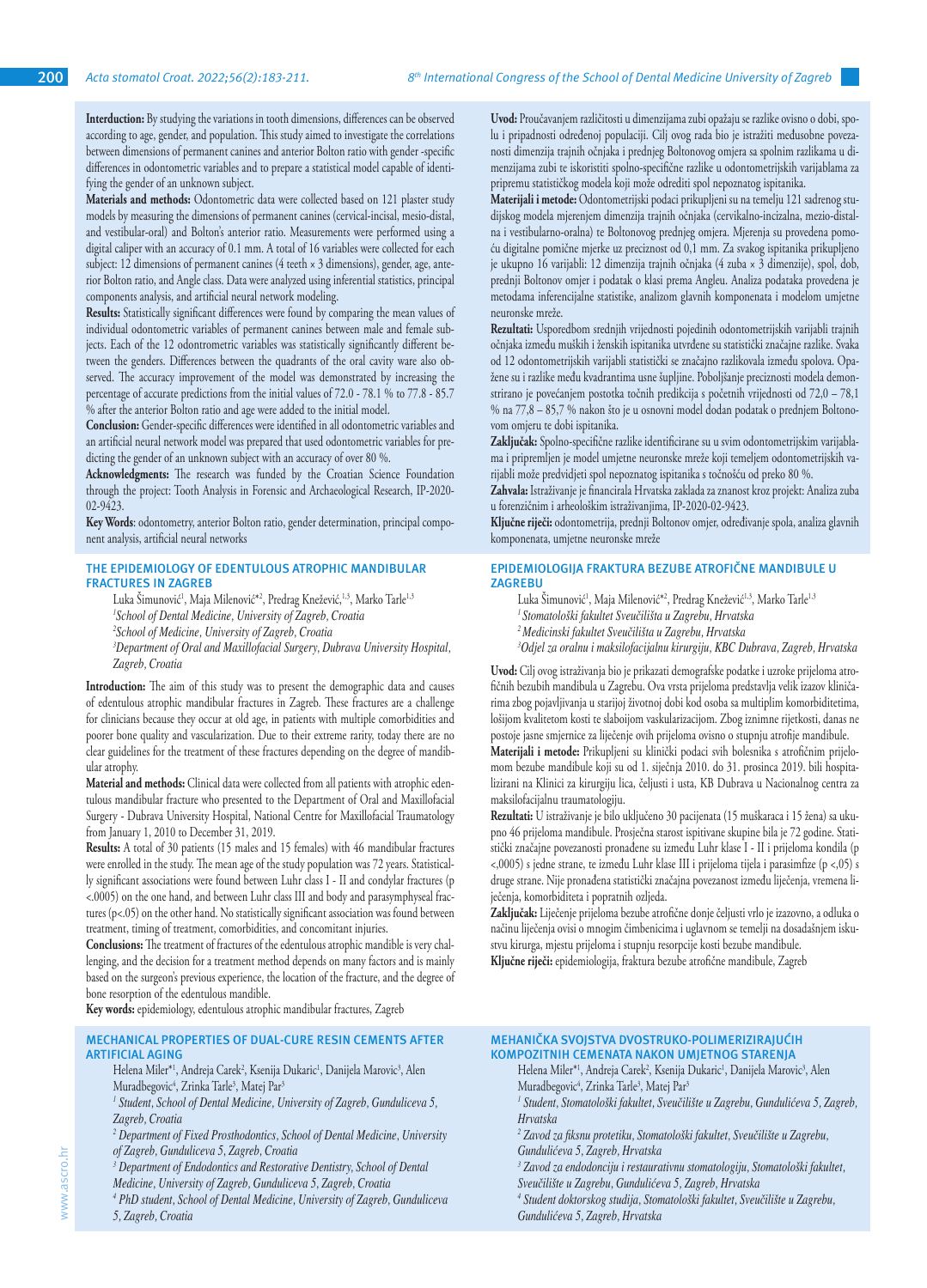**Introduction:** To evaluate flexural strength (FS) and flexural modulus (FM) of dual-cure resin cements polymerized using different curing protocols.

**Materials and methods:** Four dual-cure cements and one light-cure cement were investigated. The specimens for the three-point bending test (2x2x16 mm) were prepared using the following three curing protocols: (I) 1200 mW/cm<sup>2</sup> for 10 s immediately adjacent to the specimen surface, (II) 1200 mW/cm<sup>2</sup> for 20 s through a 1-mm layer of disilicate ceramics, and (III) without light illumination. The specimens were artificially aged using 30-day immersion in water followed by 7-day immersion in absolute ethanol. Mechanical testing was performed in a universal testing machine at a crosshead speed of 1 mm/ min until fracture.

**Results:** The investigated materials demonstrated a wide range of FS (11.4–111.1 MPa) and FM (0.65–5.5 GPa). FS and FM values were notably material-dependent and significantly affected by curing protocols in all tested materials. The self-curing protocol resulted in up to 25% poorer mechanical properties compared to the corresponding maximum values attained by the maximum light exposure provided by curing protocol (I). In addition to being significantly affected by curing protocols, mechanical properties of the lightcure resin cement were at the low-end of all investigated materials. For all materials, FM was more affected by different curing protocols than FS.

**Conclusions:** The dual-cure resin composite cements should be additionally light-cured in order to attain optimal mechanical properties. Also, direct exposure to the curing light resulted in improved mechanical properties compared to the light exposure through a 1-mm thick ceramic layer.

**Key words:** flexural strength, flexural modulus, resin composite cements, light-curing, dual-curing, self-curing

## **PERCEPTION OF CHANGES IN TOOTH COLOR AND POSITION IN DENTAL STUDENTS**

Miloš Manuela<sup>1</sup>\*, Kurkutović Matej<sup>1\*</sup>, Petričević Nikola<sup>2</sup>, Kovačić Ines<sup>2</sup>

*1 5th year students, School of Dental Medicine, University of Zagreb, Croatia*

*2 Department of Removable Prosthodontics, School of Dental Medicine,* 

*University of Zagreb, Croatia*

**Introduction:** A perfect smile is a subjective impression and there are variations in the perception of a smile as aesthetically pleasing. The purpose of this study was to determine whether there is a difference in the perception of changes in the color and position of the front teeth among dental students with regard to gender, year of study, and experience of assisting in dental practice.

**Materials and methods:** The research was conducted among students of the School of Dental Medicine in Zagreb using the Google Forms platform. Respondents evaluated the aesthetics of the smile on the initial unaltered photograph and on the other 21 photographs in which digital manipulation changed the color of one (tooth 11) or two teeth (11 and 21 or 13 and 23) and rotated tooth 12. Photographing was performed at standardized settings (ISO 100, SS 1/125, f2, WB 5500K, 10 MP) and lighting conditions. The color change was achieved by changing the white balance by 400 Kelvin (K) between each photograph. Typical and atypical rotations (10, 20 and 30 degrees) of tooth 12 were performed. Photographs were rated from 1 to 10.

**Results:** The study involved 208 students (84.13% women and 15.87% men). The lowest grades were given to the photographs with the largest deviations in the brightness of tooth 11 and teeth 11 and 21. Senior students and students with experience in dental practice were significantly more critical in evaluating most photographs with discoloration and almost all rotations. Women were more critical in evaluating color.

**Conclusion:** With a higher level of education and the experience gained by assisting, dental students sharpen their ability to detect color changes and the existence of irregularities and become more critical in assessing the aesthetics of a smile.

**Key words:** smile aesthetics, color perception, tooth rotations, dental students

#### **THE ROLE OF PRF IN SPEED OF WOUND HEALING AFTER REVASCULARISATION CONNECTION BETWEEN DENTAL MEDICINE AND VASCULAR SURGERY**

Mijo Mravičić\*<sup>1</sup>, Marko Granić<sup>2</sup>, Marta Bakšić<sup>1</sup>, Ivan Cvjetko<sup>1</sup>, Vedran Pažur<sup>1</sup>, Marko Grgić<sup>1</sup>, Miroslav Starjački<sup>1</sup>, Maroje Cirković<sup>1</sup> *1 University Hospital Merkur, Zagreb, Hrvatska 2 College of dental medicine Zagreb*

**Introduction:**The most common disease in vascular surgery is PAD. PAD is obstruction on blood flow through the blood vesseles because of aterosclerosis.PAD can cause CLI (critical limb ischaemia).CLI is defined as rest pain or tissue loss in combination with **Uvod:** Ispitati savojnu čvrstoću i modul dvostruko-polimerizirajućih kompozitnih cemenata polimeriziranih različitim protokolima osvjetljavanja.

**Materijali i metode:** Ispitana su četiri dvostruko-polimerizirajuća kompozitna cementa i jedan svjetlosno-polimerizirajući cement. Uzorci za test savijanjem u tri točke (2x2x16 mm) pripremljeni su na sljedeće načine: (I) osvijetljavanjem s 1200 mW/cm<sup>2</sup> tijekom 10 s uz neposredni kontakt polimerizacijskog uređaja s površinom uzorka, (II) osvijetljavanjem s 1200 mW/cm<sup>2</sup> tijekom 20 s kroz sloj disilikatne keramike debljine 1 mm i (III) bez svjetlosne aktivacije. Za umjetno starenje primijenjena je imerzija u vodi u trajanju od 30 dana, nakon čega su uzorci bili izloženi apsolutnom etanolu u trajanju od 7 dana. Mehanička svojstva ispitana su pomoću univerzalnog uređaja za testiranje mehaničkih svojstava uz brzinu glave od 1 mm/min do pucanja uzorka.

**Rezultati:** Ispitani materijali pokazali su širok raspon vrijednosti savojne čvrstoće (11,4– 111,1 MPa) i modula (0,65–5,5 GPa). Uz opažene izrazite razlike među materijalima, na vrijednosti savojne čvrstoće i modula značajno su utjecali različiti protokoli polimerizacije. Auto-polimerizacija (bez osvjetljavanja) dovela je do 25% slabijih mehaničkih svojstava u usporedbi s maksimalnim vrijednostima postignutim maksimalnom svjetlosnom ekspozicijom kod polimerizacijskog protokola (I). Mehanička svojstva svjetlosno-polimerizirajućeg kompozitnog cementa značajno su se razlikovala ovisno o protokolu polimerizacije i bila su na donjoj granici izmjerenog raspona vrijednosti. Kod svih materijala, različiti protokoli polimerizacije pokazali su izraženiji utjecaj na savojni modul u usporedbi sa savojnom čvrstoćom.

**Zaključci:** Dvostruko-polimerizirajući kompozitni cementi trebali bi se dodatno svjetlosno polimerizirati kako bi se postigla optimalna mehanička svojstva. Također, pokazalo se kako izravno osvjetljavanje dovodi do boljih mehaničkih svojstava u usporedbi s osvjetljavanjem kroz keramički sloj debljine 1 mm.

**Ključne riječi:** savojna čvrstoća, savojna modul, kompozitni cementi, svjetlosna polimerizacija, dvostruka polimerizacija, auto polimerizacija

## **PERCEPCIJA PROMJENE BOJE I POLOŽAJA ZUBA KOD STUDENATA DENTALNE MEDICINE**

Miloš Manuela\*<sup>1</sup>, Kurkutović Matej'', Petričević Nikola<sup>2</sup>, Kovačić Ines<sup>.</sup> *1 Studenti 5. godine, Stomatološki fakultet, Sveučilište u Zagrebu, Hrvatska <sup>2</sup>Zavod za mobilnu protetiku, Stomatološki fakultet, Sveučilište u Zagrebu, Hrvatska*

**Uvod:** Savršen osmijeh subjektivan je dojam te postoje varijacije u percepciji osmijeha kao estetski zadovoljavajućeg. Svrha ovog istraživanja je utvrditi postoji li razlika u percepciji promjene boje i položaja prednjih zuba među studentima dentalne medicine s obzirom na spol, godinu studija i iskustvo asistiranja u ordinaciji dentalne medicine.

**Materijali i metode:** Istraživanje je provedeno među studentima Stomatološkog fakulteta u Zagrebu pomoću Google Forms platforme. Ispitanici su ocjenjivali estetiku osmijeha na početnoj nepromijenjenoj fotografiji te na ostalih 21 fotografija na kojima je digitalnom manipulacijom promijenjena boja jednog (zub 11) ili dva zuba (11 i 21 ili 13 i 23) te rotiran zub 12. Fotografiranje je provedeno pri standardiziranim postavkama (ISO 100, SS 1/125, f2, WB 5500K, 10 MP) i uvjetima osvijetljenosti. Promjena boje postignuta je promjenom balansa bijele boje za iznos od 400 Kelvina (K) između svake fotografije. Izrađene su tipične i atipične rotacije (10, 20 i 30 stupnjeva) zuba 12. Fotografijama su dodijeljene ocjene od 1 do 10.

**Rezultati:** U istraživanju je sudjelovalo 208 studenata (84.13% žena i 15.87% muškaraca). Najnižim ocjenama ocijenjene su fotografije s najvećim odstupanjem u svjetlini zuba 11 te zuba 11 i 21. Studenti viših godina studija i studenti s iskustvom asistiranja u ordinaciji dentalne medicine bili su značajno kritičniji u ocjenjivanju većine fotografija s promjenom boje te gotovo svih rotacija. Žene su bile kritičnije u ocjenjivanju boje.

Zaključak: S većim stupnjem edukacije te iskustvom dobivenim asistiranjem, studenti dentalne medicine izoštravaju svoje sposobnosti uočavanja promjena boje i postojanja nepravilnosti te postaju kritičniji u ocjenjivanju estetike osmijeha.

**Ključne riječi:** estetika osmijeha, percepcija boje, rotacije zuba, studenti dentalne medicine

#### **ULOGA PRF-A U BRZINI CIJELJENJA RANE NAKON REVASKULARIZACIJSKOG ZAHVATA POVEZANOST DENTALNE MEDICINE I VASKULARNE KIRURGIJE**

Mijo Mravičić\*', Marko Granić<sup>2</sup>, Marta Bakšić', Ivan Cvjetko', Vedran Pažur', Marko Grgić<sup>1</sup>, Miroslav Starjački<sup>1</sup>, Maroje Cirković<sup>1</sup> *1 Klinička bolnica Merkur, Zagreb, Hrvatska <sup>2</sup>Stomatološki fakultet Zagreb*

**Uvod:** Najčešča bolest u vaskularnoj patologiji je periferna arterijska bolest, koja se definira kao patološko stanje arterija donjih ekstremiteta uzrokovano aterosklerozom.U vaskualrnoj kirurgiji koristimo otvoreni kirurški zahvat (bypass), odnosno endovaskularni (PTA sa ili bez stenta).U većini slučajeva nakon revaskualrnizacije potrebno je zbog gan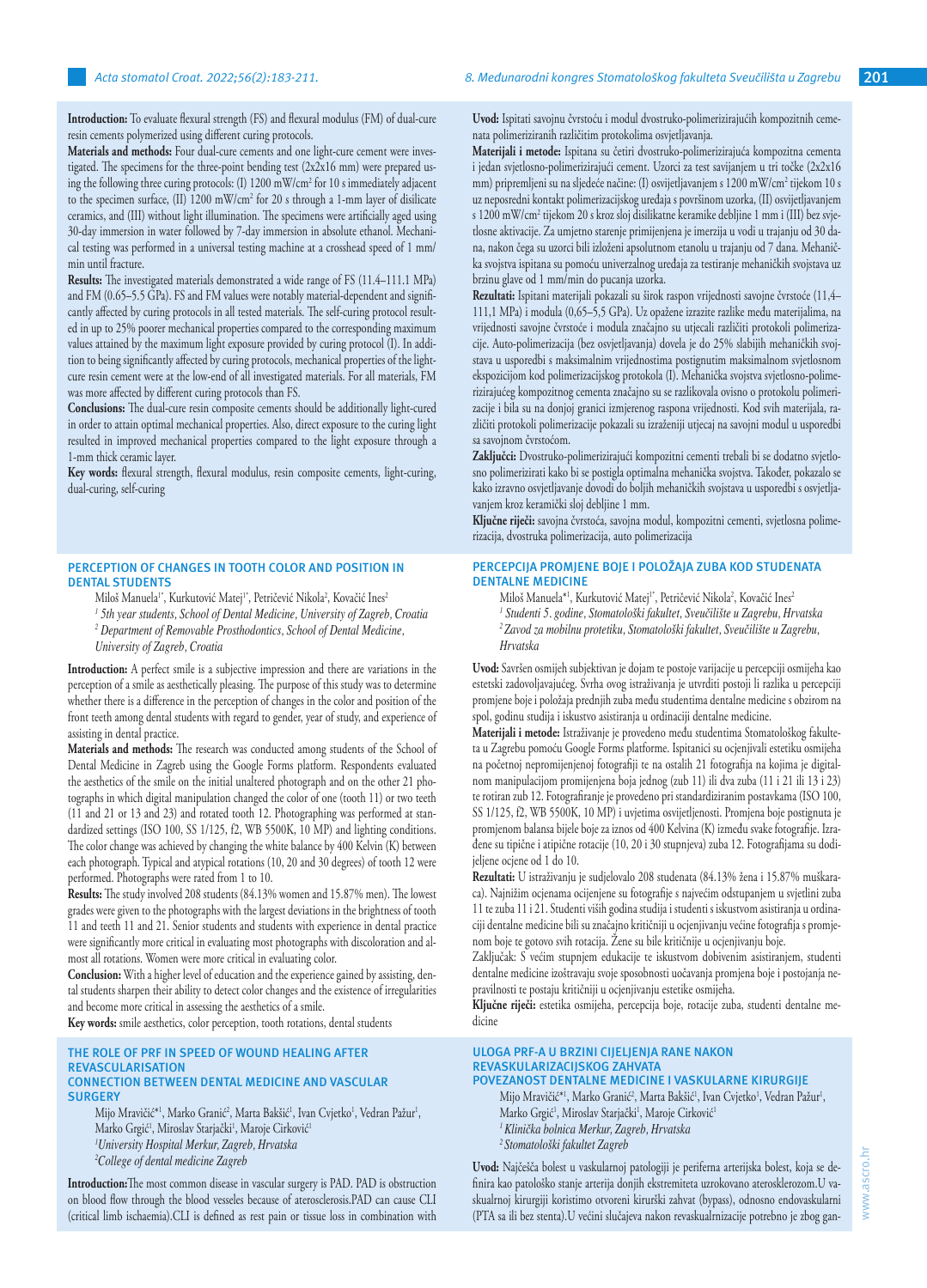PAD.After anamesnis and clinical exam , in vascular surgery we do MSCT angiography or DSA angiography.In most cases after revascularisation amputation (transmetatarsal or toe) must be done.In UH Merkur , after revascularisation we did treatment of wounds with A-PRF gel and pledgets. ( Exufiber AG and Mepilex).PRF is biological material which is recived from blood of the patient.

**Materials and Methods:** During the study we used PRF QUATTRO DUO CENTRI-FUGE. After we made A-PRF with centrifuge , the A-PRF membrane was created.One part of the vascular patients was treated with A-PRF and pledgets, and another part with pladgets.

**Results:** All the patients who were treated with A-PRF had healing in maximum *five weeks*, while the patient who were treated with pladgets had healing in ten weeks or more. **Conclusion:** A-PRF can be very useful in vascular surgery, and can bring revolution and became a standard procedure in vascular surgery.

**Key words:** PAD (PERIPHERAL ARTERY DISEASE), CLI (critical limb ischaemia), PTA (percutan transluminal angioplasty), PRF (platelet riched fibrin), PRF DUO QUATTRO, Amputation, Infection of the wound, Exufiber Ag, Mepilex (pladgets)

#### **LONG-TERM WATER SORPTION AND SOLUBILITY OF EXPERIMENTAL COMPOSITES FUNCTIONALIZED WITH TWO TYPES OF BIOACTIVE GLASS**

Alen Muradbegovic\*' Danijela Marovic<sup>2</sup>, Matej Par<sup>2</sup>, Vlatko Panduric<sup>2</sup>, Paula Zugec<sup>3</sup>, Tobias T. Tauböck<sup>4</sup>, Thomas Attin<sup>4</sup>, Zrinka Tarle<sup>2</sup>

<sup>1</sup> PhD Student, School of Dental Medicine, University of Zagreb, Gunduliceva *5, Zagreb, Croatia*

<sup>2</sup> Department of Endodontics and Restorative Dentistry, School of Dental

*Medicine, University of Zagreb, Gunduliceva 5, Zagreb, Croatia*

<sup>3</sup> Student, School of Dental Medicine, University of Zagreb, Gunduliceva 5, *Zagreb, Croatia*

*4 Department of Conservative and Preventive Dentistry, Center for Dental Medicine, University of Zurich, Plattenstrasse 11, Zurich, Switzerland*

**Introduction:** The aim of this study was to investigate mass changes of experimental composites over a long-term immersion in distilled water.

**Materials and methods:** Two series of experimental composites were prepared by replacing their reinforcing fillers (total: 70 wt%) with 0, 5, 10, 20, and 40 wt% of either bioactive glass 45S5 or a low-sodium fluoride-containing bioactive glass. Three ion-releasing commercial materials were used as references. A gravimetric method adapted from the ISO 4049 protocol was used to evaluate mass changes of cured material specimens after water immersion for 1, 28, 42, 63, and 180 days.

**Results:** Mass changes during immersion were generally more pronounced for the composite series functionalized with bioactive glass 45S5. Within both experimental composite series, the materials with the highest bioactive glass amount (40 wt%) showed a time-dependent mass decrease, indicating a solubilization that continued beyond the 180 day observation period. The final weight changes were as follows: 1.8% for the control composite, 1.4–3.0% for the experimental composites containing bioactive glass 45S5, and 0.6–2.1% for the experimental composites with low-sodium bioactive glass. Among the reference materials, the glass ionomer increased its mass for 5.6%, while the weight changes for the giomer and the alkasite were comparatively lower (1.1% and 0.7%, respectively).

**Conclusions:** Both series of experimental composites demonstrated a higher extent of water sorption and solubility compared to the control composite, whereas the composite series with the low-sodium fluoride-containing bioactive glass showed lower extents of water sorption and solubility compared to the composites with bioactive glass 45S5.

This study was supported by Croatian Science Foundation, project IP-2019-04-6183. **Key words**: dental materials, composite resins, solubility, glass, absorption, physicochemical

## **THE EFFECT OF MANUKA HONEY TO THE PERCENTAGE OF POCKET CLOSURE AFTER INITIAL NON-SURGICAL THERAPY**

Opšivač David<sup>1\*</sup>, Božić Darko<sup>1</sup>, Musić Larisa<sup>1</sup>, Par Matej <sup>2</sup>

<sup>1</sup> Department of Periodontology, School of Dental Medicine, Universitiy of *Zagreb, Croatia*

<sup>2</sup> Department of Endodontics and Restorative Dentistry, School of Dental *Medicine, Universitiy of Zagreb, Croatia*

**Introduction:** Periodontitis is the most common disease affecting the world's population. Initial-non-surgical therapy is the first step in the treatment of periodontitis. Besides the initial therapy, additional methods can be applied. Recently, the interest shifted to alter-

grenoznih promjena učiniti amputacijski zahvat dijela ekstremiteta, najčešće prst ili transmetatarzalnu amputaciju.Rana nakon amputacije kasnije se previja oblogama, a učinjen je pokušaj liječenja sa A-PRF membranom.Sam PRF je biološki materijal , dobiven iz krvi pacijenta te uključuje trombocite, stanične fragmente koji cirkuliraju u krvi , dajući faktore rasta i fibrin.

**Materijali i metode:** Prilikom studije korištena je PRF DUO QUATTRO CENTRIFU-GA preko koje se iz krvi pacijenta dobiva A-PRF. Uz A-PRF na ranu se postavljaju obloge , Mepilex i Exufiber Ag. Nakon postupka centrifugiranja formira se membrana u obliku gela koje se tada postavi na mjesto amputacije.Jedan dio pacijenata liječen je PRF-om i oblogama, dok kontrolna skupina liječena samo oblogama.

**Rezultati:** Svi pacijenti kojima je u liječenje nakon revaskualrizacije uključen PRF imali su cijeljenje rane za maksimalno 5 tjedana, dok pacijenti liječeni samo s oblogama u prosjeku imaju brzinu cijeljenja rane 10 tjedana i više, a jedan dio ih je završio sa proširenim nivoom amputacije.

**Zaključak:** Temeljem dobivenih rezultata sa PRF-om , postavlja se zaključak da bi ovakav način liječenja znatno doprinio vaskularnoj kirurgiji.

**Ključne riječi:** Periferna arterijska bolest, Kritična ishemija ekstremiteta, PTA (perkutana transluminalna angioplastika), PRF (PLATELET RICHED FIBRIN) PRF DUO QU-ATTRO, Amputacija, Exufiber Ag, Mepilex (oblozi)

#### **DUGOROČNA APSORPCIJA VODE I TOPLJIVOST EKSPERIMENTALNIH KOMPOZITNIH MATERIJALA S DODATKOM DVIJU VRSTA BIOAKTIVNOG STAKLA**

Alen Muradbegovic\*' Danijela Marovic<sup>2</sup>, Matej Par<sup>2</sup>, Vlatko Panduric<sup>2</sup>, Paula Zugec<sup>3</sup>, Tobias T. Tauböck<sup>4</sup>, Thomas Attin<sup>4</sup>, Zrinka Tarle<sup>.</sup>

<sup>1</sup> Doktorand, Stomatološki fakultet, Sveučilište u Zagrebu, Gundulićeva 5, *Zagreb, Hrvatska*

*2 Zavod za endodonciju i restaurativnu stomatologiju, Stomatološki fakultet,* 

*Sveučilište u Zagrebu, Gundulićeva 5, Zagreb, Hrvatska*

*3 Studentica, Stomatološki fakultet, Sveučilište u Zagrebu, Gundulićeva 5, Zagreb, Hrvatska*

*4 Zavod za konzervativnu i preventivnu stomatologiju, Centar za dentalnu medicinu, Sveučilište u Zürichu, Plattenstrasse 11, Zürich, Švicarska*

**Uvod:** Cilj ovog istraživanja bio je ispitati promjene mase eksperimentalnih kompozitnih materijala tijekom dugoročne imerzije u destiliranoj vodi.

**Materijali i metode:** Pripremljene su dvije serije eksperimentalnih kompozita zamjenom njihovih ojačavajućih punila (ukupno 70% težinski) bioaktivnim staklom 45S5 ili bioaktivnim staklom s niskim udjelom natrija i dodatkom fluorida. Težinski udjeli bioaktivnih stakala iznosili su 0, 5, 10, 20 i 40%. Tri komercijalna materijala koji otpuštaju ione rabljeni su kao reference. Pomoću gravimetrijske metode prilagođene prema protokolu ISO 4940 izmjerene su promjene mase stvrdnutih uzoraka materijala nakon imerzije u vodi od 1, 28, 42, 63 i 180 dana.

**Rezultati:** Promjene mase tijekom imerzije su općenito bile izraženije kod serije kompozitnih materijala funkcionaliziranih dodatkom bioaktivnog stakla 45S5. U obje serije eksperimentalnih kompozita, materijali s najvišim udjelom bioaktivnog stakla (40% težinski) pokazali su smanjenje mase s vremenom, što je ukazalo na dugoročnu topljivost koja se nastavila nakon perioda praćenja od 180 dana. Konačne promjene mase su bile sljedeće: 1,8% za kontrolni kompozit, 1,4–3,0 za eksperimentalne kompozite s bioaktivnim staklom 45S5 i 0,6–2,1% za eksperimentalne kompozite s bioaktivnim staklom s niskim udjelom natrija. Među referentnim materijalima, stakleni ionomer je povećao masu za 5,6%, dok su promjene mase za giomer i alkasit bile niže (1,1% i 0,7%).

**Zaključci:** Obje serije eksperimentalnih kompozita pokazale su više vrijednosti apsorpcije vode i topljivosti u usporedbi s kontrolnim kompozitom. Eksperimentalna serija s bioaktivnim staklom s niskim udjelom natrija pokazala je niže vrijednosti apsorpcije i topljivosti u usporedbi s eksperimentalnom serijom s dodatkom bioaktivnog stakla 45S5. Ovo istraživanje financirano je projektom Hrvatske zaklade za znanost IP-2019-04-6183. **Ključne riječi:** dentalni materijali, kompozitne smole, topljivost, staklo, apsorpcija, fizikalnokemijska

# **UTJECAJ MANUKE MEDA NA POSTOTAK ZATVORENIH DŽEPOVA NAKON INICIJALNE NE-KIRURŠKE TERAPIJE**

Opšivač David \*1, Božić Darko <sup>1</sup>, Musić Larisa <sup>1</sup>, Par Matej <sup>1</sup>

*1 Zavod za Parodontologiju, Stomatološki fakultet, Sveučilište u Zagrebu, Hrvatska*

*2 Zavod za Endodonciju i Restorativnu stomatologiju, Stomatološki fakultet, Sveučilište u Zagrebu, Hrvatska*

**Uvod:** Parodontitis je jedna od najzastupljenijih bolesti koja pogađa svjetsku populaciju. Inicijalna ne-kirurška terapija je prvi korak i zlatni standard u liječenju parodontitisa. Uz inicijalnu terapiju, mogu se koristiti dodatne metode liječenja. U današnje vrijeme interes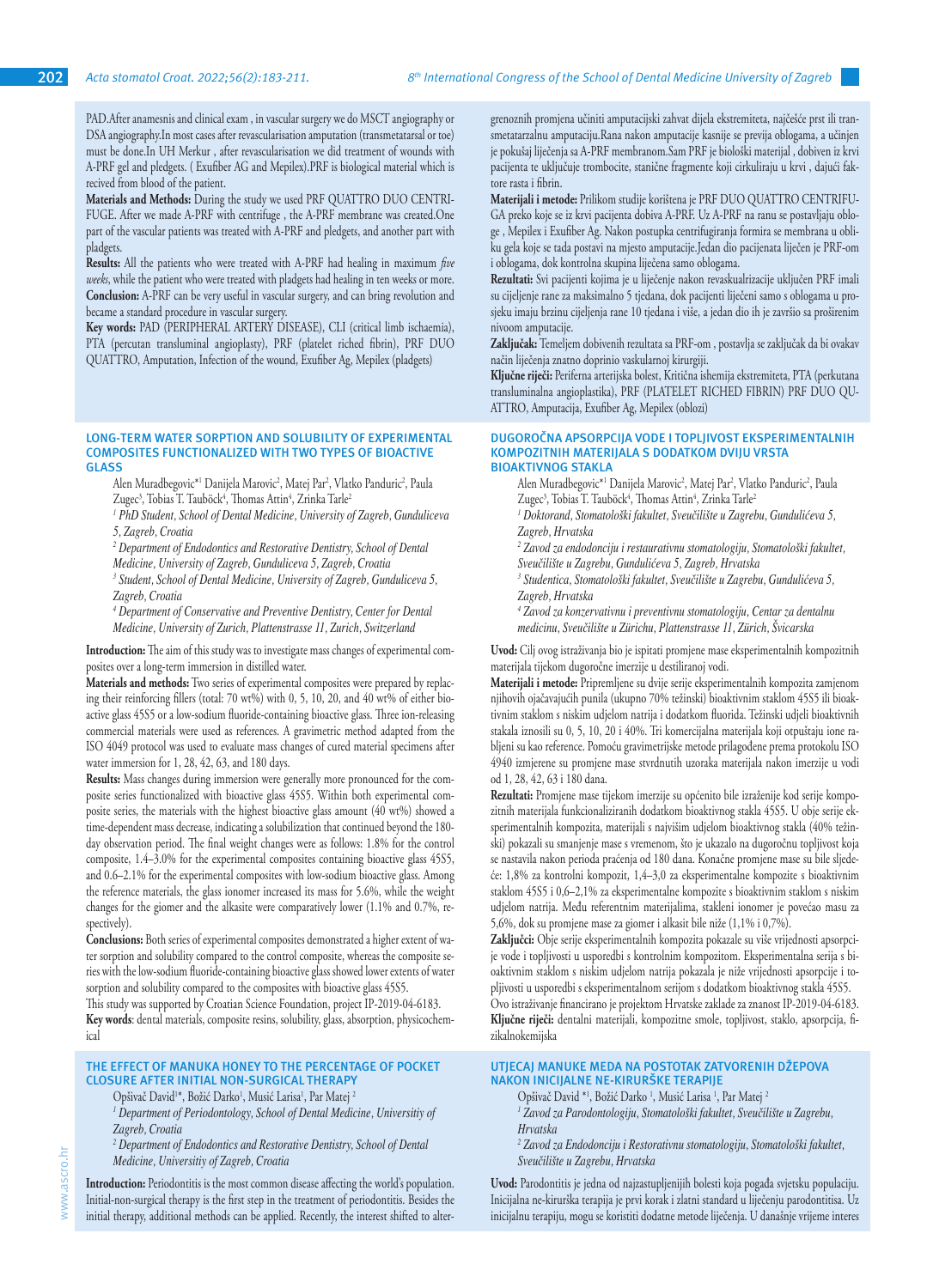native treatments,to which bacteria could not develop any resistance, and one of these could be Manuka honey.

**Materials and methods:** In this randomized clinical trial, a total of 45 participants with stage III periodontitis underwent full-mouth non-surgical therapy, then after randomization, Manuka honey was applied to 23 participants and placebo products were applied to 22 participants. The effectiveness of Manuka honey was investigated by comparing the percentage of pocket closure after 3 months between the 2 groups, separately for each initial periodontal probing depth (PPD) value (6-9mm) using the chi-squared test.

**Results:** Statistically higher percentage of pocket closure were identified after 3 months in sites treated with Manuka, compared to placebo treated sites. The significantly beneficial effect of Manuka honey was identified for all initial PPD values. For 6mm initial PPD (82.6% Manuka / 72.8% placebo), 7mm (68.2% Manuka/52.4% placebo), 8mm (62.0% Manuka/33.9% placebo), 9mm (44.7% Manuka/29.7% placebo)

**Conclusions:** The use of Manuka honey showed a promising potential for being used as an adjunctive therapy to non-surgical treatment. The improvements in the outcomes of pocket closure percentage were modest but statistically significant, for sites additionally treated with Manuka in terms of percentage of pocket closure after 3 months. This will indicate the lower need of surgical treatment for patients.

**Key words:** periodontitis, manuka honey, initial non-surgical therapy

#### **PAIN RESPONSE PATTERN IS ALTERED IN BURNING MOUTH SYNDROME PATIENTS**

Klara Naka\*', Ivan Orabović\*', Antonija Mrla', Ema Vrbanović<sup>2</sup>, Ivan Alajbeg<sup>3</sup>, Yves Boucher<sup>4</sup>, Iva Alajbeg<sup>2</sup>

*1 Students at School of Dental Medicine, University of Zagreb, Croatia*

*2 Department of Removable Prosthodontics, School of Dental Medicine,* 

*University of Zagreb, Croatia*

<sup>3</sup> Department of Oral Medicine, School of Dental Medicine, University of *Zagreb, Croatia*

*4 Laboratoire de Neurobiologie Orofaciale, UFR Odontologie, Université de Paris, France*

**Introduction:** The aim of the study was to determine the intensity of burning pain sensations after capsaicin stimulation in patients with diagnosed burning mouth syndrome (BMS), to compare it with healthy subjects and patients with chronic temporomandibular disorders (TMD), and to examine the relationship between burning pain intensity and the psychosomatic characteristics of the subjects.

**Materials and methods:** Forty subjects participated (8 BMS, 16 TMD and 16 controls). Burning pain sensations were caused by a series of 10 disks soaked in capsaicin solution and recorded by Numerical pain rating scale (NPRS) every minute during the 5 minute application period and the next 20 minutes upon the termination of capsaicin stimulation. Psychological characteristics were assessed by Somatosensory Amplification Scale, Generalized Anxiety Disorder Scale (GAD-7), Patient Health Questionnaire for depression (PHQ-9), while the frequency of oral behaviours was assessed by the Oral Behaviours Checklist (OBC). Repeated measurements ANOVA and Pearson correlations were used for data analysis.

**Results:** The values of the burning pain sensation changed significantly over stimulation time (p<0.001), where BMS patients had significantly higher values compared to the other two groups (BMS vs. controls p=0.0165; BMS vs. TMD p=0.0052). In the BMS group, a significant positive correlation was found between the intensity of burning pain sensation during the application time and somatosensory amplification (r=0.73) while in the TMD group a positive correlation was found between the intensity of the burning pain sensation after the disk application and the results of GAD questionnaire (r=0.58). In healthy subjects, a positive correlation was observed between the intensity of burning pain sensation during the disk application and the frequency of oral behaviours.

**Conclusions:** A more intense response to the experimental stimulus with capsaicin, observed in BMS patients, indicates a specific regulation of pain and probably a changed response pattern to painful stimuli.

**Key words:** burning mouth syndrome (BMS), capsaicin, psychosomatic characteristics **Support**: Croatian Science Foundation research project IP‐2019‐04‐6211 (Principal Investigator: Iva Alajbeg)

#### **RECEPTION AND RELEASE OF FLUORIDE FROM ACRYLIC RESIN SURFACE TREATED WITH TWO FLUORIDE GELS OF DIFFERENT COMPOSITION**

Lea Patekar \* <sup>1</sup>, Barbara Ovčarić<sup>1</sup>, Kristina Peroš<sup>2</sup>

*1 School of Dental Medicine, University of Zagreb, 6th year of study*

<sup>2</sup> Department of Pharmacology, School of Dental Medicine, University of *Zagreb*

**Introduction:** Wearing mobile acrylic replacements makes it difficult to maintain oral hygiene which results in increased risk of caries. The aim of this study was to determine se usmjerio prema alternativnim metodama liječenja, na koje bakterije ne bi mogle razviti otpornost i jedna od tih metoda mogla bi biti upotreba Manuke meda.

**Materijali i metode:** U ovom kliničkom istraživanju 45 ispitanika sa parodontitisom stadij III podvrgnuto je *full-mouth* inicijalnoj ne-kirurškoj terapiji i nakon randomizacije apliciran je Manuka med na 23 ispitanika, a 22 ispitanika dobilo je placebo pripravak. Učinkovitost Manuke meda ispitala se na način da se usporedio postotak zatvorenih džepova nakon 3 mjeseca uzevši u obzir početnu dubinu sondiranja (PPD).

**Rezultati:** Rezultati su pokazali statistički veći postotak zatvorenih džepova nakon 3 mjeseca kod ispitanika kojima se aplicirao Manuka med za svaku početnu dubinu sondiranja (PPD). Za početnu dubinu sondiranja od 6mm (82.6% Manuka / 72.8% placebo), 7mm (68.2% Manuka/52.4% placebo), 8mm (62.0% Manuka/33.9% placebo), 9mm (44.7% Manuka/29.7% placebo)

**Zaključak:** Upotreba Manuke meda kao dodatak inicijalnoj terapiji pokazao je obećavajući potencijal te iako malu ipak statističku značajnu razliku u većem postotku zatvorenih džepova nakon 3 mjeseca. Klinički je bitano jer će pacijenti potencijalno biti manje podvrgnuti kirurškim zahvatima.

**Ključne riječi:** parodontitis, manuka med, inicijalna ne-kirurška terapija

#### **OBRAZAC ODGOVORA NA BOL PROMIJENJEN JE U BOLESNIKA SA SINDROMOM PEKUĆIH USTA**

- Klara Naka\*<sup>1</sup>, Ivan Orabović\*<sup>1</sup>, Antonija Mrla<sup>1</sup>, Ema Vrbanović<sup>2</sup>, Ivan Alajbeg<sup>3</sup>, Yves Boucher<sup>4</sup>, Iva Alajbeg<sup>2</sup>
- *1 studenti Stomatološkog fakulteta Sveučilišta u Zagrebu, Hrvatska*

*2 Zavod za mobilnu protetiku Stomatološki fakultet, Sveučilišta u Zagrebu, Hrvatska* 

*3 Zavod za oralnu medicinu, Stomatološki fakultet, Sveučilište u Zagrebu, Hrvatska* 

*4 Laboratoire de Neurobiologie Orofaciale, UFR Odontologie, Université de Paris, France* 

**Uvod:** Cilj istraživanja bio je odrediti intenzitet osjeta pekuće boli nakon podražaja kapsaicinom kod pacijenata s dijagnosticiranim sindromom pekućih usta (SPU) i usporediti ga s kontrolnim, zdravim ispitanicima i bolesnicima s kroničnim temporomandibularnim poremećajima (TMP) te ispitati postoji li korelacija između intenziteta pekuće boli i psihosomatskog stanja ispitanika.

**Materijali i metode:** U istraživanju je sudjelovalo 40 ispitanika (8 SPU, 16 TMP i 16 zdravih). Pekuća bol izazvana je serijom od 10 diskova natopljenih otopinom kapsaicina, a ispitanici su numeričkom skalom procjene boli (NPRS) bilježili intenzitet osjeta svake minute tijekom 5 minuta aplikacije i po prestanku aplikacije tijekom sljedećih 20 minuta. Psihološke karakteristike procjenjivane su Ljestvicom somatosenzornog pojačavanja, Upitnikom općeg tjeskobnog poremećaja (GAD-7), Upitnikom o zdravlju pacijenta za depresivnost (PHQ-9), dok je učestalost oralnih navika procijenjena Upitnikom o oralnim navikama. Za analizu podataka korišteni su analiza varijance ponovljenih mjerenja i Pearsonova korelacija.

**Rezultati:** Vrijednosti osjeta pekuće boli značajno su se mijenjale tijekom vremena stimulacije (p<0,001), pri čemu su bolesnici sa SPU imali značajno više vrijednosti u usporedbi s ostale dvije skupine (SPU vs. zdravi p=0,0165; SPU vs. TMP p=0,0052). U SPU skupini pronađena je značajna pozitivna korelacija između intenziteta osjeta pekuće boli tijekom aplikacije diskova i somatosenzorne amplifikacije (r=0,73), dok je u TMP skupini uočena pozitivna korelacija između intenziteta osjeta pekuće boli po prestanku aplikacije diskova i rezultata GAD upitnika (r=0,58). Kod zdravih ispitanika uočena je pozitivna korelacija između intenziteta osjeta pekuće boli tijekom aplikacije diskova i učestalosti oralnih navika. **Zaključak:** Intenzivnija reakcija na eksperimentalni podražaj kapsaicinom, uočena u ispitanika sa SPU, ukazuje na specifičnu regulaciju boli i vjerojatno promijenjen obrazac odgovora na bolni podražaj.

**Ključne riječi:** sindrom pekućih usta (SPU), kapsaicin, psihosomatsko stanje

## **POVRŠINSKO PUNJENJE I OTPUŠTANJE FLUORIDA IZ AKRILATA TRETIRANOG S DVA FLUORIDNA GELA RAZLIČITA SASTAVA**

- Lea Patekar\*<sup>1</sup>, Barbara Ovčarić<sup>1</sup>, Kristina Peroš<sup>2</sup>
- *1 Stomatološki fakultet Sveučilišta u Zagrebu, 6. godina studija*
- *2 Katedra za farmakologiju Stomatološkog fakulteta Sveučilišta u Zagrebu*

**Uvod:** Nošenje mobilnih nadomjestaka od akrilata otežava održavanje oralne higijene što kao posljedicu ima povećanu sklonost nastanka karijesa. Cilj ovog istraživanja bio je odrediti primanje i otpuštanje fluorida iz akrilatnih smola tretiranih visoko koncentriranim fluoridnim gelovima.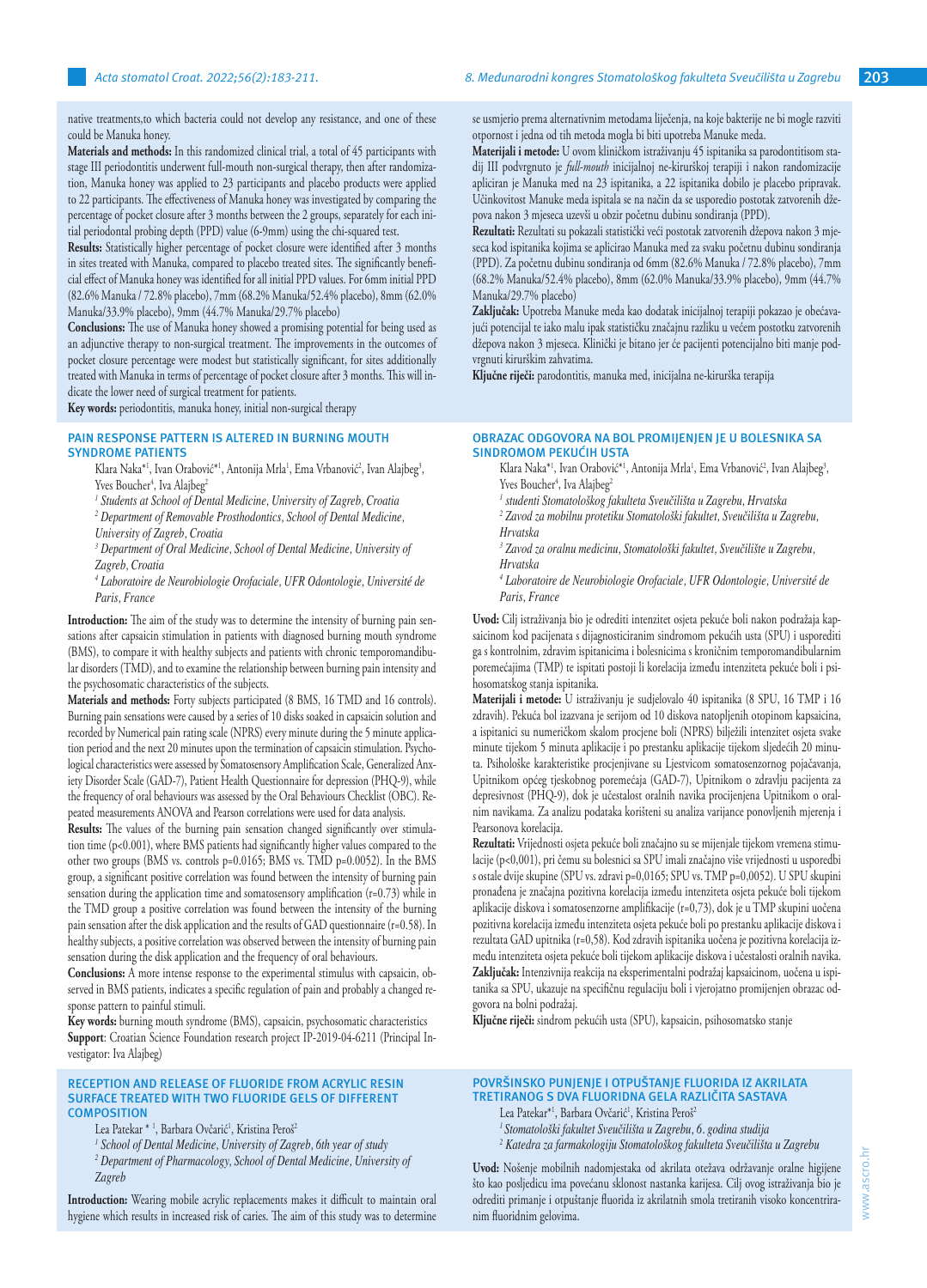the uptake and release of fluoride from acrylic resin treated with highly concentrated fluoride gels.

**Materials and methods:** By mixing powder and liquid, 18 acrylic tiles were made and divided into three groups of six samples. The first group (A) was treated with sodium fluoride gel (Mirafluor K-gel'), the second group (B) was treated with sodium fluoride and amine fluoride gel (Elmex gelee), and the last was control group (C), without treatment. Samples were weighed, gel-treated for 30 minutes and washed with deionized water for 3 minutes. They were then placed in 5 ml of deionized water in an incubator at 37 °C. After 24 hours, the first measurements of fluorine release were made with an ion-selective electrode (ORION EA 940). Subsequent measurements were performed after 48, 72, and 144 hours, after which the weighing was repeated.

**Results:** The A group of acrylic tiles released 0,0365 ppm F/g mm² while group B released 0,0128 ppm F/g mm². There is no statistically significant difference in the change in mass of the acrylate nor is there a difference between the fluoride gels. Statistically significant concentration of fluoride is released after 24 hours, while other measurements showed a constant low rate.

**Conclusion:** The acrylate releases all fluorine within 24 hours of application. Both NaF gel and NaF+amine fluoride gel are equally suitable.

**Key words:** acrylic resin, fluoride gel, fluoride release

#### **EVALUATION OF ARCH WIDTHS AS PREDICTORS FOR LONG TERM STABILITY AFTER ORTHODONTIC TREATMENT WITH AND WITHOUT EXTRACTIONS**

Perkovic, Vjera\*'; Kamenar, Ervin<sup>2</sup>; Petrac, Lucija<sup>3</sup>; Anic Milosevic, Sandra<sup>4</sup> <sup>1</sup> Department of Orthodontics, Faculty of Dental Medicine, University of *Rijeka*

*² Faculty of Engineering, University of Rijeka*

*4 Department of Orthodontics, School of Dental Medicine, University of Zagreb*

**Introduction:** To establish predictors of long term stability after orthodontic treatment with and without extractions.

**Materials and methods:** Retrospective study comprised dental casts from 103 patients with Class I and II malocclusions treated with comprehensive orthodontic treatment with fixed appliances. Sample was collected from private orthodontic office's database in Arlington, USA and treated by one experienced orthodontist. Casts were obtained in 3 stages: pretreatment (T1), posttreatment (T2), and long term postretention (T3), digitalized with 3D scanner and converted to STL files. Intercanine width(IK), intermolar(IM) width, Little irregularity index(II) were evaluated in Mathlab software for upper and lower arches.

**Results:** Class I in 71.8% of cases and class II in 28.2%. Average postretention time was 17.2±6.5 years with average retention time 3.4±1.17 years. Extraction was performed in 55 patients while 48(46.6%) received nonextraction treatment. Bonferroni Post Hoc test showed that average II in upper and lower arch in T1 was statistically significant higher in extraction group (p=0,001). In T3 in upper and lower arch II was slightly higher in extraction cases, but remained under 2.05mm. II T3 in upper and lower arch showed negative correlation with IM T3 in upper arch (Pearson,N=103, p=0.047), while IK in upper and lower arch in T3 correlate with IM T3 in upper and lower (N=103, p=0,000)

**Conclusion:** Clinically relevant long term stability under 3 mm was found in extraction and nonextraction cases in upper and lower arches. Intermolar width and its change during orthodontic treatment can be a good predictor of stability in extraction cases. **Key words:** stability, dental arch, width

#### **COMPARISON OF ANTIBIOTICS CONSUMPTION IN RURAL AND URBAN AREAS IN REPUBLIC OF CROATIA BETWEEN 2015-2020**

Lucija Petrač\*<sup>1</sup>, Vjera Perković<sup>2</sup>, Nikolina Petek Zugaj<sup>3</sup>, Neven Ljubičić<sup>4</sup>

- *1,3 Private Dental Practices*
- *2 Faculty of Dental Medicine, University of Rijeka*
- *4 School of Dental Medicine, University of Zagreb*

**Introduction:** The aim of this research is to investigate antibiotics consumption in public health system's dental offices from 2015 to 2020 in rural and urban areas in Croatia. **Material and methods:** Retrospective study collected data from all public health system's dental offices in Croatia. 1.535.139 data were collected from the Central Information Health System of Croatia (CEZIH) in the period of five years. Sample contained data about number of antibiotics prescription, number of prescribers and locations of dental practices. The consumption of antiobiotics is expressed in Defined Daily Dose per 1000 inhabitants per day (DDD/TSD), which is calculated : Utilization in DDDs x 1000/ No. of inhabitans x No. of days in the period of data collections. The data about number of inhabitants in Croatia was obtained from Croatian Bureau of Statistics.

**Results:** In 2015 DDD/TDI in rural area was 2.4, and in urban 1.8. In 2016. in rural

**Materijali i metode:** Izrađeno je 18 akrilatnih pločica koje su podijeljene u tri skupine po šest uzoraka. Prva skupina (A) tretirana je gelom natrijeva fluorida (Mirafluor K-gel), druga skupina (B) tretirana je gelom natrijeva fluorida i amoinfluorida (Elmex gelee), a posljednja skupina je kontrolna (C), bez tretmana. Uzorci su izvagani, tretirani gelovima 30 minuta te isprani deioniziranom vodom kroz 3 minute. Akrilatne pločice su potom stavljene u 5 ml deionizirane vode u inkubator na temperaturu od 37°C. Nakon 24 sata rađena su prva mjerenja ispuštanja floura ion-selektivnom elektrodom (ORION EA 940). Sljedeća mjerenja provedena su nakon 48, 72 i 144 sata te je nakon toga ponovljeno vaganje.

**Rezultati:** Akrilatne pločice grupe A otpuštaju 0,0365 ppm F/g mm² dok grupa B otpušta 0,0128 ppm F/g mm². Nema statistički značajne razlike u promjeni mase akrilata kao niti razlike između korištenih fluoridnih gelova. Statistički je značajno više fluora otpušteno unutar prva 24 sata nego u drugim mjerenjima, kada je otpuštanje konstantno niže. **Zaključak:** Akrilat otpusti sav fluor unutar 24 sata od nanošenja. Pogodni su i NaF gel i NaF+amino-fluorid gel.

**Ključne riječi:** akrilatna smola, flouridni gel, otpuštanje fluora

#### **ISPITIVANJE ŠIRINE DENTALNIH LUKOVA KAO PREDIKTORA ZA DUGOTRAJNU STABILNOST NAKON ORTODONTSKE TERAPIJE SA I BEZ EKSTRAKCIJA**

- Perković, Vjera\*1; Kamenar, Ervin<sup>2</sup>; Petrač, Lucija<sup>3</sup>; Anić Milošević, Sandra<sup>4</sup>
- *¹ Fakultet dentalne medicine, Sveučilište u Rijeci, Zavod za ortodonciju*
- *² Tehnički fakultet, Sveučilište u Rijeci, Zavod za konstruiranje u strojarstvu ³ Privatna ordinacija*
- *4 Stomatološki fakultet, Sveučilište u Zagrebu, Zavod za ortodonciju*

**Uvod:** Cilj istraživanja je utvrditi prediktore dugotrajne stabilnosti nakon ortodontske terapije sa i bez ekstrakcija zubi.

**Materijali i metode:** Retrospektivna studija uključivala je dentalne modele 103 pacijenta s anomalijama klase I i II, koji su bili u ortodontskoj terapiji fiksnim napravama, a tretirani su sa i bez ekstrakcija. Uzorak je prikupljen iz baze pacijenata u privatnoj ortodontskoj ordinaciji u Arlingtonu. Modeli su uzeti u 3 perioda: prije terapije (T1), nakon terapije (T2), i postretencijskom periodu (T3). Digitalizirani su 3D skenerom i analizirani parametri: interkanina širina (IK), intermolarna širina (IM), Little-ov indeks nepravilnosti (II).

**Rezultati:** Anomalije klase I su bile prisutne u 71.8% pacijenata, a klase II u 28.2%. Prosječni postretencijski period bio je 17.2±6.5 godina, a prosječno vrijeme retencije 3.4± 1.2 godina. Neekstrakcijski je tretirano 48 pacijenata, a 55 ekstrakcijski. Bonferroni Post Hoc test je pokazao da prosječni II u gornjem i donjem luku u T1 je statistički značajno viši u ekstrakcijskoj grupi (p=0,001). U T3 u gornjem i donjem luku II je bio nešto veći u ekstrakcijskoj grupi ali je ostao ispod 2.05mm. II u T3 u gornjem i donjem luku je pokazao negativnu korelaciju sa IM T3 u gornjem luku ( Pearson, N=103, p=0.047), dok je IK T3 u gornjem i donjem luku korelira sa IM T3 u gornjem i donjem luku (N=103, p= 0, 000). **Zaključak:** Klinički značajna dugotrajna stabilnost ispod 3mm uočena je u ekstrakcijskim i neekstrakcijskim slučajevima u oba luka. Intermolarna širina i njezina promjena za vrijeme terapije mogu biti prediktori stabilnosti u ekstrakcijskim slučajevima. **Ključne riječi**: stabilnost, dentalni lukovi, širina

**USPOREDBA POTROŠNJE ANTIBIOTIKA U RURALNOJ I URBANOJ SREDINI U REPUBLICI HRVATSKOJ U RAZDOBLJU 2015. - 2020. GODINE**

- Lucija Petrač\*<sup>1</sup>, Vjera Perković<sup>2</sup>, Nikolina Petek Zugaj<sup>3</sup>, Neven Ljubičić
- *1,3 Privatna ordinacija*
- *<sup>2</sup>Fakultet dentalne medicine, Sveučilište u Rijeci*
- *<sup>4</sup>Stomatološki fakultet, Sveučilište u Zagrebu*

**Uvod:** Cilj istraživanja je usporediti potrošnju antibiotika u ruralnim i urbanim sredinama u Republici Hrvatskoj, koji su propisani u ugovornim ordinacijama dentalne medicine tijekom petogodišnjeg perioda.

**Materijali i metode:** Retrospektivno istraživanje obuhvatilo je sve ugovorne ordinacije primarne dentalne zdravstvene zaštite u Republici Hrvatskoj u periodu od 1. siječnja 2015. do 31. prosinca 2019.godine. Prikupljeno je 1.535.139 podataka iz Centralnog zdravstvenog informacijskog sustava Republike Hrvatske (CEZIH), te se odnose na broj propisanih antibiotika, broj propisivača, poštanski ured ordinacija. Podaci o potrošnji lijekova prikazuju se kao broj DDD/TSD (definirana dnevna doza/1000 stanovnika/dan), koji se izračunava: Ukupna potrošnja mjerena u DDD-ima x 1000/365 x broj stanovni-

*³ Private practice*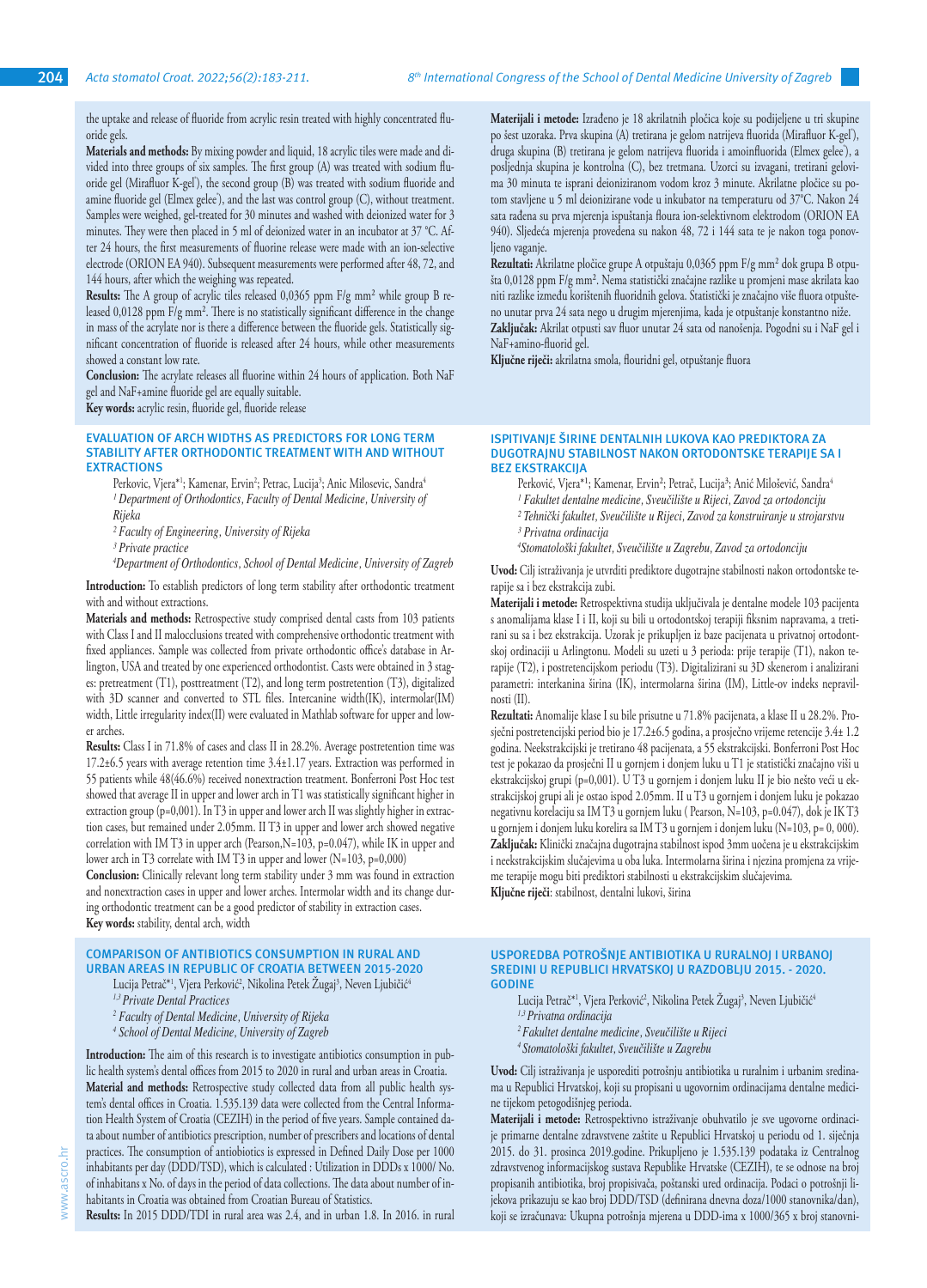area was 2.5, and in urban 1.9. In 2017. in rural was 2.6, and in urban 1.9. In 2018. in rural 2.7, and in urban 1.9, and in 2019. in rural 3.5, and in urban 2.5. Number of prescribers per 2000 inhabitans in Republic of Croatia in each year was 1.1. T-test for independent samples has shown that the DDD/TSD is statistically higher in rural areas than in urban (p<0,05).

**Conclusion:** During the five year period, consumption of antibiotics was higher in rural than in urban areas, with significant increased consumption in 2019 both in rural and urban areas.

**Key words:** antibiotics consumption, defined daily dose

# **INFILTRATION TECHNIQUE IN THE TREATMENT OF STRUCTURAL ENAMEL DISORDERS – A CASE REPORT**

Katica Prskalo

*Department of Endodontics and Restorative Dentistry, School of Dental Medicine, University of Zagreb, Gunduliceva 5, Zagreb, Croatia*

**Introduction**: Enamel structural disorders are most often molar - incisive hypomineralization (MIH) and dental fluorosis, while amelogenesis imperfecta is, fortunately, a very rare occurrence. Etiological factors include systemic diseases, local factors, and excessive exposure to fluoride. A common feature of MIH and fluorosis is enamel hypomineralization. Pathohistological hypomineralization of enamel is characterized by the formation of pores, and is clinically manifested by a milky white or yellowish tooth color with or without enamel hypoplasia. Since they are most often found on the upper front teeth, they represent an aesthetic problem, and as such a possible basis for mental disorders, especially during adolescence.

**Case report:** A 14-year-old patient, referred by a dentist, seeks treatment due to extensive, extremely chalky changes in the upper teeth (16 - 26) without changes in tooth morphology. The changes were symmetrical and most pronounced on the upper central incisors and canines (incisal third of the crown), while the lateral incisors, premolars, and first molar had somewhat milder changes. The changes were also visible on the lower teeth, but less extensive and of lesser intensity.

The anamnesis reveals a history of renal dysfunction (Dg. Hydronephrosis in prenatal age) and antibiotic prophylaxis from birth for a long period of time. Clinically, good oral hygiene is determined, low caries risk, and radiologically, there are no pathological changes on the orthopantomogram. A diagnosis of MIH is made. After the administrative protocol (parental consent to therapy), minimally invasive infiltration resin therapy (Icon, DMG, Hamburg, Germany) is used, which includes isolation of the working field with a rubber dam, etching enamel lesions with 15% hydrochloric acid, rinsing with water, drying enamel pores with ethanol, pore infiltration low-viscosity resin, removal of excess resin by compressed air and dental floss, resin polymerization and final polishing. The process of enamel etching and resin infiltration was repeated twice and a very satisfactory aesthetic was achieved.

**Conclusion:** Infiltration technique is a minimally invasive procedure that corrects aesthetic defects in the treatment of hypolastic enamel changes and improves the structural integrity and mechanical strength of the tooth while preserving the original morphology. **Key words**: molar - incisive hypomineralization, infiltration technique

#### **SIGNIFICANCE OF CALCIFICATIONS IN PROJECTION OF CAROTID ARTERIES ON ORTHOPANTOMOGRAPHY FOR DETECTION OF CAROTID ARTERY STENOSIS – STUDY OVERVIEW AND PRELIMINARY RESULTS**

Mia Smoljan Basuga\*, Dijana Zadravec *University hospital center Sestre milosrdnice, Zagreb School of Dental Medicine, University of Zagreb*

**Introduction:** Stroke is the second most common cause of death and the leading cause of disability in adults worldwide. The most frequent cause of stroke are atherosclerotic changes of extracranial arteries, especially of carotids. The most susceptible location for atherosclerotic plaques in carotid arteries is shown on most orthopantomographs, and can be visualized if calcified. The aim of this study is to determine the correlation between calcifications in the projection of carotid arteries on orthopantomographs and carotid stenosis on Doppler ultrasound and MR angiography, and to analyze the relationship between stroke risk factors, calcifications in the projection of carotid arteries on orthopantomographs and degree of carotid stenosis.

**Materials and methods:** To investigate the degree of carotid stenosis and the preexisting cerebrovascular disease, brain MRI, carotid Doppler ultrasound and MR angiography will be performed on one hundred patients with calcifications in the projection of carotid arteries on orthopantomograms. Only the orthopantomographs performed for dental indika. U ovoj formuli, kao broj stanovnika uzima se broj stanovnika u Republici Hrvatskoj za godinu na koju se rezultati odnose, a koja se referira na izvješća o broju stanovnika Državnog zavoda za statistiku Republike Hrvatske.

**Rezultati:** U 2015.godini DDD/TSD u ruralnoj sredini je bio 2.4, a u urbanoj 1.8. U 2016. u ruralnoj 2.5, urbanoj 1.9. U 2017. u ruralnoj 2.6, urbanoj 1.9. U 2018. ruralnoj 2.7, u urbanoj 1.9, te u 2019. u ruralnoj 3.5, u urbanoj 2.5. Broj propisivača na 2000 stanovnika RH u svakoj godini je bio 1.1. T-test za nezavisne uzorke pokazuje da je DDD/ TSD statistički značajno viši u ruralnoj sredini nego u urbanoj sredini (p<0,05)

**Zaključak:** Tijekom petogodišnjeg razdoblja (2015-2020), veća je potrošnja antibiotika u ruralnim sredinama nego u urbanim, s tim da se u zadnjoj godini istraživanja (2019.) značajno povećala potrošnja antibiotika i u ruralnim i u urbanim sredinama. **Ključne riječi:** potrošnja antibiotika, definirana dnevna doza

# **INFILTRACIJSKA TEHNIKA U TERAPIJI STRUKTURNIH POREMEĆAJA ZUBNE CAKLINE – PRIKAZ SLUČAJA**

Katica Prskalo

*Zavod za endodonciju i restaurativnu stomatologiju, Stomatološki fakultet, Sveučilište u Zagrebu, Gundulićeva 5, Zagreb, Hrvatska*

**Uvod:** Strukturni poremećaji cakline najčešće su molarno – incizivna hipomineralizacija (MIH) i dentalna fluoroza, dok je amelogenesis imperfecta, na sreću, vrlo rijetka pojava. Među etiološkim čimbenicima navode se sistemne bolesti, lokalni faktori i pretjerano izlaganje fluoridima. Zajedničko obilježje MIH-a i fluoroze je hipomineralizacija cakline. Patohistološki hipomineralizacija cakline karakterizirana je stvaranjem pora, a klinički se očituje promjenom boje zuba u mliječno bijelu ili žućkastu bez ili s hipoplazijom cakline. Budući da se najčešće nalaze na gornjim prednjim zubima predstavljaju estetski problem, a kao takav i moguću podlogu za psihičke poremećaje, pogotovo u doba adolescencije.

**Prikaz slučaja:** Pacijent u dobi od 14 godina, po uputi stomatologa, dolazi zbog opsežnih, izrazito kredastih promjena na gornjim zubima (16 – 26) bez promjena morfologije zuba. Promjene su simetrične i najizrazitije na gornjim središnjim sjekutićima i očnjacima (incizalna trećina krune), dok su lateralni sjekutići, pretkutnjaci i prvi kutnjak imali nešto blaže promjene. Promjene su bile vidljive i na donjim zubima, ali manje opsežne i slabijeg intenziteta.U anamnezi se doznaje povijest bubrežne disfunkcije (Dg. hidronefroze u prenatalnoj dobi) i antibiotska profilaksa od rođenja duži vremenski period. Klinički se utvrđuje dobra oralna higijena, niski karijes rizik, a radiološki na ortopantomogramu ne nalazi se patoloških promjena. Postavlja se dijagnoza MIH-a. Nakon administrativnog protokola (pristanak roditelja na terapiju) pristupa se minimalno invazivnoj terapiji infiltracijskom smolom (Icon, DMG, Hamburg, Njemačka) što uključuje izolaciju radnog polja koferdamom, jetkanje caklinskih lezija 15% klorovodičnom kiselinom, ispiranje vodom, sušenje caklinskih pora etanolom, infiltraciju pora niskoviskoznom smolom, uklanjanje viška smole komprimiranim zrakom i zubnim koncem, polimerizaciju smole i završno poliranje. Postupak jetkanja cakline i infiltracija smole ponovljeni su dva puta te je postignuta jako zadovoljavajuća estetska.

**Zaključak:** Infiltracijska tehnika je minimalno invazivni postupak kojim se u terapiji hipolastičnih promjena cakline ispravljaju estetski nedostatci te poboljšava strukturni integritet i mehanička čvrstoća zuba uz očuvanje izvorne morfologije.

**Ključne riječi**: molarno – incizivna hipomineralizacija, infiltracijska tehnika

#### **VRIJEDNOST NALAZA KALCIFIKACIJA U PROJEKCIJI KAROTIDNIH ARTERIJA NA ORTOPANTOMOGRAMU U OTKRIVANJU STENOZE KAROTIDNIH ARTERIJA – PREGLED ISTRAŽIVANJA I PRELIMINARNI REZULTATI**

Mia Smoljan Basuga\*, Dijana Zadravec *KBC Sestre milosrdnice, Zagreb Stomatološki fakultet Sveučilišta u Zagrebu*

**Uvod:** Moždani udar drugi je najčešći uzrok smrti te vodeći uzrok invalidnosti u svijetu u odrasloj populaciji. Najučestaliji uzrok moždanog udara aterosklerotske su promjene ekstrakranijalnih arterija, osobito karotidnih arterija. Područje karotidnih arterija najpodložnije nastanku aterosklerotskih plakova prikazano je na većini ortopantomograma te ih je, ako su kalcificirani, moguće vizualizirati na njima.

Cilj ovog istraživanja je odrediti povezanost kalcifikacija u projekciji karotidnih arterija na ortopantomogramu i stenoze karotidnih arterija na dopler ultrazvuku i MR angiografiji te analizirati povezanost rizičnih čimbenika za moždani udar, kalcifikacija na ortopantomogramu i stupnja stenoze karotidnih arterija.

**Materijali i metode:** Uzorku od sto pacijenata na čijim se ortopantomogramima učinjenim zbog dentalnih indikacija nalaze kalcifikacije u projekciji karotidnih arterija učinit će se dopler ultrazvuk i MR angiografija karotidnih arterija te MR mozga, kako bi se istražio stupanj stenoze karotidnih arterija te postojeće cerebrovaskularne bolesti. Od pacije-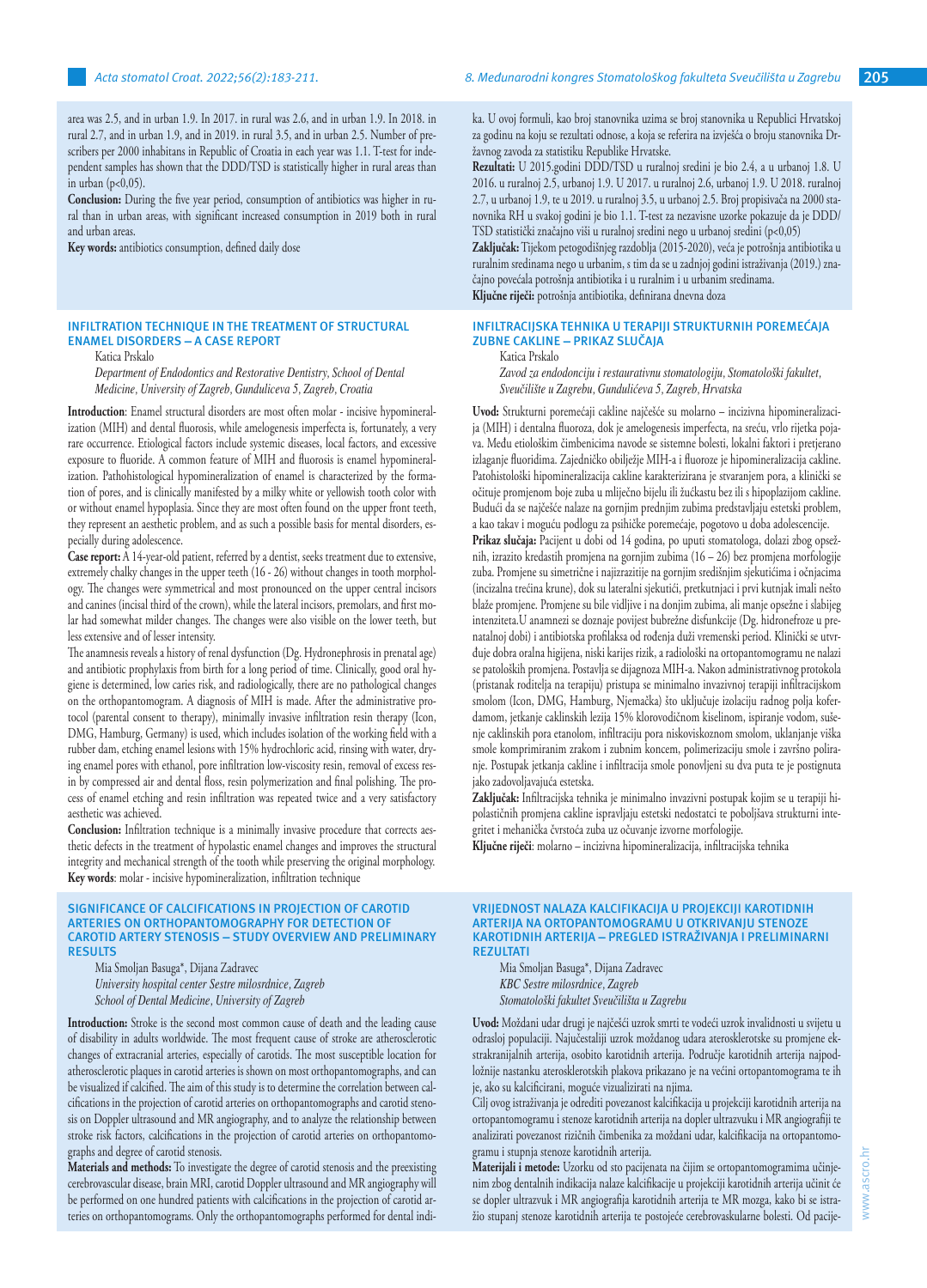cations will be used. Anamnestic data on stroke risk factors will also be gathered. **Results:** Preliminary data from 20% of patients has been gathered so far. All examined subjects had atherosclerotic changes of carotids, and over 65% showed signs of brain small vessel disease (cerebrovascular disease). Three patients have already had a stroke. At least one-sided incipient carotid stenosis was seen in most subjects (over 60% have ≥20% stenosis), but significant stenosis (>50%) has been found only in a small number of patients (7%).

**Conclusion:** Preliminary results show a correlation between calcifications on orthopantomographs and significant carotid stenosis in a few subjects.

**Key words:** calcifications, orthopantomography, carotid artery stenosis

## **REMINERALIZATION EFFECT OF ION-RELEASING MATERIALS BY CT ANALYSIS: A PILOT STUDY**

Ivan Salinović<sup>i\*</sup>, Salvatore Sauro<sup>2</sup>, Ivana Miletić<sup>1</sup>

*<sup>1</sup>Department of Endodontics and Restorative Dentistry, School of Dental* 

*Medicine, University of Zagreb, Croatia*

*2 Department of Dental Biomaterials and Minimally Invasive Dentistry, CEU Cardenal Herrera University, Valencia, Spain*

**Introduction:** To determine the possibility of assessing through CT analysis the remineralization of dentin induced by modern ion-releasing restorative materials.

**Materials and methods:** Five different ion-releasing restorative materials were examined; a glass ionomer cement (GC Fuji TRIAGE®, Riva Self Cure), two glass hybrid cements (EQUIA Forte® HT, Riva Self Cure), a calcium silicate-based cement (Biodentine®) and an alkasite material (Cention® Forte). For the control group, a conventional resin composite (3M ™ Filtek ™ Universal) was used. Three extracted human third molars were used for the study. After removing the upper third of the crown with a diamond saw, five cavities with a diameter of 1 mm and a depth of 1.5 mm were made in dentine. The entire dentin surface, except the cavities, was isolated with an acid-resistant varnish, and the teeth were then immersed in a demineralizing solution for two weeks: 0.0476 mM NaF, 2.2 mM CaCl- $_{2}$ 2H2O, 2.2 mM KH<sub>2</sub>PO<sub>4</sub>, 50 mM acetic acid CH<sub>3</sub>COOH and 10 mM KOH at pH 5.0 (37 <sup>0</sup> C). The cavities were then filled with one of the test materials; one tooth served as a control. Teeth were left in saline for two weeks. CT analysis of the samples was performed three times; before demineralization, after demineralization and after the incubation period. The density of dentin at the bonding interface with the material was assessed via CT. **Results:** CT analysis showed differences in dentin density during different measurements,

but it was not accurate enough to determine differences between test groups. **Conclusion:** Although CT analysis can determine the remineralization effect of materials, a more precise method is needed to quantify their action.

The research was conducted within the Croatian Science Foundation project 'Research and De-velopment of New Micro and Nanostructural Bioactive Materials in Dental Medicine', BIODENTMED No. IP-2018-01-1719.

**Key words:** ion-releasing materials, remineralization, dentine, CT analysis

#### **AWARENESS OF FINAL YEAR DENTAL STUDENTS FROM SERBIA AND CROATIA ABOUT EMERGENCY PROCEDURES FOR DENTAL AVULSION**

Luka Simunović<sup>1</sup>, Lara Vranić\*<sup>1</sup>, Tina Gavrilović<sup>2</sup>, Ana Baričević<sup>3</sup>, Anamaria

- Mazarekić<sup>4</sup>, Megi Brekalo<sup>5</sup>, Seid Preljević<sup>6</sup>, Mladen Siljković<sup>7</sup>, Paris Simeon<sup>1</sup>
- *1 School of Dental Medicine, University of Zagreb, Croatia*
- *2 Faculty of Medical Sciences University of Kragujevac, Serbia*
- *3 Faculty of Dental medicine, University of Rijeka, Croatia*

*4 Faculty of Dental medicine and health, Josip Juraj Strossmayer University of Osijek, Croatia*

*5 School of Medicine, Dental medicine, University of Split, Croatia*

*6 Faculty of dentistry Pančevo, Serbia*

*7 Faculty of Dental Medicine, University of Belgrade, Serbia*

**Introduction:** Traumatic dental injuries require urgent treatment, and any loss of time decreases the likelihood that treatment will be successful. One of the most dramatic forms of dental injury is the eruption or traumatic eruption of teeth, in which the teeth fall out of the dental alveoli due to physical trauma to the face or jaw. The aim of the study was to investigate the level of knowledge and willingness to rehabilitate dental trauma among final year students at dental schools in Serbia and Croatia just before graduation.

**Materials and methods:** The online survey was conducted among final year students of dental faculties in Croatia and Serbia - School of Dental Medicine in Zagreb, School of Medicine in Split, Faculty of Dental Medicine Rijeka, Faculty of Dental Medicine and Health Osijek, Faculty of Medical Sciences Kragujevac, Faculty of Dentistry Pancevo and Faculty of Dental medicine Belgrade. The survey consisted of 3 parts: general data, knowledge questions and self-assessment questions. Statistical comparison was performed using Kruskal-Wallis test.

nata će se također prikupiti i anamnestički podaci o rizičnim faktorima za moždani udar. **Rezultati:** Dosad su prikupljeni podaci od 20% ispitanika. Kod svih pregledanih pacijenata prisutne su aterosklerotske promjene karotidnih arterija, a preko 65% ispitanika pokazuje znakove bolesti malih krvnih žila mozga (znakove cerebrovaskularnih bolesti). Tri pacijenta imaju manji moždani udar u anamnezi. Znakovi početne stenoze karotidnih arterija na barem jednoj strani prisutni su u većine ispitanika (preko 60% pacijenata ima stenozu od ≥20%), no signifikantna stenoza (>50% ) nađena je u samo manjeg broja ispitanika (7%). **Zaključak:** Preliminarni rezultati istraživanja pokazuju povezanost kalcifikacija na ortopantomogramu sa signifikantnom stenozom karotidnih arterija u samo manjeg broja pacijenata.

**Ključne riječi:** kalcifikacije, ortopantomogram, stenoza karotidne arterije

## **ODREĐIVANJE REMINERALIZACIJSKOG UČINKA MATERIJALA KOJI OTPUŠTAJU IONE CT ANALIZOM; PILOT STUDIJA**

- Ivan Salinović<sup>1\*</sup>, Salvatore Sauro<sup>2</sup>, Ivana Miletić<sup>1</sup>
- <sup>1</sup> Zavod za endodonciju i restaurativnu stomatologiju, Stomatološki fakultet
- *Sveučilišta u Zagrebu, Hrvatska*
- *2 Zavod za dentalne biomaterijale i minimalno invazivnu dentalnu medicinu, CEU Cardenal Herrera University, Valencia, Španjolska*

**Uvod**: Odrediti mogućnost procjene remineralizacije dentina CT analizom koristeći suvremene restaurativne materijale koji otpuštaju ione.

**Materijali i metode**: Testirano je pet materijala; staklenoionomerni cement (GC Fuji TRIAGE®, Riva Self Cure), dva staklohibridna cementa (EQUIA Forte® HT, Riva Self Cure), cement na bazi kalcijevog silikata (Biodentine®) i alkazitni materijal (Cention® Forte). Za kontrolnu skupinu korišten je konvencionalni kompozit (3M™ Filtek™ Universal). Za istraživanje su korištena tri ekstrahirana treća kutnjaka. Nakon skidanja gornje trećine krune dijamantnom pilom, u dentinu je napravljeno pet kaviteta promjera 1 mm i dubine 1,5 mm. Cijela površina dentina, osim kaviteta, izolirana je lakom otpornim na kiseline, a zubi su potom uronjeni u demineralizirajuću otopinu dva tjedna: 0,0476 mM NaF, 2,2 mM CaCl22H2O, 2,2 mM KH2PO4, 50 mMCOH i octena kiselina 10 mM KOH pri pH 5,0 (37°C). Kaviteti su zatim ispunjeni jednim od materijala; jedan je zub služio kao kontrola. Zubi su ostavljeni u fiziološkoj otopini dva tjedna. CT analiza uzoraka provedena je tri puta; prije demineralizacije, nakon demineralizacije i nakon razdoblja inkubacije. Gustoća dentina na sučelju vezivanja s materijalom analizirana je CT-om.

**Rezultati**: CT analiza je pokazala razlike u gustoći dentina tijekom različitih mjerenja, ali nije bila dovoljno točna da bi se utvrdile razlike između ispitivanih skupina.

**Zaključak**: Iako se CT analizom može utvrditi remineralizacijski učinak materijala, za kvantificiranje njihova djelovanja potrebna je preciznija metoda.

**Ključne riječi:** materijali koji oslobađaju ione, remineralizacija, dentin, CT analiza Istraživanje je provedeno u sklopu projekta HRZZ ˝Istraživanje i razvoj novih mikro i nanostrukturnih bioaktivnih materijala u dentalnoj medicini˝. Šifra projekta: IP-2018- 01-1719.

#### **INFORMIRANOST STUDENATA ZAVRŠNE GODINE STOMATOLOŠKIH FAKULTETA U SRBIJI I RH O HITNIM POSTUPCIMA KOD AVULZIJE ZUBA**

- Luka Simunović<sup>1</sup>, Lara Vranić\*<sup>1</sup>, Tina Gavrilović<sup>2</sup>, Ana Baričević<sup>3</sup>, Anamaria Mazarekić<sup>a</sup>, Megi Brekalo<sup>5</sup>, Seid Preljević<sup>6</sup>, Mladen Siljković<sup>7</sup>, Paris Simeon<sup>1</sup>
- *1 Stomatološki fakultet Sveučilišta u Zagrebu, Hrvatska*
- *<sup>2</sup>Fakultet medicinskih nauka Sveučilište u Kragujevcu, Srbija*
- *<sup>3</sup>Stomatološki fakultet Sveučilišta u Rijeci, Hrvatska*
- *<sup>4</sup>Fakultet dentalne medicine i zdravlja Sveučilišta Josipa Jurja Strossmayera u Osijeku, Hrvatska*
- *5 Medicinski fakultet, Dentalna medicina, Sveučilište u Splitu, Hrvatska*
- *<sup>6</sup>Stomatološki fakultet Pančevo, Srbija*
- *7 Stomatološki fakultet Univerziteta u Beogradu, Srbija*

**Uvod:** Traumatske ozljede zuba zahtijevaju hitan postupak i svaki gubitak vremena umanjuje vjerojatnost da će liječenje biti uspješno. Avulzija ili traumatsko izbijanje zuba (eksartikulacija) jedan je od najdramatičnijih oblika ozljeđivanja zuba pri kojem zbog fizikalne traume u području lica ili čeljusti dolazi do ispadanja zuba iz zubne alveole. Cilj istraživanja bio je istražiti razinu znanja i spremnost u sanaciji dentalne traume u studenata završne godine stomatoloških fakulteta u Srbiji i Hrvatskoj netom prije završetka studija.

**Materijali i metode:** Online anketa provedena je među studentima završne godine stomatoloških fakulteta u Hrvatskoj i Srbiji - Stomatološki fakultet u Zagrebu, Medicinski fakultet u Splitu, Fakultet Dentalne medicine Rijeka, Fakultet za Dentalnu medicinu i Zdravstvo Osijek, Fakultet medicinskih nauka Kragujevac, Stomatološki fakultet Pančevo te Stomatološki fakultet Beograd. Anketa se sastojala od 3 dijela: opći podatci, pitanja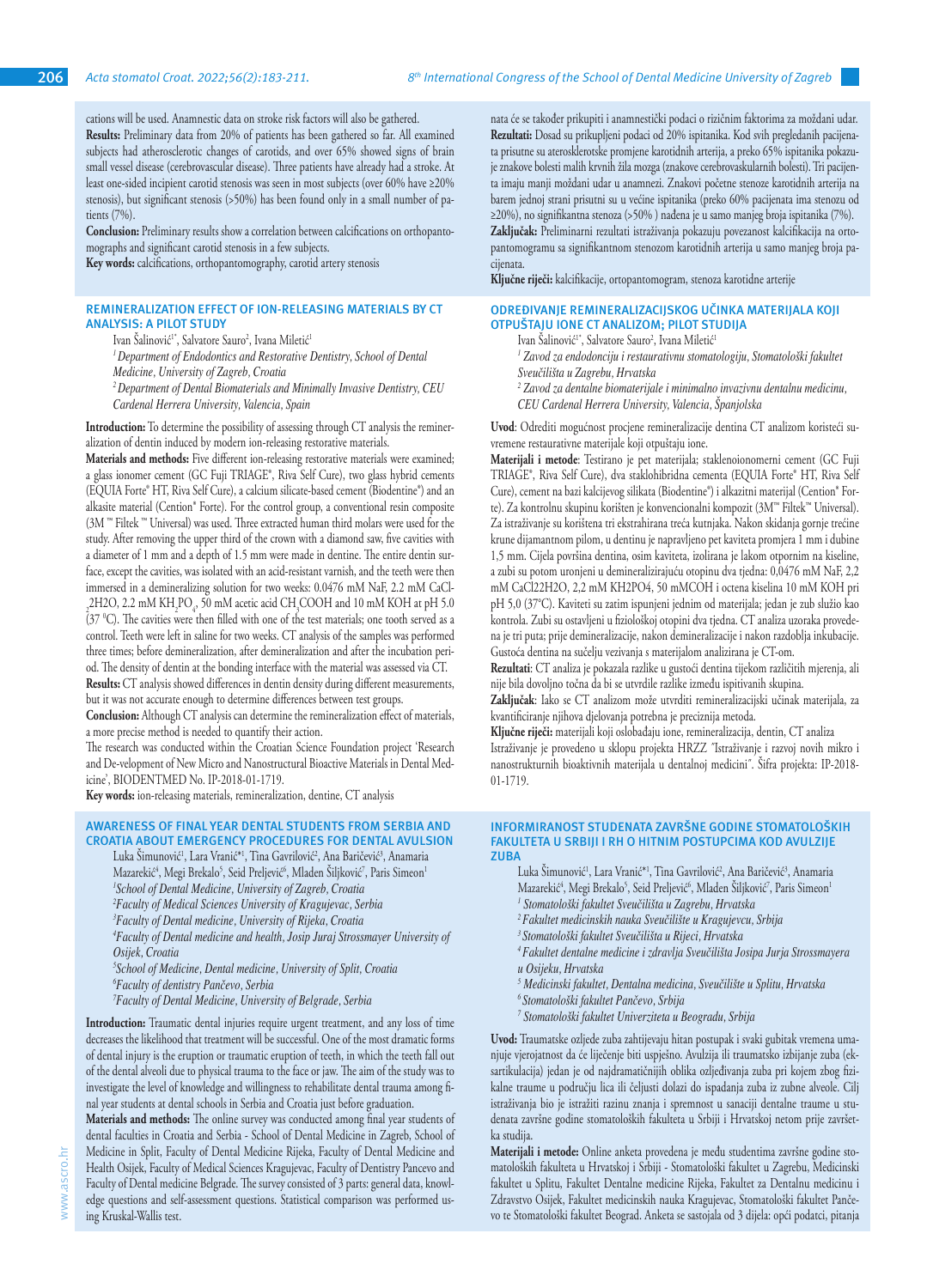**Results:** 189 students were included in the study. The mean age of the study group was 25 years. A statistically significant difference in the knowledge of the students of these faculties was demonstrated ( $p = 0.000$ ). Students from the Faculty of Dental Medicine in Rijeka had the best score with an average of 85.4% and did not differ statistically significantly from the knowledge of students from Zagreb, Split and Osijek. Students from Serbia are more self-critical about their knowledge, but all students believe that additional education on this topic is necessary.

**Conclusion:** Given this presentation and the realization that some students and future doctors, would not know how to respond to this trauma immediately, we believe that additional education is needed.

**Key words:** avulsion, dental school, knowledge

## **ANALYSIS OF THE DENTAL STATUS OF PATIENTS WITH SEPSIS – PRELIMINARY DATA**

Luka Simunović\*', Bruno Spiljak', Tomislava Skuhala<del>'</del>

*1 6th year student, School of Dental Medicine, University of Zagreb, Croatia* <sup>2</sup>Chair of Infectology, University Hospital for Infectious Diseases "Dr. Fran *Mihaljević ", School of Dental Medicine, University of Zagreb, Croatia*

**Introduction:** Sepsis is a life-threatening disease and is an important global health problem due to high mortality rates. Therefore, identifying possible predisposing conditions for the development of a more severe disease or a more unfavorable outcome is particularly interesting to clinicians. Therefore, oral health, as an important aspect of overall health, may also have an impact on the outcome of sepsis.

The aim of this study was to determine if there were any correlations between patients' dental status and the origin of sepsis, severity of illness and treatment outcome. Because dental health affects overall health, it was expected that patients with poorer dental status would have more severe forms of sepsis and a worse disease outcome.

**Materials and methods:** All included patients were hospitalized at the Clinic for Infectious Diseases "Dr. Fran Mihaljevic". After signing an informed consent form, the dental status of each patient was analyzed using the Kayser-Jones Brief Oral Health Examination Tool as a sufficiently informative screening method that can also be used by non-dentists. For each patient anamnestic data, laboratory findings, clinical course of the disease and treatment outcome were analyzed.

Correlations between parameters were analyzed using the Spearman rank R test.

**Results:** Thirteen hospitalized subjects were included in this study (F: 12, M: 1), aged 27- 94. In 69.2% of cases, E. coli was isolated from blood cultures, and the most common source of infection was the urinary tract. The results of the Kayser-Jones questionnaire showed a mean of  $7.9 \pm 3.8$ . No statistically significant correlations were found between the Kayser-Jones sum and basic laboratory findings suggestive of disease severity and organ system disorders (C-reactive protein, urea, creatinine, electrolytes, liver enzymes, and complete blood count). However, according to the criteria from the Kayser-Jones Brief Oral Health Examination Tool, all patients should be urgently referred to a dentist after discharge. This is due to the high burden of poor oral health in elderly population, especially those in long-term care facilities

**Conclusion:** In this study, no significant correlation was found between dental status and other analyzed parameters in patients with sepsis, but there is a need for urgent dental examination and treatment for all included patients after recovering from the underlying disease. **Key words:** sepsis, oral health, dental status

## **ODONTOGENIC INFECTION IN CHRONIC GENERAL SYMPTOMS AND FEBRILE CONDITION ETIOLOGY - CASE REPORT**

Damir Snjarić\*<sup>1</sup>, Ružica Anić Letica R<sup>2</sup>, Katica Prskalo<sup>3</sup>

**<sup>1</sup>***Department of Endodontics and Restorative Dental Medicine, Faculty of Dental Medicine, University of Rijeka, Krešimirova 40, 51000 Rijeka, Croatia* **<sup>2</sup>***Health Center Zagreb – East, Ul. Lavoslava Švarca 20, 10000, Zagreb, Croatia*

**<sup>3</sup>***Department of Endodontics and Restorative Dentistry, School of Dental Medicine, University of Zagreb, Gunduliceva 5, Zagreb, Croatia*

**Introduction:** Odontogenic infection has been described as etiological factor of increased body temperature and concomitant occurrence of general symptoms in acute form, but the literature is scarce regarding odontogenic chronic febrile conditions.

**Case report:** 38-year-old female patient was sent from the referring general dentist to specialist for the tooth 46 endodontic treatment. Patient complains of general sickness and increased body temperature (37,3ºC) ongoing for one month, which coincides with the previously performed endodontics on the mentioned tooth. Patient states that the symptoms occurred several days after the root canal filling. As the infection and endodontic treatment were not recognized as etiological factors, various radiological (x-ray of the hand), biochemical and differential blood tests were performed for diagnostic purposes, showing no pathological findings.

znanja te pitanja o samoprocjeni. Statistička usporedba izvedena je Kruskal-Wallis testom. **RezultatI:** U istraživanje je bilo uključeno 189 studenata. Prosječna starost ispitivane skupine bila je 25 godine. Dokazana je statistički značajna razlika u znanju studenata sa navedenih fakulteta (p=0,000). Najbolju riješenost ankete imali su studenti sa Fakulteta Dentalne medicine u Rijeci sa prosječnom riješenosti 85,4% te se nisu statistički značajno razlikovali od znanja studenata iz Zagreba, Splita te Osijeka. Studenti iz Srbije samokritičniji su prema svojem znanju, međutim svi studenti smatraju kako su dodatne edukacije na ovu temu potrebne.

**Zaključak:** Ovim prikazom i spoznajom da neki studenti, a budući doktori nebi znali promptno reagirati na ovu traumu, smatramo kako su dodatne edukacije potrebne. **Ključne riječi:** avulzija, stomatološki fakultet, znanje

# **ANALIZA DENTALNOG STATUSA BOLESNIKA SA SEPSOM – PRELIMINARNI REZULTATI**

Luka Simunović\*<sup>1</sup>, Bruno Spiljak<sup>1</sup>, Tomislava Skuhala<sup>2</sup> *1 Student 6. godine, Stomatološki fakultet, Sveučilište u Zagrebu, Hrvatska 2 Katedra za infektologiju, Klinika za infektivne bolesti "Dr. Fran Mihaljević", Stomatološki fakultet, Sveučilište u Zagrebu, Hrvatska*

**Uvod:** Sepsa je životno ugrožavajuća bolest koja predstavlja značajan zdravstveni problem s obzirom na visoku smrtnost. Zato je prepoznavanje mogućih predisponirajućih stanja za razvoj teže bolesti ili nepovoljniji ishod bolesti kliničarima osobito zanimljivo. Stoga bi oralno zdravlje, kao važan aspekt sveukupnog zdravlja, također moglo utjecati na konačan ishod bolesnika sa sepsom. Cilj ovog istraživanja je utvrditi postoji li u bolesnika sa sepsom povezanost između ishodišta sepse, težine bolesti ili ishoda liječenja s dentalnim statusom. Kako oralno zdravlje ima utjecaj na sveukupno zdravlje, moglo bi se pretpostaviti da bolesnici s lošijim dentalnim statusom imaju teže oblike sepse i lošiji ishod bolesti.

**Materijali i metode:** Svi ispitanici u ovom istraživanju bili su hospitalizirani u Klinici za infektivne bolesti "Dr. Fran Mihaljević". Svakome je bolesniku, nakon potpisivanja informiranog pristanka, analiziran dentalni status koristeći Kayser-Jones Brief Oral Health Examination Tool kao dovoljno informativnu probirnu metodu koju mogu koristiti i zdravstveni djelatnici koji nisu stomatolozi.

Za svakog bolesnika analizirani su anamnestički podaci, laboratorijski nalazi, klinički tijek bolesti i ishod liječenja. Korelacije između parametara analizirane su Spearman rank R testom.

**Rezultati:** Trinaestero hospitaliziranih ispitanika uključeno je u ovu studiju (Ž:12, M:1) u dobi od 27 do 94 godine. U 69,2% slučajeva iz hemokultura izolirana je E. coli, a najčešće ishodište sepse bio je urotrakt (bubrezi). Rezultati Kayser-Jones upitnika prikazali su srednji zbroj od 7,9±3,8. Nisu pronađene statistički značajne korelacije između Kayser-Jonesovog zbroja te osnovnih laboratorijskih nalaza koji upućuju na težinu bolesti i poremećaja organskih sustava ( C- reaktivni protein, vrijednosti uree, kreatinin, elektroliti, hepatogram te kompletna krvna slika). Međutim, po kriterijima iz Kayser-Jones Brief Oral Health Examination Tool, sve ispitanike je potrebno hitno uputiti stomatologu što je u korelaciji s visokom životnom dobi ispitanika među kojima se i prati pogoršanje oralnog zdravlja, osobito kod štićenika mirovnih domova.

**Zaključak:** U ovoj studiji nije pronađena značajna korelacija između dentalnog statusa i drugih ispitivanih parametara u bolesnika sa sepsom, no, postoji potreba da se svi bolesnici upute na hitnu stomatološku sanaciju nakon preboljenja podliježeće bolesti. **Ključne riječi:** sepsa, oralno zdravlje, dentalni status

# **ODONTOGENA INFEKCIJA U ETIOLOGIJI KRONIČNIH OPĆIH SIMPTOMA I FEBRILNOG STANJA - PRIKAZ SLUČAJA**

Damir Snjarić<sup>\*1</sup>, Ružica Anić Letica R<sup>2</sup>, Katica Prskalo<sup>3</sup>

**<sup>1</sup>***Katedra za endodonciju i restaurativnu stomatologiju, Fakultet dentalne medicine, Sveučilište u Rijeci, Krešimirova 40, 51000 Rijeka, Hrvatska* **<sup>2</sup>***Dom zdravlja Zagreb – Istok, Ul. Lavoslava Švarca 20, 10000, Zagreb, Hrvatska*

**<sup>3</sup>** *Zavod za endodonciju i restaurativnu stomatologiju, Stomatološki fakultet, Sveučilište u Zagrebu, Gundulićeva 5, 10000 Zagreb, Hrvatska*

**Uvod:** Akutna odontogena infekcija opisana je kao etiološki čimbenik povišenja tjelesne temperature i općih simptoma slabosti, no literatura je oskudna naspram povezanosti kroničnih općih simptoma i febrilnog stanja izazvanih odontogenom infekcijom.

**Prikaz slučaja:** Pacijent (38 godina starosti, ženskog spola) poslan je, od strane referentnog doktora dentalne medicine, specijalistu endodoncije na pregled i moguću terapiju zuba 46. Žali se na opću slabost i povišenu tjelesnu temperaturu (37,3ºC) u trajanju od mjesec dana, što koincidira s ranije učinjenom endodotskom terapijom na navedenom zubu. Navodi kako su simptomi počeli nekoliko dana po punjenju korijenskih kanala. Obzirom da odontogena infekcija i endodontska terapija od strane liječnika opće medicine nisu prepoznati kao etiološki čimbenici, za potrebe dijagnoze učinjene su radiološke (rtg šake), biokemijske i diferencijalne krvne pretrage čiji rezultati nisu pokazali patološka odstupanja.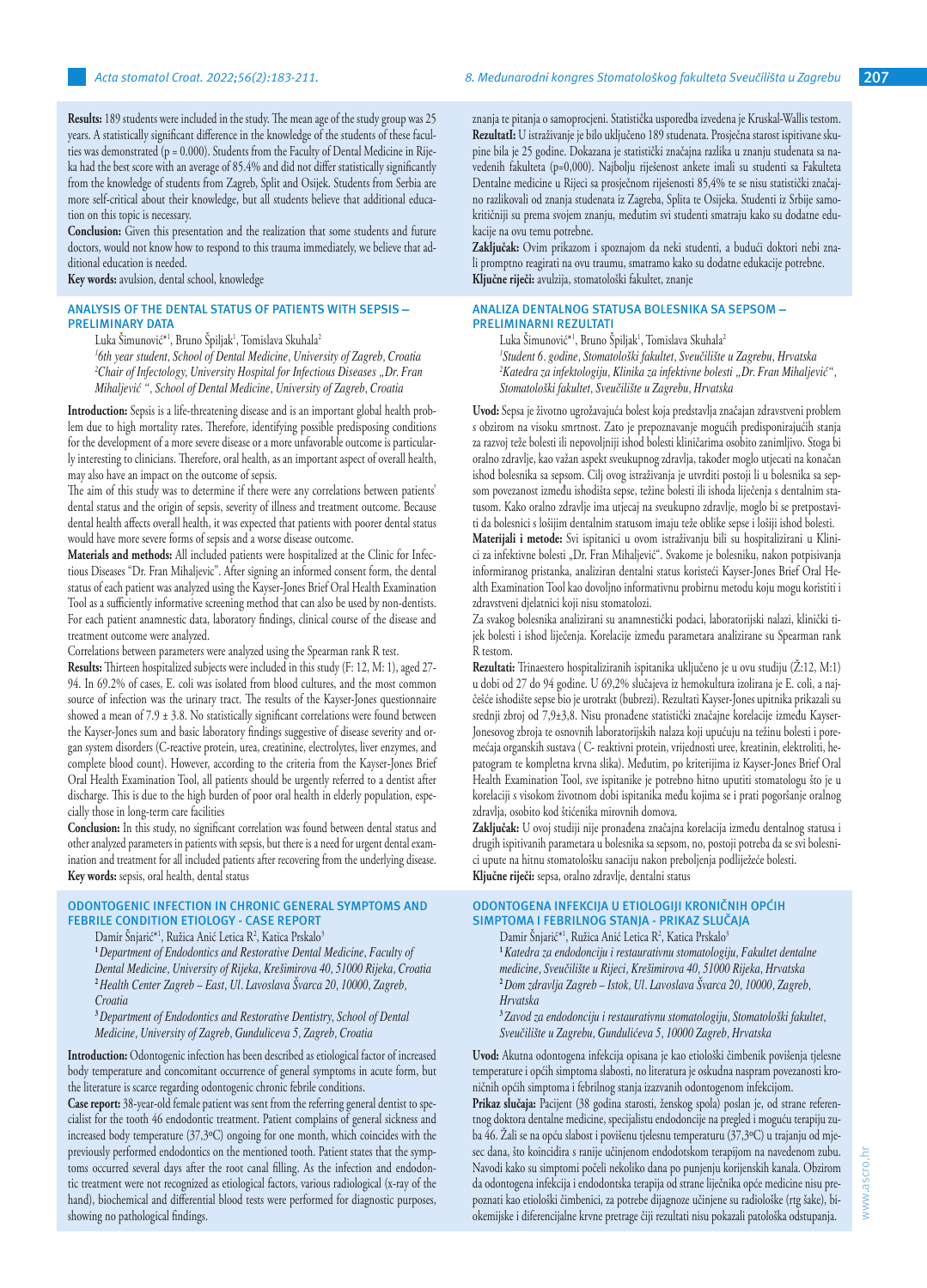In endodontic specialist's office, inadequate (short and inhomogeneous) root canal fillings of the tooth 46, as well as periapical radiolucency, was noticed by radiographic analysis. Clinical examination showed mild vertical percutaneous sensitivity only, establishing the diagnosis of chronic apical periodontitis for the tooth 46.

Upon root canal fillings removal and disinfection procedures, general symptoms and body temperature decreased to the normal within 48 hours. Upon completion of the endodontic retreatment, the patient negates any general symptoms or febrile condition, stating the same after one month, as well as after one year follow-up. Control differential blood tests were regular.

**Conclusion:** Due to the narrow chronological correlation between the performed endodontic procedures and the occurrence and calm of chronic febrile condition, odontogenic infection was identified as the primary etiological factor of chronic symptoms in the reported case.

**Key words**: chronic apical periodontitis, chronic general symptoms, febrile condition, revision of endodontic treatment.

#### **MASTICATORY AND GUSTATORY STIMULI RELIABLY DIAGNOSE AND MANAGE BURNING MOUTH SYNDROME**

Ivan Alajbeg<sup>1</sup>, Bruno Spiljak<sup>\*2</sup>, Nathaniel S. Treister<sup>3</sup>, Yves Boucher<sup>4</sup>

<sup>1</sup> Department of Oral Medicine, School of Dental Medicine, University of *Zagreb, Croatia*

*² 6th year student, School of Dental Medicine, University of Zagreb, Croatia 3 Brigham and Women's Hospital, Harvard School of Dental Medicine, Boston, USA*

*<sup>4</sup>Laboratoire de Neurobiologie Orofaciale, UFR Odontologie, Université de Paris, France*

**Introduction:** Information that there is a reduction in burning mouth syndrome (BMS) symptoms during meals is mentioned in several scientific articles. However, this phenomenon is neither universally accepted as a typical BMS feature, nor is included in its official definition. The aim of this study is to determine the extent of this effect, its reliability, dynamics of occurrence and duration, as well as to find out whether it is primarily the effect of mastication or gustatory stimulation.

**Materials and methods:** 36 consecutive BMS patients (M:6, F:30, 33-87 years) admitted for the first time due to spontaneous burning in the oral cavity, whose oral mucosa showed no abnormality at the sites of pain, were included. We measured the time of onset of improvement and of complete (or maximum) remission of symptoms (recorded by Numerical Pain Rating Scale 0-10) after the start of a) chewing a piece of paraffin wax and b) dissolving a piece of candy in the mouth. We then measured the time to symptom return, following the stopping of the respective stimuli. All procedures were repeated one more time in order to assess pattern repeatability.

**Results:** In all subjects (N = 36) there was an improvement, of which 32 (88.89%) had a temporary complete remission to at least one of the stimulants. Complete remission on paraffin wax chewing occurred in 30 (83.33%) subjects and on dissolving of candy in 25 (69.44%). Improvement began after 47±31 seconds. Maximum effect was achieved after 164±158 seconds. The return of symptoms following the end of the stimulation began after 65±88 seconds, and the complete return to the level of the initial symptom after 207±218 seconds.

**Conclusion and clinical significance:** The pain alleviating effect was robust and reliable, since every consecutive patient felt a marked improvement, and most of them had a complete response. Our results warrant the update of BMS definition, provide a 100% accurate, simple and rapid clinical diagnosis of BMS, and offer effective pain relief without any side effects, although temporary.

**Key words:** burning mouth syndrome, stomatodynia, orofacial pain, pain management

## **ODONTOGENIC DEEP NECK SPACE INFECTIONS (DNSI) – RADIOLOGICAL APPROACH**

Bruno Špiljak<sup>1\*</sup>, Matea Prenc<sup>2\*</sup>, Dijana Zadravec<sup>2</sup>

*1 6th year student, School of Dental Medicine, University of Zagreb, Croatia* <sup>2</sup> Department of General and Dental Radiology, School of Dental Medicine, *University of Zagreb, Croatia*

**Introduction**: Infections that involve deep spaces of the head and neck are challenging to diagnose, approach and manage due to complex anatomy of this region. Odontogenic causes have recently been cited as the most common etiology in adult population. The aim of this paper is to review the appearance of neck inflammation on radiological imaging and to describe the most common neck regions affected by propagation of dental infection on cases of two patients.

**Materials and methods**: A 67-year-old and 75-year-old male patients with poor tooth condition and clinical signs of inflammation of the neck tissues underwent contrast enhanced computed tomography (CECT) of the neck region.

U specijalističkoj ordinaciji za endodonciju, analizom radiograma ustanovljeno je neadekvatno (prekratko i nehomogeno) kanalno punjenje, te periapikalna radiolucencija na ranije liječenom zubu 46. Kliničkim pregledom ustanovljena je blaga vertikalno-perkutorna osjetljivost, bez drugih promjena, i postavljena dijagnoza kroničnog apikalnog parodontitisa na zubu 46.

Nakon uklanjanja punjenja, te čišćenja, oblikovanja i dezinfekcije korijenskih kanala, unutar 48 sati dolazi do smanjenja općih simptoma slabosti i tjelesne temperature na normalne vrijednosti. Po završetku višeposjetne revizije endodontskog liječenja, pacijent negira opće simptome i febrilno stanje, a isto potvrđuje na kontrolnim pregledima nakon mjesec, te godinu dana nakon liječenja. Kontrolna diferencijalna krvna slika uredna. **Zaključak:** Obzirom na usku kronološku povezanost učinjenih endodontskih zahvata i pojave odnoso nestanka kroničnog febrilnog stanja, odontogena infekcija identificirana je kao primarni etiološki čimbenik kroničnih simptoma u prikazanom slučaju.

**Ključne riječi**: kronični apikalni parodontitis, kronični opći simptomi, febrilno stanje, revizija endodontskog liječenja.

## **ŽVAČNI I OKUSNI PODRAŽAJI POUZDANO DIJAGNOSTICIRAJU I LIJEČE SINDROM PEKUĆIH USTA**

Ivan Alajbeg<sup>1</sup>, Bruno Spiljak<sup>\*2</sup>, Nathaniel Treister<sup>3</sup>, Yves Boucher<sup>4</sup>

<sup>1</sup> Zavod za oralnu medicinu, Stomatološki fakultet, Sveučilište u Zagrebu, *Hrvatska* 

*² Student 6. godine, Stomatološki fakultet, Sveučilište u Zagrebu, Hrvatska 3 Division of Oral Medicine and Dentistry, Brigham and Women's Hospital, Boston, USA* 

*4 Laboratoire de Neurobiologie Orofaciale, UFR Odontologie, Université de Paris, France*

**Uvod:** Da prilikom jela dolazi do smanjenja simptoma u bolesnika sa sindromom pekućih usta (SPU) informacija je koju sporadično navode neki znanstveni članci. Međutim, taj fenomen nije uključen u službene definicije SPU-a. Cilj je utvrditi opseg tog učinka, njegovu pouzdanost, dinamiku nastanka i duljinu trajanja, kao i saznati radi li se prvenstveno o učinku žvakanja ili okusnog podražaja.

**Materijali i metode:** Uključeno je 36 ispitanika (M:6, Ž:30, 33-87 godina) koji po prvi puta dolaze na pregled zbog spontanog žarenja usne šupljine, čija je usna šupljina uredna na mjestima gdje se javlja žareća bol. Ispitanicima bi se mjerilo vrijeme početka poboljšanja i potpune remisije simptoma (izraženo brojčanom skalom intenziteta boli od 0 do 10) nakon početka a) žvakanja komadića parafina i b) otapanja bombona u ustima. Po postizanju potpunog (ili maksimalnog) poboljšanja, mjerilo bi se vrijeme povratka simptoma. Taj se postupak ponavljao još jednom.

**Rezultati:** Kod svih je ispitanika (N=36) došlo do poboljšanja, od čega je u 32 (88.89%) došlo privremeno do potpune remisije na barem jedan od stimulansa. Do potpunog povlačenja simptoma po žvakanju parafina došlo je u 30 (83,33%) pacijenata, a po otapanju bombona u 25 (69,44%) Poboljšanje započinje nakon 47±31 sekundi. Maksimalan učinak postiže se nakon 164±158 sekundi. Povratak simptoma po završetku stimulansa započinje nakon 65±88 sekundi, a potpuni povratak do razine početnog simptoma nakon 207±218 sekundi.

**Zaključak i klinički značaj**: Učinak na smanjenje boli bio je snažan i pouzdan, budući da je svaki uzastopni pacijenta imao značajno poboljšanje, dok je većina njih imala puni odgovor. Naši rezultati traže nadopunu definicije SPU-a, osiguravaju stopostotno točnu, jednostavnu i brzu kliničku dijagnozu te nude djelotvornu terapiju bez ikakavih nuspojava, iako privremenog učinka.

**Ključne riječi:** sindrom pekućih usta, stomatodinija, orofacijalna bol, liječenje boli

#### **ODONTOGENE INFEKCIJE DUBOKIH VRATNIH PROSTORA – RADIOLOŠKI PRISTUP**

- Bruno Špiljak<sup>1\*</sup>, Matea Prenc<sup>2\*</sup>, Dijana Zadravec<sup>2</sup>
- <sup>1</sup> Student 6. godine, Stomatološki fakultet, Sveučilište u Zagrebu, Hrvatska
- *2 Katedra za opću i dentalnu radiologiju, Stomatološki fakultet, Sveučilište u Zagrebu, Hrvatska*

**Uvod:** Infekcije koje zahvaćaju duboke prostore glave i vrata izazovne su za dijagnosticiranje, pristup i liječenje zbog složene anatomije ove regije. Odontogeni uzroci se u posljednje vrijeme navode kao najčešća etiologija u odrasloj populaciji. Cilj ovog rada je prikazati izgled infekcija u području vrata na radiološkim slikovnim metodama te opisati najčešće regije vrata zahvaćene propagacijom dentalne infekcije na primjeru dva pacijenta.

**Materijali i metode:** Muškarci u dobi od 67 i 75 godina s lošim stanjem zuba i kliničkim znakovima upale tkiva vrata podvrgnuti su kompjuteriziranoj tomografiji uz primjenu kontrastnog sredstva (CECT) vratne regije.

**Rezultati:** Znakovi koji ukazuju na stvaranje apscesa na CECT-u su hipodenzne zone, gu-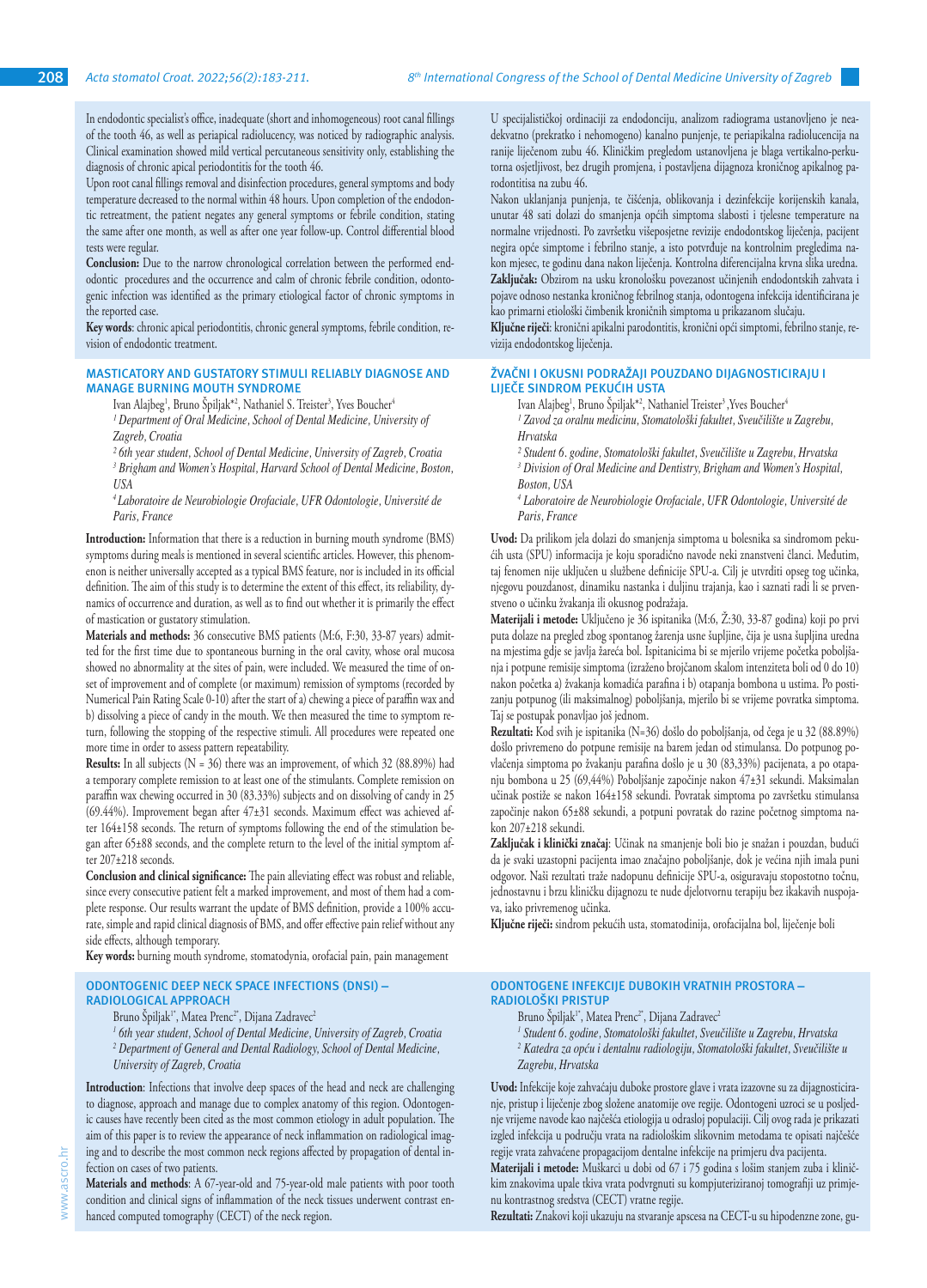**Results**: Signs indicating abscess formation on CECT are low-attenuation area of water– to–soft tissue density surrounded by varying degrees of rim enhancement after contrast administration. Soft tissue swelling or infiltration that obliterates the fascial planes at CE-CT is considered cellulitis . In the case of 67-year-old patient CECT shows extensive cellulitis of neck tissues and multiple abscesses in oral cavity, submental, parotid and sternocleidomastoid region, retropharyngeal, parapharyngeal and *danger space* with extension to upper mediastinum. Myositis and clusters of gas also suggest inflammation. In the case of 75-year-old patient abscesses are formed in submental, sublingual, submandibular and masticator spaces. Additional sign of infection is reactive cervical lymphadenopathy. Bone window CT shows multiple periapical processes.

**Conclusion**: Radiological assessment of expanded dental infection using CECT, and in some cases possibly MRI, has a significant value in confirming diagnosis of associated neck infection and in revealing cervical regions and structures affected by inflammatory process. Correlation with radiological report directs futher treatment plans for the patient. **Key words**: abscess, CECT, neck

## **ATTITUDES OF DOCTORS OF DENTAL MEDICINE AND MEDICINE TOWARDS THE LEVEL OF THEIR OWN PRIVACY ON SOCIAL MEDIA**

Joško Viskić\*', Marko Marelić<sup>2</sup>, Danko Relić<sup>2</sup>, Lovela Machala Poplašen<sup>2</sup>, Marjeta Majer<sup>2</sup>, Kristijan Sedak<sup>3</sup>, Tea Vukušić Rukavina<sup>2</sup>

*1 Faculty of Dental Medicine, University of Zagreb, Croatia*

*2 School of Public Health Andrija Štampar, Faculty of Medicine, University of Zagreb, Croatia*

*3 Department of Communication Sciences, Catholic University of Croatia*

**Introduction:** Personal and professional life are intertwined on social media (SM). Increasing public and self-perception of doctors of dental medicine (DMD) and medicine (MD) e-professionalism, understanding and control of privacy on SM are important. This paper aimed to explore attitudes and actions towards one's level of privacy on SM by DMD and MD.

**Materials and methods:** A cross-sectional survey was conducted using an online questionnaire on a convenient sample of all medical and dental practitioners in Croatia. Descriptive statistics and chi-square tests were used to analyze data.

**Results:** Of a total 1013 collected responses, 753 (246 DMD and 507 MD) who used at least one SM entered the final sample. Facebook was the SM in which both groups coped best, while Instagram, YouTube, LinkedIn, and Twitter show statistically significant differences between groups. Both groups are most liberal in accepting friendships on LinkedIn. DMDs are statistically significantly more open to friending than MDs on LinkedIn and on Facebook. Privacy settings were changed by 69.9% DMDs and 66.9% MDs, most common reasons were "Protection of my data from unknown persons" and "I did not believe in the security of the initial privacy settings of DM". Statistically significantly more MDs were concerned about "The risk that my profile could be seen by the current or future employer" (29.2% vs 19.8%, P=0.028). Worryingly in both groups almost a third of respondents "did not" or "do not know if" they changed the basic privacy settings. **Conclusion:** DMD and MD show concern and willingness to control their privacy on

DM. Further education on privacy control on SM is required. **Key words:** e-professionalism, privacy, social networks, medicine, dental medicine

# **EFFECT OF COVID-19 PANDEMIC ON PATIENTS WITH**

**TEMPOROMANDIBULAR DISORDERS OVER TWO-YEAR PERIOD**

Ema Vrbanović<sup>1\*</sup>, Iva Z. Alajbeg<sup>1,2</sup>

<sup>1</sup> Department of Removable prosthodontics, University of Zagreb, School of *Dental Medicine*

*2 Clinical Hospital Center Zagreb, Department of Dentistry*

**Introduction:** The impact of Covid-19 on musculoskeletal problems is still under investigation. The effect of stress caused by lockdown and pandemic may exacerbate existing symptoms of temporomandibular disorders (TMD), painful masticatory system disorders. This study's aim was to investigate the somatic and psychological effects a two-year pandemic might have on individuals diagnosed with TMD.

**Materials and methods:** A total of 186 TMD patients were contacted through email to take part in an online survey. The survey, created using Google forms, comprised of 20 questions on the long-term impact of the pandemic on present and/or new TMD-related symptoms, oral behavioral habits, other bodily pains, anxiety, depression and temporomandibular pain severity. Statistics included chi-square test and Spearman's correlation.

**Results:** The response rate was 63.98%; 57.98% of individuals were infected with CO-VID-19, and 73.94% said they had been vaccinated at least once. In a two-year period, 40.33% participants developed new TMD-related symptoms or their symptoms deteriorated. New symptoms (headache, difficulty while opening, other bodily pains, depressive stoće vode do mekog tkiva, okružene različitim stupnjevima rubne post-kontrastne imbibicije. Celulitisom se na CECT-u smatra oteklina mekog tkiva koja obliterira prostore omeđene vratnim fascijama. U slučaju 67-godišnjeg pacijenta CECT pokazuje ekstenzivni celulitis tkiva vrata i višestruke apscese u usnoj šupljini, submentalnoj, parotidnoj i sternokleidomastoidnoj regiji, retrofaringealnom i parafaringealnom prostoru te *danger spaceu* s širenjem na gornji medijastinum. Miozitis i nakupine plina također ukazuju na upalu. Kod 75-godišnjeg pacijenta prikažu se apscesi u submentalnom, sublingvalnom, submandibularnom i žvačnom prostoru. Dodatni znak infekcije je reaktivna cervikalna limfadenopatija. Koštani prozor CT-a pokazuje multiple periapikalne procese.

**Zaključak:** Radiološka procjena proširenosti dentalne infekcije primjenom CECT-a , a u nekim slučajevima moguće i MR-a, ima značajnu vrijednost u potvrđivanju dijagnoze odontogene infekcije vrata te u utvrđivanju cervikalnih regija i struktura zahvaćenih upalnim procesom. Korelacija s radiološkim nalazom usmjerava daljnje planove liječenja kod pojedinog pacijenta.

**Ključne riječi:** apsces, CECT, vrat

## **STAVOVI DOKTORA DENTALNE MEDICINE I MEDICINE PREMA RAZINI VLASTITE PRIVATNOSTI NA DRUŠTVENIM MREŽAMA**

Joško Viskić\*<sup>1</sup>, Marko Marelić<sup>2</sup>, Danko Relić<sup>2</sup>, Lovela Machala Poplašen<sup>2</sup>, Marjeta Majer<sup>2</sup>, Kristijan Sedak<sup>3</sup>, Tea Vukušić Rukavina<sup>2</sup>

*1 Stomatološki fakultet Sveučilišta u Zagrebu, Hrvatska*

*2 Škola narodnog zdravlja Andrija Štampar, Medicinski fakultet, Sveučilišta u Zagrebu, Hrvatska*

3 Odjel za komunikologiju, Katoličko sveučilište u Zagrebu.

**Uvod:** Privatni i profesionalni život isprepleću se na društvenim mrežama (DM). Povećanje vlastite i percepcije javnosti prema razini e-profesionalizma doktora dentalne medicine (DMD) i medicine (MD), shvaćanje i kontrola privatnosti na DM je važna. Cilj ovog rada bio je istražiti stavove i postupke prema vlastitoj razini privatnosti na društvenim mrežama DMD i MD.

**Materijali i metode:** Provedeno je presječno istraživanje korištenjem online upitnika na prigodnom uzorku svih liječnika MD i DMD u Hrvatskoj. Za obradu podataka korištena je deskriptivna statistika i hi kvadrat test.

**Rezultati:** Od 1013 ukupno prikupljenih odgovora, u konačni uzorak ušlo je ukupno 753 ispitanika (246 DMD i 507 MD) koji koriste barem jednu DM. Facebook je DM u kojoj se obje skupine najbolje snalaze, dok za Instagram, YouTube, LinkedIn i Twitter postoje statistički značajne razlike između skupina. Obje skupine su najliberalnije u "prihvaćanju prijateljstava" na LinkedIn-u. DMD su u toj kategoriji statistički značajno liberalniji od MD na LinkedInu i na Facebooku. Postavke privatnosti izmijenilo je 69,9% DMD i 66,9% MD, a najčešći razlog bio je "Zaštita mojih osobnih podataka od nepoznatih osoba" i "Nisam vjerovao u sigurnost početnih postavki privatnosti DM". Statistički značajno više MD je bilo zabrinuto zbog "Rizika da bi moj profil mogao vidjeti trenutni ili budući poslodavac" (29,2% vs 19,8%, P=0,028). Zabrinjavajuće je da u obje skupine nešto manje od trećine ispitanika nisu ili ne znaju jesu li promijenili osnovne postavke privatnosti na DM.

**Zaključak:** DMD i MD pokazuju zabrinutost i spremnost za kontrolu vlastite privatnosti na DM. Potrebna je daljnja edukacija o načinima kontrole privatnosti na DMD.

**Ključne riječi:** e-profesionalizam, privatnost, društvene mreže, medicina, dentalna medicina

## **UTJECAJ COVID-19 PANDEMIJE NA PACIJENTE S TEMPOROMANDIBULARNIM POREMEĆAJIMA TIJEKOM DVOGODIŠNJEG RAZDOBLJA**

Ema Vrbanović<sup>1\*</sup>, Iva Z. Alajbeg<sup>1,2</sup>

- *1 Stomatološki fakultet Sveučilišta u zagrebu, Zavod za mobilnu protetiku <sup>2</sup>Klinika za stomatologiju Kliničkog bolničkog centra Zagreb*
- 

**Uvod:** Utjecaj koji bi COVID-19 mogao imati na mišićno-koštani sustav i dalje se istražuje. Simptomi temporomandibularnih poremećaja (TMP), bolnih poremećaja žvačnog sustava, mogli bi biti uzrokovani i stresom koji je posljedica pandemije i mjera. Cilj ove studije bio je istražiti potencijalne tjelesne i psihološke posljedice u periodu trajanja pandemije kod pacijenata s dijagnosticiranim TMP-om.

**Materijali i metode:** Putem e-maila kontaktirano je 186 pacijenata od kojih se tražilo da sudjeluju u studiji i ispune upitnik u obliku "Google Forms". Upitnik se sastojao od 20 pitanja o učincima pandemije na postojeće i/ili nove simptome TMP-a, oralne navike, bolove u drugim dijelovima tijela, simptome anksioznosti i depresije te intenzitet temporomndibularne boli. U statističkoj analizi korišteni je hi-hvadrat test i Spearmanova korelacija. **Rezultati:** Stopa odgovora bila je 63,98%. COVID-19 je preboljelo 57,98% TMP bolesnika, a 73,94% je primilo barem jednu dozu cjepiva. Tijekom perioda od 2 godine u 40,33% pacijenata došlo je do pogoršanja postojećih simptoma TMP-a i/ili razvoja novih. Pojava novih simptoma glavobolje, otežanog otvaranja usta, bolova u drugim dijelo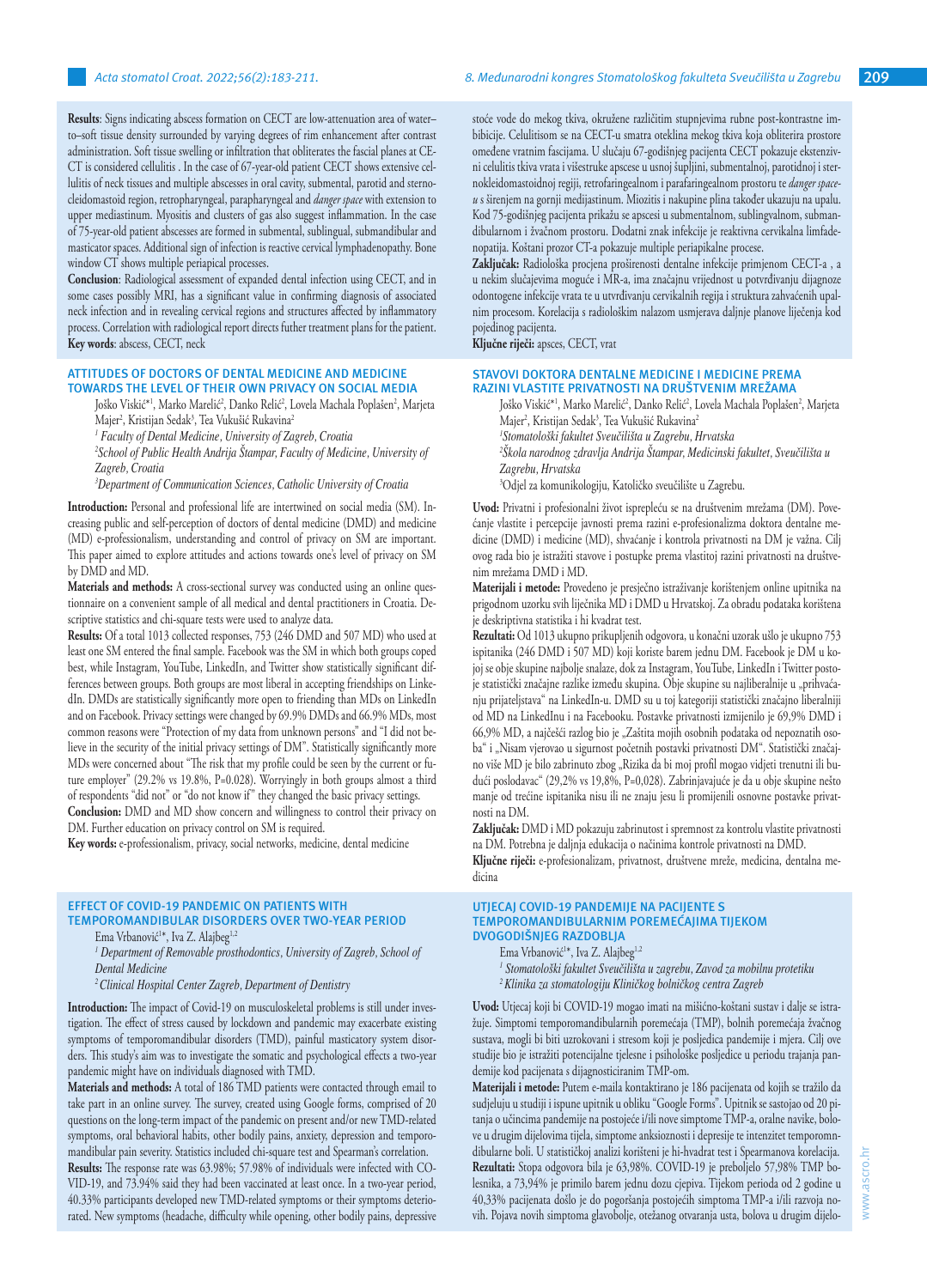symptoms) correlated with temporomandibular joint discomfort, while new symptoms (headaches, grinding, insomnia) correlated with masticatory muscle discomfort (p<0.05). There was no difference in the number of patients who developed new symptoms or developed deterioration of existing symptoms between those who had been infected with COVD-19 or had been vaccinated and those who hadn't been infected with COVID-19 or hadn't been vaccinated. (p>0.05). Patients experiencing anxiety more often reported other bodily pains (p=0.005) and headaches (p=0.002). Other bodily pains were more common in those experiencing depressive symptoms (p<0.001).

**Conclusion:** Majority of somatic difficulties that emerged throughout pandemic, such as orofacial pain, might be attributed to a psychological response to stress rather than to CO-VID-19 infection or vaccination.

Trial registration: ClinicalTrials.gov NCT04694274. Registered on 01/04/2021. Support: Croatian Science Foundation Project IP-2019-04-6211 (PI: Iva Alajbeg) **Key words:** temporomandibular disorders, COVID-19, pandemic, orofacial pain, stress

## **COMPARISON OF TWO DIFFERENT METHODS OF ADHESIVE APPLICATION ON DENTIN BOND STRENGTH AFTER 3 MONTHS OF STORAGE**

Josipa Vukelja' ", Eva Klarić Sever<del>"</del>, Ivan Sever<sup>3</sup>, Zrinka Tarle<del>"</del>

<sup>1</sup> PhD student, School of dental medicine, University of Zagreb, Croatia <sup>2</sup> Department of endodontics and restorative dentistry, School of dental

*medicine, University of Zagreb, Croatia 3 Institute for tourism, Zagreb, Croatia*

**Introduction:** To compare the shear bond strength of composite resin to dentin using three adhesives applied in two different adhesive applications after three months of storage.

**Materials and Methods:** Specimens were prepared from caries-free third molars using a low-speed saw, embedded in an acrylic resin and wet grounded to create a flat bonding area. Three bonding agents; G-Premio Bond (GC), *Clearfil SE Bond 2* (Kuraray) and Adper Single Bond 2 (3M ESPE) were applied to the dentin. The application of each adhesion system was performed in two different ways. In half of the specimens, bonding agents were light cured immediately after their application (conventional application). The other half were not light cured until resin composite application (co-curing technique). A total of 120 specimens were prepared (3 adhesives × 2 method of application × 20 specimens per experimental group). Shear bond strength was evaluated after three months of water storage at 37 °C by loading the specimens in bond strength testing machine UltraTester. Bond strength data (MPa) were analyzed using ANOVA and Weibull statistics.

**Results:** The highest bond strength was observed for Clearil SE Bond 2 conventional (37.2 MPa), whilst the lowest bond strength was identified when co-curing was used (particularly, Adper Single Bond 2 12.6 MPa). A statistically significant effect of bonding application was identified for Clearfil SE Bond 2 ( p<0.001 ) and Adper Single Bond 2 (p=0.047), which showed significantly lower bond strength for co-curing technique. Statistically significant difference was not observed for G- Premio Bond. For all materials, except Clearfil SE Bond 2, the Weibull moduli decreased for co-curing technique.

**Conclusions**: Conventional application technique produced higher shear bond strength for Clearfil SE Bond 2 and Adper Single Bond 2 than co-curing. In contrast to other experimental groups, co-curing technique for Clearil SE Bond 2 observed more reliable results than conventional application.

**Keywords:** dentin bond strength, shear bond strength, co-curing, reliability analysis

## **MICROHARDNESS VALUES COMPARISON OF DIFFERENT DENTURE BASE MATERIALS**

Vukšić Josip<sup>\*1</sup>, Kranjčić Josip<sup>1,2</sup>

*1 Clinical Department of Prosthodontics, Clinical Hospital Dubrava, Zagreb 2 Department of Fixed Prosthodontics, School of Dental Medicine, University of Zagreb*

**Introduction:** In denture base fabrication, now it is possible to use digital technologies, including subtractive and additive manufacturing. According to literature data, it is possible to conclude that those technologies are poorly investigated, especially additive manufacturing. The aim of this study was to evaluate the microhardness of denture base materials fabricated using digital technologies.

**Materials and methods:** Three different materials were used: one material for additive manufacturing, one material for subtractive manufacturing and one heat-cured acrylic material as a control group. The specimens were ultimately wet-ground using P4000 metallographic grinding paper, and were polished using 0.05 µm aluminium oxide suspension and polishing cloth. For each group 8 specimens were prepared. On each specimen 5 measurements were performed and mean value was calculated. Microhardness testing was performed by using Vickers method. The load was 100 g with 15 seconds dwell time.

vima tijela i depresije pozitivno je korelirala s boli temporomandibularnog zgloba, dok je bol žvačnih mišićića pozitivno korelirala s pojavom novih simptoma glavobolje, noćnog škripanja zubima i nesanice. Nije bilo razlike u broju pacijenata koji su razvili nove simptome ili razvili pogoršanje postojećih simptoma između onih koji su preboljeli COVD-19 ili su cijepljeni i onih koji nisu preboljeli COVID-19 ili nisu cijepljeni (p>0,05). Pacijenti koji su se osjećali anksiozno u većoj su mjeri prijavljivali bolove u drugim dijelovima tijela (p=0,005) i glavobolju (p=0,002). Bolovi u drugim dijelovima tijela bili su češće prisutni u pacijenata koji su se osjećali depresivno (p<0,001).

**Zaključak:** Većina somatskih poteškoća koji su se pojavili kao mogući odgovor na pandemiju, između ostalog i orofacijalna bol, vjerojatno su posljedica psihološkog učinka stresa na kolektiv, a ne COVID-19 infekcije i cijepljenja.

Trial registration: ClinicalTrials.gov NCT04694274. Registered on 01/04/2021. Support: Croatian Science Foundation Project IP-2019-04-6211 (PI: Iva Alajbeg)

**Ključne riječi:** temporomandibularni pormećaji, COVID-19, pandemija, orofacijalna bol, stres

## **USPOREDBA DVIJU RAZLIČITIH METODA APLIKACIJE ADHEZIVA NA VEZNU ČVRSTOĆU DENTINA NAKON 3 MJESECA SKLADIŠTENJA**

Josipa Vukelja' ", Eva Klarić Sever<del>'</del>, Ivan Sever<sup>3</sup>, Zrinka Tarle<del>'</del>

*1 Studentica Poslijediplomskog doktorskog studija, Stomatološki fakultet, Sveučilište u Zagrebu, Hrvatska*

*2 Zavod za endodonciju i restaurativnu stomatologiju, Stomatološki fakultet, Sveučilište u Zagrebu, Hrvatska 3 Institut za turizam, Zagreb, Croatia*

**Uvod:** Usporediti vezne čvrstoće kompozitne smole, nakon 3 mjeseca skladištenja, koja je vezana za dentin pomoću tri različita adheziva koja su aplicirana na dva različita načina. **Materijali i Metode:** Uzorci su pripremljeni od trećih kutnjaka bez karijesa pomoću pile male brzine, uloženi u akrilatnu smolu i polirani pod vodom kako bi se stvorila ravna podloga za vezivanje. Tri adhezijska sustava; G-Premio Bond (GC), Clearfil SE Bond 2 (Kuraray) i Adper Single Bond 2 (3M ESPE) naneseni su na dentin. Aplikacija svakog adhezijskog sustava izvedena je na dva različita načina. Kod polovice uzoraka adhezijski sustavi svjetlosno su polimerizirani odmah nakon nanošenja (konvencionalna primjena). Druga polovica nije polimerizirana do nanošenja kompozitne smole ( tehnika istovremene svjetlosne polimerizacije). Ukupno je pripremljeno 120 uzoraka (3 adhezijska sustava x 2 metode aplikacije 20 uzoraka po eksperimentalnoj skupini). Vezna čvrstoća procijenjena je nakon tri mjeseca skladištenja u vodi na 37 °C u stroju za ispitivanje čvrstoće veze UltraTester. Podaci o veznoj čvrstoći (MPa) analizirani su korištenjem ANOVA i Weibull statistike. **Rezultati:** Najveća čvrstoća veze utvrđena je za primjenom Clearfil SE Bond 2 adhezijskog sustava konvencionalnom metodom (37,2 MPa), dok je najmanja čvrstoća veze primijećena kada je korištena istovremena polimerizacija (osobito Adper Single Bond 2 12,6MPa). Statistički značajan učinak metode aplikacije adhezijskog sustava identificiran je za Clearfil SE Bond 2 ( p<0.001 ) i Adper Single Bond 2 (p=0.047), koji su pokazali značajno nižu veznu čvrstoću za tehniku istovremene svjetlosne polimerizacije. Statistički značajna razlika nije uočena za G-Premio Bond. Za sve materijale, osim Clearfil SE Bond 2, Weibullovi moduli su smanjeni za tehniku istovremene svjetlosne polimerizacije.

**Zaključak**: Konvencionalna tehnika nanošenja proizvela je veću veznu čvrstoću za Clearfil SE Bond 2 i Adper Single Bond 2 od istovremene svjetlosne polimerizacije. Za razliku od ostalih eksperimentalnih skupina, tehnika istovremenog svjetlosnog stvrdnjavanja za Clearil SE Bond 2 pokazala je pouzdanije rezultate od konvencionalne primjene.

**Ključne riječi:** snaga veze dentina, smična snaga veze, istovremena polimerizacija, analiza pouzdanosti

## **USPOREDBA VRIJEDNOSTI MIKROTVRDOĆE MATERIJALA ZA IZRADU BAZE PROTEZE**

Vukšić Josip<sup>\*1</sup>, Kranjčić Josip<sup>1,2</sup>

*1 Klinički Zavod za stomatološku protetiku, KB Dubrava 2 Zavod za fiksnu protetiku, Stomatološki fakultet Sveučilišta u Zagrebu*

**Uvod:** Za izradu baze proteze moguće je koristiti digitalne tehnologije, što uključuje subtraktivne i aditivne postupke. Uvidom u literaturu može se zaključiti da su ti postupci do sada slabo istraženi, posebice upotreba aditivnih postupaka. Svrha istraživanja je bila ispitati mikrotvrdoću materijala za izradu baze proteze izrađenih digitalnim tehnologijama. **Materijali i metode:** Korištene su tri vrste materijala: jedan materijal za subtraktivni postupak, jedan materijal za aditivni postupak, te jedan toplopolimerizirajući akrilatni material kao kontrolna skupina. Uzorci su bili završno obrađeni metalografskim brusnim papirima do veličine granulacije P4000 uz prisustvo vode, te krpicom za poliranje uz prisustvo suspenzije aluminij oksida granulacije 0,05 µm. Za svaku skupinu materijala je bilo pripremljeno 8 uzoraka. Na svakom ispitnom tijelu je napravljeno 5 mjerenja i izračunata je prosječna vrijednost. Ispitivanje mikrotvrdoće je provedeno metodom po Vickersu. Primijenjena sila je iznosila 100 g kroz period od 15 sekundi.

**Rezultati:** U odnosu na vrijednosti mikrotvrdoće toplopolimerizirajućeg akrilatnog ma-